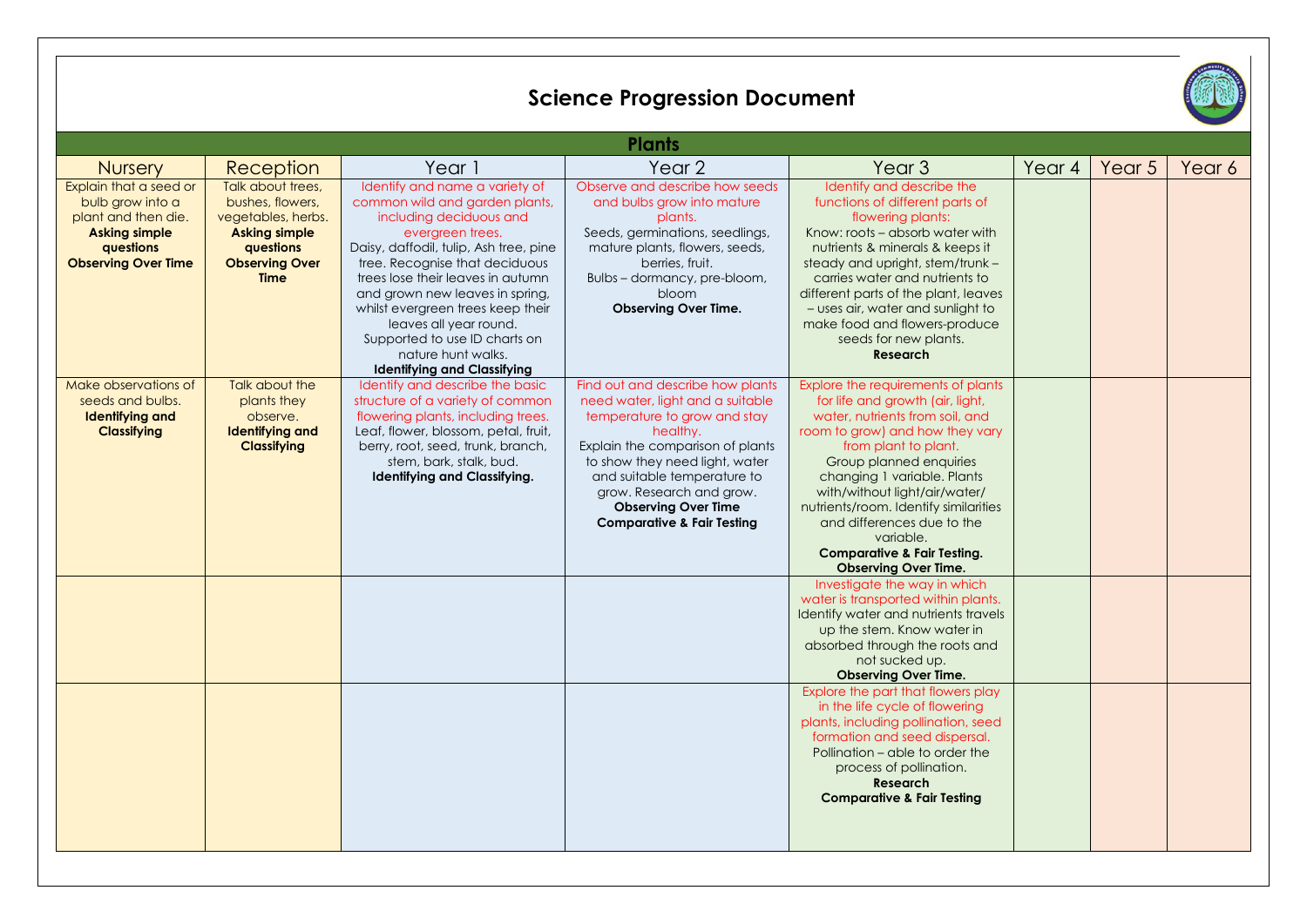|                                                                                                                                                                                      |                                                                                                                                                    |                                                                                                                                                                                                                                                         | <b>Working Scientifically</b>                                                                                                                                                                                                                                                                      |                                                                                                                                                                                                                                                                                                                                                                                                                                                      |  |  |
|--------------------------------------------------------------------------------------------------------------------------------------------------------------------------------------|----------------------------------------------------------------------------------------------------------------------------------------------------|---------------------------------------------------------------------------------------------------------------------------------------------------------------------------------------------------------------------------------------------------------|----------------------------------------------------------------------------------------------------------------------------------------------------------------------------------------------------------------------------------------------------------------------------------------------------|------------------------------------------------------------------------------------------------------------------------------------------------------------------------------------------------------------------------------------------------------------------------------------------------------------------------------------------------------------------------------------------------------------------------------------------------------|--|--|
| Use discussion with<br>adults to think about<br>what they can see<br>and what is<br>happening.<br>Discuss with adults,<br>who support children<br>to think of an Is it?<br>question. | Use discussion with<br>adults to start to<br>question what is<br>happening/what<br>might change?<br>Begin to ask their<br>own Is it?<br>questions. | Observing closely using simple<br>equipment.<br>Taking photos and using<br>magnifying glasses. Stating what<br>they can see, look at colours and<br>shapes.<br>Make comparisons.                                                                        | Asking simple questions and<br>recognising that they can be<br>answered in different ways.<br>Additional to Year 1 How does<br>it? Could it? Questions to<br>compare similarities and<br>differences. Supported questions<br>to start to consider cause and<br>effect. What if? If wewill it?      | Asking relevant questions and<br>using different types of scientific<br>enquiries to answer them.<br>Asking unit based questions using<br>the question stems.<br>What if? Where does? Who<br>can? How does? Is there?<br>With support, begin to identify<br>which of the 5 enquiry types to<br>use.                                                                                                                                                  |  |  |
| Introduce magnifying<br>glasses.<br>How does it change<br>what you see?                                                                                                              | To choose use of<br>magnifying glasses<br>appropriately.<br>Chooses a<br>magnifying glass to<br>look at smaller<br>detail.                         | Identifying and classifying<br>Observe and test to compare<br>objects, materials and living<br>things.<br>Sort and group things.<br>Choose 2 criteria.<br>Use ID sheets to identify plants.                                                             | Observing closely using simple<br>equipment.<br>Additional to Year 1, use<br>measurements and any other<br>collected data.<br>Additional to Year 1, use<br>measurements using non-<br>standard units and comparisons.                                                                              | Making systematic and careful<br>observations and, where<br>appropriate, taking accurate<br>measurements using standard<br>units, using a range of equipment,<br>including thermometers and data<br>loggers.<br>Measuring in cms and data<br>loggers.                                                                                                                                                                                                |  |  |
| With support, group<br>pictures/objects to<br>given criteria.<br>Use 2 columns or 2<br>sorting rings                                                                                 | Group simple<br>pictures/objects to<br>given criteria.<br>Without adult<br>support, use 2<br>columns or 2 sorting<br>rings.                        | Gathering and recording data to<br>help in answering questions<br>Record observations using<br>photographs, drawings & labelled<br>diagrams.<br>Record measurements using<br>prepared tables in non-standard<br>units.<br>Classify using sorting rings. | Performing simple tests<br>Additional to Year 1, begin to<br>recognise the benefits of<br>resources provided and use<br>children's questions.                                                                                                                                                      | Setting up simple practical<br>enquiries, comparative and fair<br>tests<br>Select from a range of practical<br>resources to gather evidence to<br>answer questions generated by<br>themselves or the teacher. Gather<br>a range of possible variables<br>through class discussion. Pupils<br>choose 1 variable.                                                                                                                                      |  |  |
|                                                                                                                                                                                      |                                                                                                                                                    | Using their observations and ideas<br>to suggest answers to questions<br>It can<br>It will<br>The biggest<br>The smallest<br>The best<br>The worst                                                                                                      | Identifying and classifying<br>Additional to Year 1, sort and<br>group these things, choose up to<br>3 criteria for sorting.<br>Use simple secondary sources<br>(such as identification sheets) to<br>name living things. Describe the<br>characteristics they used to<br>identify a living thing. | Gathering, recording, classifying<br>and presenting data in a variety<br>of ways to help in answering<br>questions<br>Sometimes decide how to record<br>and present evidence.<br>Record their observations using<br>photographs, videos, pictures,<br>labelled diagrams and writing.<br>Record measurements using<br>tables, tally charts and bar charts<br>from templates with headings.<br>Record classifications using tables<br>& Venn diagrams. |  |  |
|                                                                                                                                                                                      |                                                                                                                                                    |                                                                                                                                                                                                                                                         | Gathering and recording data to<br>help in answering questions<br>Additional to Year 1, record<br>observations using videos.<br>Record measurements using<br>pictograms, tally charts and block<br>graphs.                                                                                         | Recording findings using simple<br>scientific language, drawings,<br>labelled diagrams, keys, bar<br>charts, and tables<br>Year 3-unit vocabulary.<br>Use photographs, videos, pictures,<br>labelled diagrams and writing.                                                                                                                                                                                                                           |  |  |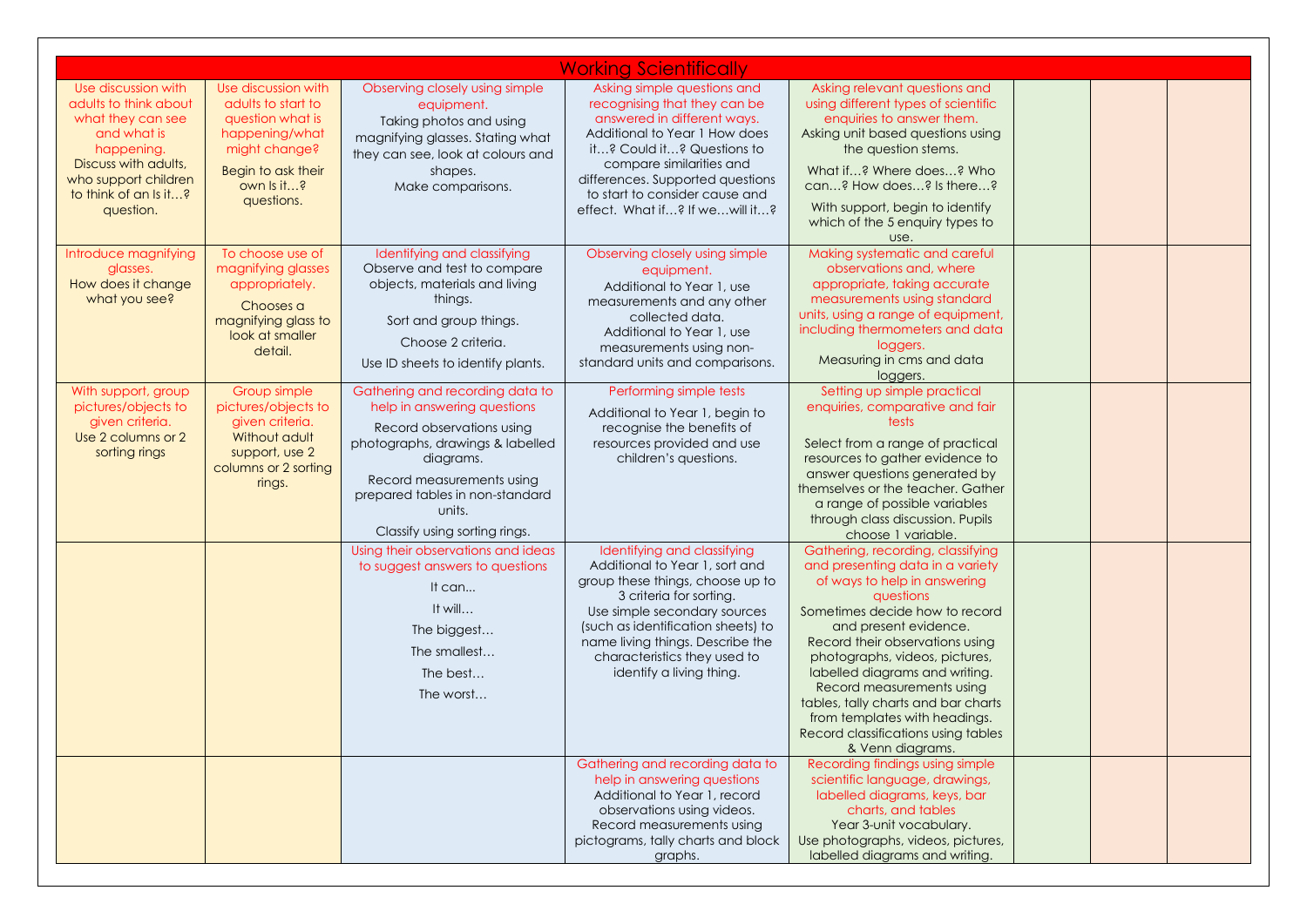|                                 |                            |                                  | Classify using simple prepared     | Use tables, tally charts and bar    |        |        |        |
|---------------------------------|----------------------------|----------------------------------|------------------------------------|-------------------------------------|--------|--------|--------|
|                                 |                            |                                  | tables.                            | charts from templates with          |        |        |        |
|                                 |                            |                                  |                                    | headings.                           |        |        |        |
|                                 |                            |                                  |                                    | Use tables & Venn diagrams.         |        |        |        |
|                                 |                            |                                  | Using their observations and ideas | Using straightforward scientific    |        |        |        |
|                                 |                            |                                  | to suggest answers to questions    | evidence to answer questions or     |        |        |        |
|                                 |                            |                                  | I thinkbecause, The biggest        | to support their findings.          |        |        |        |
|                                 |                            |                                  | isbecause, The smallest            | With support, children use at least |        |        |        |
|                                 |                            |                                  | isbecause, The best                | 1 piece of evidence from their      |        |        |        |
|                                 |                            |                                  | isbecause, The worst               | findings to support their answer.   |        |        |        |
|                                 |                            |                                  | isbecause                          |                                     |        |        |        |
|                                 |                            |                                  |                                    | Reporting on findings from          |        |        |        |
|                                 |                            |                                  |                                    | enquiries, including oral and       |        |        |        |
|                                 |                            |                                  |                                    | written explanations, displays or   |        |        |        |
|                                 |                            |                                  |                                    | presentations of results and        |        |        |        |
|                                 |                            |                                  |                                    | conclusions                         |        |        |        |
|                                 |                            |                                  |                                    | Use conclusion supported stems      |        |        |        |
|                                 |                            |                                  |                                    | and templates for written           |        |        |        |
|                                 |                            |                                  |                                    | conclusions - use at least 1 piece  |        |        |        |
|                                 |                            |                                  |                                    | of data from their findings to      |        |        |        |
|                                 |                            |                                  |                                    | support their answer. Produce at    |        |        |        |
|                                 |                            |                                  |                                    | least 2 written conclusions.        |        |        |        |
|                                 |                            |                                  |                                    | Use conclusion supported stems      |        |        |        |
|                                 |                            |                                  |                                    | and templates for, at least 2, oral |        |        |        |
|                                 |                            |                                  |                                    | presentations with to the class or  |        |        |        |
|                                 |                            |                                  |                                    | recorded on seesaw - use at least   |        |        |        |
|                                 |                            |                                  |                                    | 1 piece of data from their findings |        |        |        |
|                                 |                            |                                  |                                    | to support their answer.            |        |        |        |
|                                 |                            |                                  |                                    | With support, use their labelled    |        |        |        |
|                                 |                            |                                  |                                    | diagrams/graphs to support their    |        |        |        |
|                                 |                            |                                  |                                    | presentation.                       |        |        |        |
|                                 |                            |                                  | <b>Vocabulary</b>                  |                                     |        |        |        |
| <b>Nursery</b>                  | Reception                  | Year 1                           | Year <sub>2</sub>                  | Year <sub>3</sub>                   | Year 4 | Year 5 | Year 6 |
| Model and encourage             | Model and encourage        | Leaf, flower, blossom, petal,    | As for Year 1 plus light,          | Photosynthesis, pollen,             |        |        |        |
| children to use vocabulary      | children to use vocabulary | fruit, berry, root, seed, trunk, | shade, sun, warm, cool,            | insect/wind pollination, seed       |        |        |        |
| such as:                        | such as:                   | branch, stem, bark, stalk,       | water, grow, healthy               | formation, seed dispersal           |        |        |        |
| plant, leaf, stem, trunk,       | plant, tree, bush, flower, | bud                              |                                    | (wind dispersal, animal             |        |        |        |
| branch, root, bark, flower,     | vegetable, herb, weed,     | Ash tree, pine tree.             |                                    | dispersal, water dispersal)         |        |        |        |
| petal, seed, berry, fruit,      | names of plants they see,  | Daisy, daffodil, tulip,          |                                    |                                     |        |        |        |
| vegetable, bulb, plant, hole,   | name of a contrasting      |                                  |                                    |                                     |        |        |        |
| dig, water, weed, grow,         | environment e.g. beach,    |                                  |                                    |                                     |        |        |        |
| shoot, die, dead, soil          | forest                     |                                  |                                    |                                     |        |        |        |
| Expose children to              | Expose children to         |                                  |                                    |                                     |        |        |        |
| supplementary vocabulary        | supplementary vocabulary   |                                  |                                    |                                     |        |        |        |
| such as:                        | such as:                   |                                  |                                    |                                     |        |        |        |
| seedling, healthy, unhealthy,   | environment                |                                  |                                    |                                     |        |        |        |
|                                 |                            |                                  |                                    |                                     |        |        |        |
| strong, sturdy, wilting, decay, |                            |                                  |                                    |                                     |        |        |        |
| mould, life cycle               |                            |                                  |                                    |                                     |        |        |        |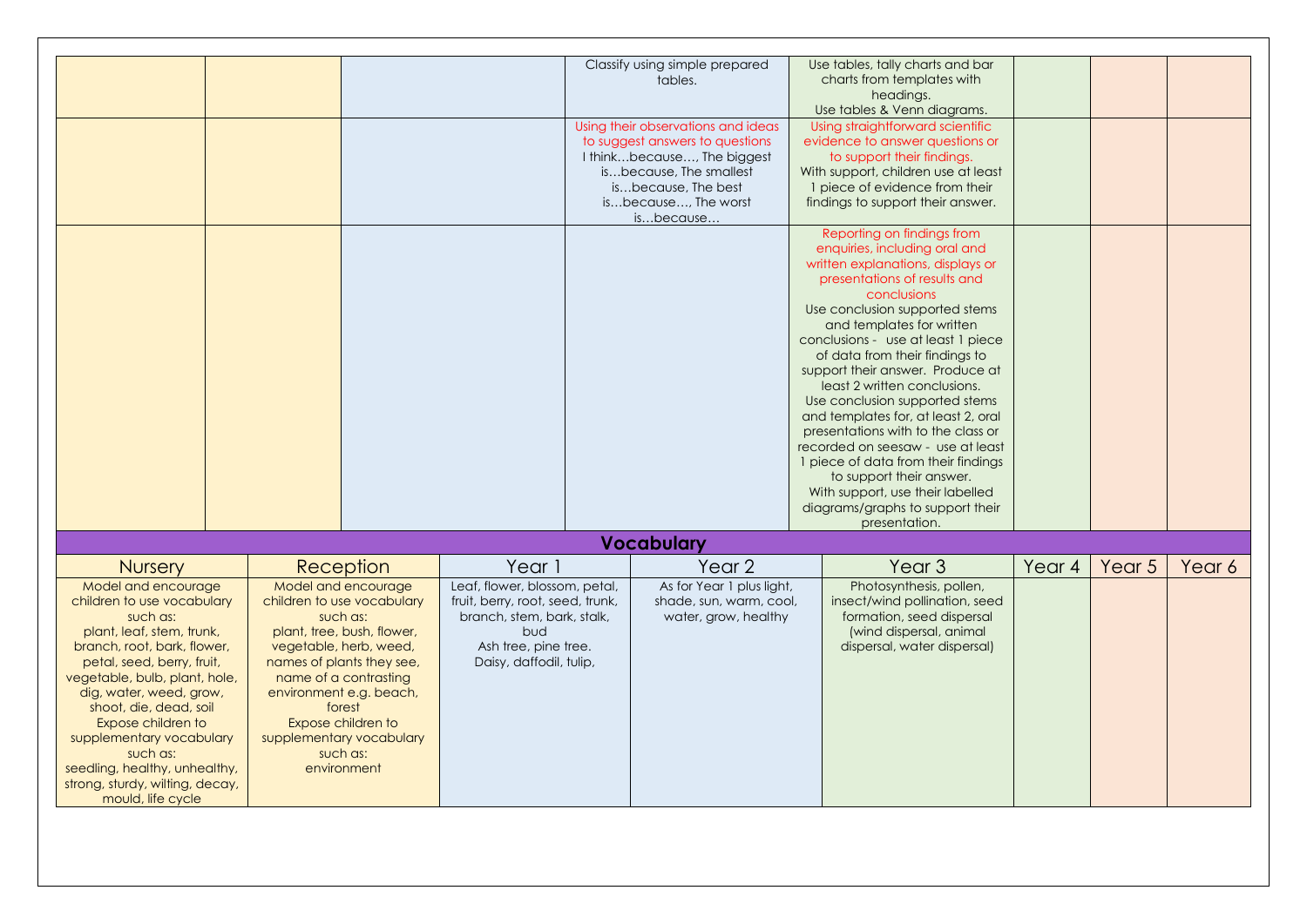|                                                                                                                                                                                       |                                                                                                                                                                           |        |                                                                                                                                                                                                                                                                                                                                                                                                                                                                                                                                                                                                                                                                                     |                   | <b>Living Things and Their Habitats</b>                                                                                                                                                                                                                                                                                                                                                                                                                                                        |                                                                                                                                                                                                                                                                                                                              |                                                                                                                                                                                                                                                                                                                                                                                                    |
|---------------------------------------------------------------------------------------------------------------------------------------------------------------------------------------|---------------------------------------------------------------------------------------------------------------------------------------------------------------------------|--------|-------------------------------------------------------------------------------------------------------------------------------------------------------------------------------------------------------------------------------------------------------------------------------------------------------------------------------------------------------------------------------------------------------------------------------------------------------------------------------------------------------------------------------------------------------------------------------------------------------------------------------------------------------------------------------------|-------------------|------------------------------------------------------------------------------------------------------------------------------------------------------------------------------------------------------------------------------------------------------------------------------------------------------------------------------------------------------------------------------------------------------------------------------------------------------------------------------------------------|------------------------------------------------------------------------------------------------------------------------------------------------------------------------------------------------------------------------------------------------------------------------------------------------------------------------------|----------------------------------------------------------------------------------------------------------------------------------------------------------------------------------------------------------------------------------------------------------------------------------------------------------------------------------------------------------------------------------------------------|
| <b>Nursery</b>                                                                                                                                                                        | Reception                                                                                                                                                                 | Year 1 | Year <sub>2</sub>                                                                                                                                                                                                                                                                                                                                                                                                                                                                                                                                                                                                                                                                   | Year <sub>3</sub> | Year 4                                                                                                                                                                                                                                                                                                                                                                                                                                                                                         | Year 5                                                                                                                                                                                                                                                                                                                       | Year 6                                                                                                                                                                                                                                                                                                                                                                                             |
| Find and<br>identify natural<br>objects to<br>include in the<br>collection.<br><b>Which natural</b><br>objects are<br>from plants,<br>animals or<br>neither?<br><b>Classification</b> | Name and<br>describe plants<br>and animals they<br>find in the school<br>grounds.<br><b>Classification</b>                                                                |        | Explore and compare the<br>differences between things<br>that are living, dead, and<br>things that have never been<br>alive.<br>Know:<br>Living things - needs air,<br>feeds, grows, reproduces &<br>gets rid of waste.<br>Dead things used to do this<br>but no longer does & decays.<br>Never alive has never done<br>any of the above.<br><b>Identifying &amp; Classifying</b><br><b>Research</b>                                                                                                                                                                                                                                                                                |                   | Recognise that living things<br>can be grouped in a variety of<br>ways.<br>Use Venn and Carroll diagrams<br>to classify animals. Create own<br>criteria e.g. has hair/fur, can<br>fly, has legs, fish, etc.<br><b>Identifying &amp; Classifying</b><br><b>Pattern Seeking</b>                                                                                                                                                                                                                  | Describe the differences in the<br>life cycles of a mammal, an<br>amphibian, an insect and a<br>bird.<br>Draw the life cycle of different<br>vertebrates and insects and<br>describe the similarities and<br>difference between them.<br><b>Research</b><br><b>Identifying &amp; Classifying</b>                             | Describe how living things are<br>classified into broad groups<br>according to common<br>observable characteristics and<br>based on similarities and<br>differences, including<br>microorganisms, plants and<br>animals.<br>Give examples of & key<br>characteristics of animals in<br>the five vertebrate groups and<br>insects<br><b>Classifying &amp; Identifying</b><br><b>Pattern Seeking</b> |
|                                                                                                                                                                                       | Look for<br>minibeasts in<br>different areas of<br>the school<br>grounds.<br>Look for plants in<br>different areas of<br>the school<br>grounds.<br><b>Pattern Seeking</b> |        | Identify that most living things<br>live in habitats to which they<br>are suited and describe how<br>different habitats provide for<br>the basic needs of different<br>kinds of animals and plants,<br>and how they depend on<br>each other.<br>Habitats: mountain - snow<br>leopard, brown bear, bald<br>eagle; ocean-dolphin,<br>octopus, turtle; forest-squirrel,<br>badger, woodpecker; desert-<br>camel, meerkat, scorpion;<br>polar-polar bear, penguin,<br>narwhale; river-otter,<br>kingfisher, frog; coastal-crab,<br>seal, starfish; rainforest-tiger,<br>orang-utan, macaw;<br>savannah-giraffe, lion, zebra.<br><b>Research</b><br><b>Identifying &amp; Classifying</b> |                   | Explore and use classification<br>keys to help group, identify<br>and name a variety of living<br>things in their local and wider<br>environment.<br>Follow id keys to identify<br>nature around the school<br>ground and pictures from the<br>wider environment. Collect<br>natural things from the school<br>grounds - e.g. insects in<br>pooters (follow guidance),<br>shake from a bush onto a<br>white sheet, pond dipping,<br>leaves, twigs etc.<br><b>Classifying &amp; Identifying</b> | Describe the life process of<br>reproduction in some plants<br>and animals.<br>Know that most animals<br>reproduce sexually.<br>Explain the difference<br>between sexual and asexual<br>reproduction and give<br>examples of how plants<br>reproduce in both ways<br><b>Research</b><br><b>Identifying &amp; Classifying</b> | Give reasons for classifying<br>plants and animals based on<br>specific characteristics.<br>From vertebrate & insect<br>animals plus flowering/non-<br>flowering plants<br><b>Identifying &amp; Classifying</b>                                                                                                                                                                                    |
|                                                                                                                                                                                       |                                                                                                                                                                           |        | Identify and name a variety<br>of plants and animals in their<br>habitats, including<br>microhabitats.<br>Choose 2 habitats and 1<br>microhabitat with a partner<br>and identify 3 animals and 2<br>plants which live in each<br>(reduce for microhabitat as<br>there may only have an<br>observation of 1 animal and<br>plant e.g., moss/grass).<br><b>Classifying &amp; Identifying</b>                                                                                                                                                                                                                                                                                           |                   | Recognise that environments<br>can change and that this can<br>sometimes pose dangers to<br>living things.<br>Research changes to<br>environments over time -<br>negative drought, floods;<br>positive - farmers adding<br>nature areas and stopping the<br>use of pesticides.<br>Use current information as<br>discussion points to                                                                                                                                                           |                                                                                                                                                                                                                                                                                                                              |                                                                                                                                                                                                                                                                                                                                                                                                    |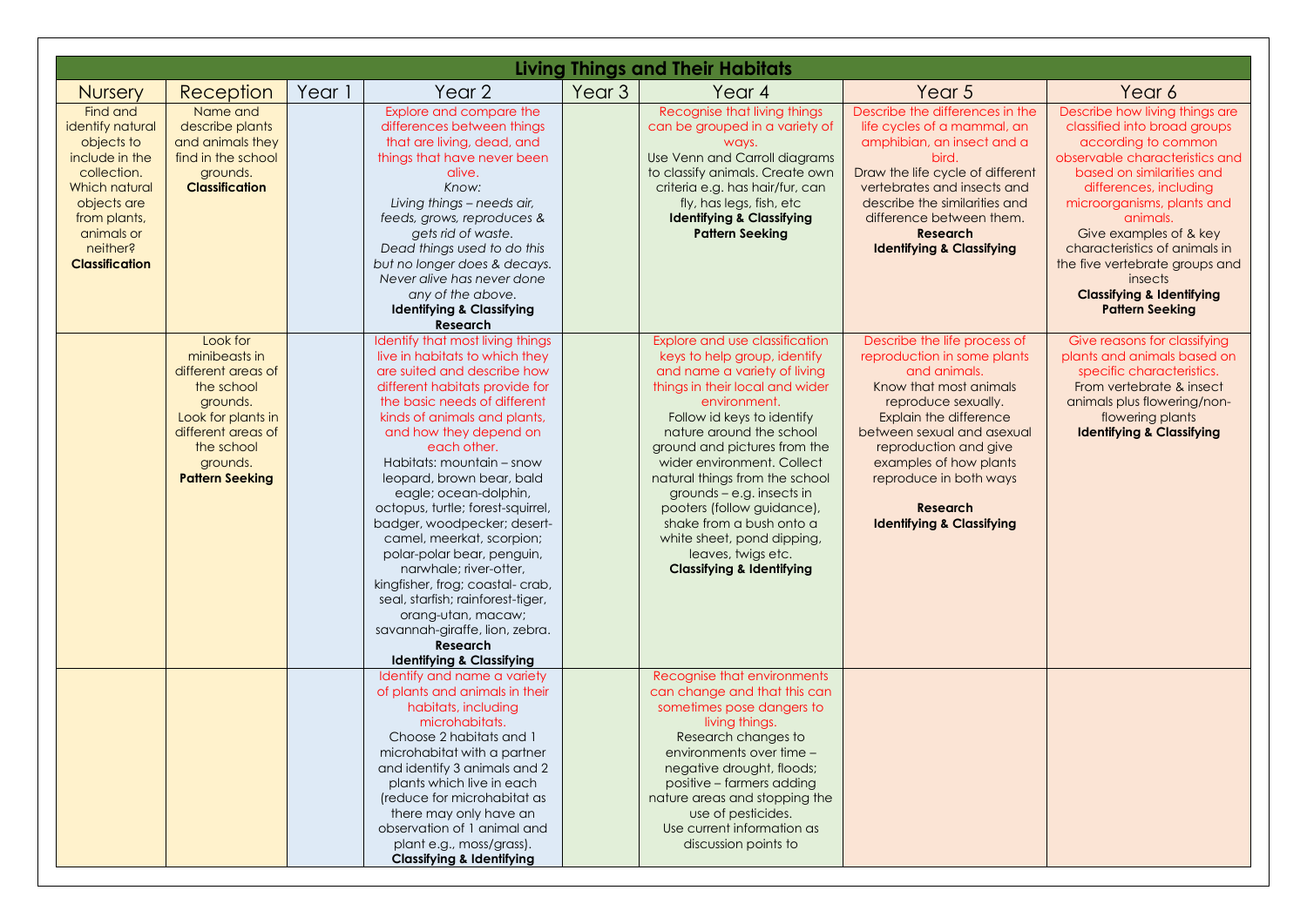|                                                                                                                |                                                                                                                                                                                                                                                                                   | <b>Pattern Seeking</b><br>Describe how animals obtain<br>their food from plants and<br>other animals, using the idea                                                                                                                                                                                  | environmental changes in the<br>wider world.<br>Study how changes to a<br>garden environment can<br>affect hedgehogs and what<br>people can do to help.<br>Research                                                                                                                                                                                                                                                            |                                                                                                                                                                                                                                                                                                                                                                                                                                                                                                                                                                                   |                                                                                                                                                                                                                                                                      |
|----------------------------------------------------------------------------------------------------------------|-----------------------------------------------------------------------------------------------------------------------------------------------------------------------------------------------------------------------------------------------------------------------------------|-------------------------------------------------------------------------------------------------------------------------------------------------------------------------------------------------------------------------------------------------------------------------------------------------------|--------------------------------------------------------------------------------------------------------------------------------------------------------------------------------------------------------------------------------------------------------------------------------------------------------------------------------------------------------------------------------------------------------------------------------|-----------------------------------------------------------------------------------------------------------------------------------------------------------------------------------------------------------------------------------------------------------------------------------------------------------------------------------------------------------------------------------------------------------------------------------------------------------------------------------------------------------------------------------------------------------------------------------|----------------------------------------------------------------------------------------------------------------------------------------------------------------------------------------------------------------------------------------------------------------------|
|                                                                                                                |                                                                                                                                                                                                                                                                                   | of a simple food chain, and<br>identify and name different<br>sources of food.<br>3 different, 3-part food<br>chains.<br><b>Research</b>                                                                                                                                                              |                                                                                                                                                                                                                                                                                                                                                                                                                                |                                                                                                                                                                                                                                                                                                                                                                                                                                                                                                                                                                                   |                                                                                                                                                                                                                                                                      |
|                                                                                                                |                                                                                                                                                                                                                                                                                   |                                                                                                                                                                                                                                                                                                       | <b>Working Scientifically</b>                                                                                                                                                                                                                                                                                                                                                                                                  |                                                                                                                                                                                                                                                                                                                                                                                                                                                                                                                                                                                   |                                                                                                                                                                                                                                                                      |
| With support,<br>group<br>pictures/object<br>s to given<br>criteria.<br>Use 2 columns<br>or 2 sorting<br>rings | Group simple<br>pictures/objects<br>to given criteria.<br>Without adult<br>support, use 2<br>columns or 2<br>sorting rings.                                                                                                                                                       | Identifying and classifying<br>Additional to Year 1, sort and<br>group these things, choose<br>up to 3 criteria for sorting.<br>Use simple secondary sources<br>(such as identification sheets)<br>to name living things.<br>Describe the characteristics<br>they used to identify a living<br>thing. | Setting up simple practical<br>enquiries, comparative and<br>fair tests<br>Addition to Year 3, more<br>questions to be child<br>generated.                                                                                                                                                                                                                                                                                     | Planning different types of<br>scientific enquiries to answer<br>questions, including<br>recognising and controlling<br>variables where necessary.<br>Turn an independent simple<br>question - do all planets have<br>the same year? Into a<br>scientific question - Does the<br>distance of a planet change<br>the time it takes to orbit the<br>Sun?                                                                                                                                                                                                                            | Planning different types of<br>scientific enquiries to answer<br>questions, including<br>recognising and controlling<br>variables where necessary.<br>Independently and in pairs<br>chose up to 2 variables and<br>decide on the appropriate<br>enquiry to complete. |
|                                                                                                                | Perform simple<br>tests with adults<br>from pupil - adult<br>conversations<br>discussing their<br>observations.<br>Complete tests<br>planned for<br>through adult<br>discussions.<br>Discuss what<br>they are testing,<br>how and why<br>and talk about<br>their<br>observations. | Gathering and recording<br>data to help in answering<br>questions<br>Additional to Year 1, record<br>observations using videos.<br>Record measurements using<br>pictograms, tally charts and<br>block graphs.<br>Classify using simple prepared<br>tables.                                            | Gathering, recording,<br>classifying and presenting<br>data in a variety of ways to<br>help in answering questions<br>Additional to Year 3, record<br>measurements using tables,<br>tally charts and bar charts<br>from templates without<br>headings. Record<br>classifications using Carroll<br>diagrams.<br>Support given to present the<br>same data in different ways in<br>order to help with answering<br>the question. | Recording data and results of<br>increasing complexity using<br>scientific diagrams and labels,<br>classification keys, tables,<br>scatter graphs, bar and line<br>graphs<br>Independently & in pairs<br>choose a suitable type of<br>table for their enquiries. Create<br>labelled diagrams to support<br>conclusions and on<br>whiteboards during recap.<br>Independently create bar<br>graphs recognising the<br>required increments. With<br>support, create line and<br>scatter graphs. Support<br>provided to choose suitable<br>increments, plot and interpret<br>results. | Identifying scientific evidence<br>that has been used to support<br>or refute ideas or arguments<br>Independently use their<br>scientific question to create an<br>answer and compare 2 pieces<br>of data as evidence to identify<br>the effect of the variable.     |
| <b>Discuss</b><br>observations.                                                                                | Discuss and<br>draw<br>observations.                                                                                                                                                                                                                                              |                                                                                                                                                                                                                                                                                                       | Recording findings using<br>simple scientific language,                                                                                                                                                                                                                                                                                                                                                                        | Identifying scientific evidence<br>that has been used to support<br>or refute ideas or arguments.                                                                                                                                                                                                                                                                                                                                                                                                                                                                                 | Reporting and presenting<br>findings from enquiries,<br>including conclusions, causal                                                                                                                                                                                |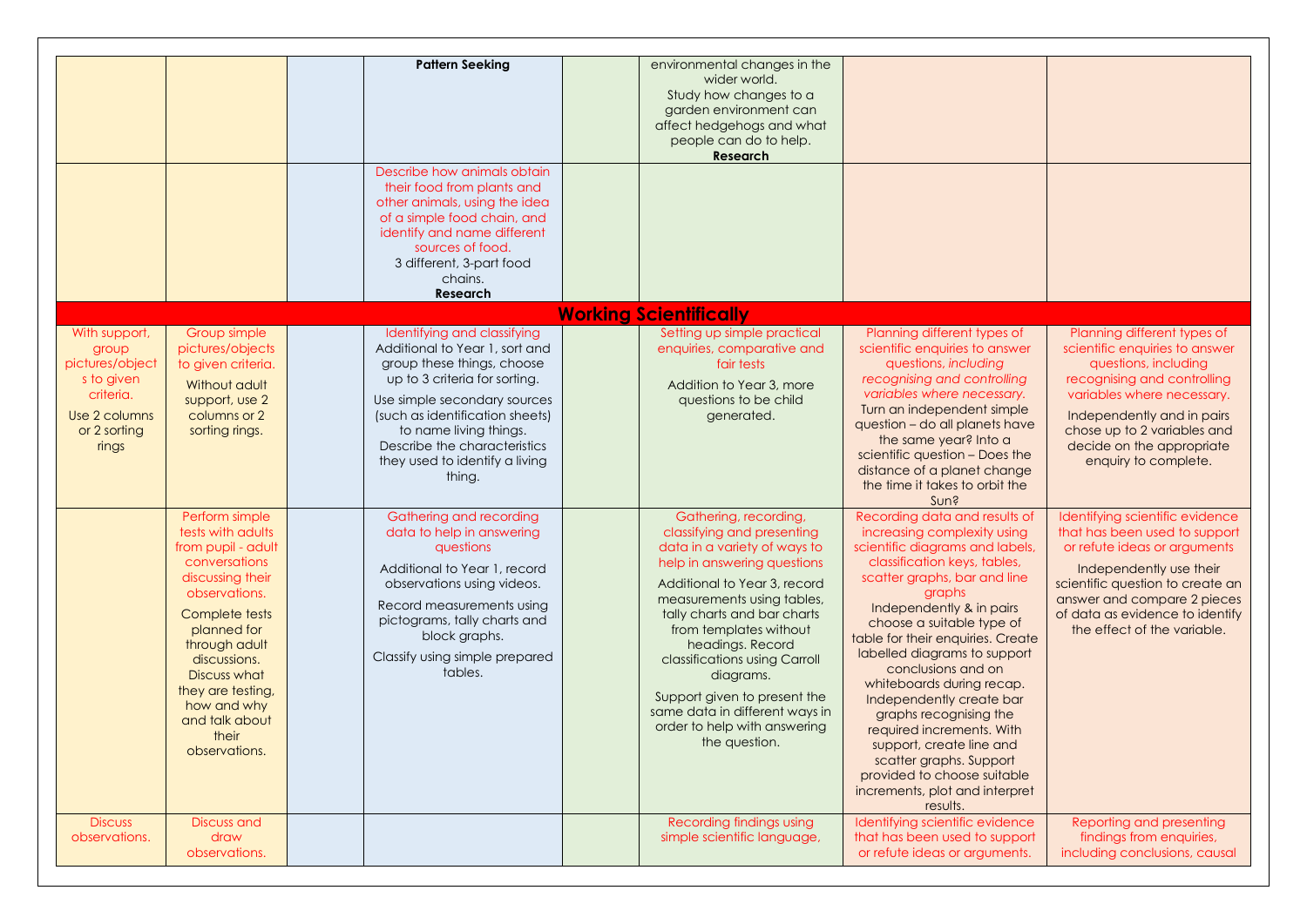| Through adult<br>questioning,<br>begin to<br>identify<br>similarities and<br>differences.                                                                                                                                                                                                                                | Begin to identify<br>similarities<br>independently |                                                                                                                                                                                                                                                                                                                          |        | drawings, labelled diagrams,<br>keys, bar charts, and tables<br><b>Additional to Year 3</b><br>Year 4-unit vocabulary.<br>- Use tables, tally charts and<br>bar charts from templates<br>without headings.<br>Use Carroll diagrams.<br>Support given to present the<br>same data in different ways in                  |                   | With support, use their<br>scientific question to create an<br>answer and compare 2 pieces<br>of data as evidence to identify<br>the effect of the variable.                                                                                                                                                                                                                                                                                                                                                                                                          |        |                                                                                                                                                                   | relationships and explanations<br>of and degree of trust in<br>results, in oral and written forms<br>such as displays and other<br>presentations<br>Independently and in pairs,<br>present their findings.<br>Have at least 2 written<br>conclusions, media<br>presentation, labelled<br>diagrams, |
|--------------------------------------------------------------------------------------------------------------------------------------------------------------------------------------------------------------------------------------------------------------------------------------------------------------------------|----------------------------------------------------|--------------------------------------------------------------------------------------------------------------------------------------------------------------------------------------------------------------------------------------------------------------------------------------------------------------------------|--------|------------------------------------------------------------------------------------------------------------------------------------------------------------------------------------------------------------------------------------------------------------------------------------------------------------------------|-------------------|-----------------------------------------------------------------------------------------------------------------------------------------------------------------------------------------------------------------------------------------------------------------------------------------------------------------------------------------------------------------------------------------------------------------------------------------------------------------------------------------------------------------------------------------------------------------------|--------|-------------------------------------------------------------------------------------------------------------------------------------------------------------------|----------------------------------------------------------------------------------------------------------------------------------------------------------------------------------------------------------------------------------------------------------------------------------------------------|
|                                                                                                                                                                                                                                                                                                                          |                                                    |                                                                                                                                                                                                                                                                                                                          |        | order to help with answering<br>the question.                                                                                                                                                                                                                                                                          |                   |                                                                                                                                                                                                                                                                                                                                                                                                                                                                                                                                                                       |        |                                                                                                                                                                   | Oral explanations use scientific<br>vocabulary and explain<br>causal relationships e.g. the<br>birds with pointy beaks survive<br>better as the shape allows<br>them to eat the seeds easily.                                                                                                      |
|                                                                                                                                                                                                                                                                                                                          |                                                    |                                                                                                                                                                                                                                                                                                                          |        | Using straightforward scientific<br>evidence to answer questions<br>or to support their findings.<br>Additional to Year 3, children<br>complete independently & in<br>pairs.                                                                                                                                           |                   | Reporting and presenting<br>findings from enquiries,<br>including conclusions, causal<br>relationships and explanations<br>of and degree of trust in<br>results, in oral and written forms<br>such as displays and other<br>presentations<br>Use conclusion layout support<br>to present their findings.<br>Have at least 2 written<br>conclusions, media<br>presentation, labelled<br>diagrams,<br>With support oral explanations<br>use scientific vocabulary and<br>explain causal relationships<br>e.g. the hotter the water, the<br>quicker the solid dissolves. |        |                                                                                                                                                                   |                                                                                                                                                                                                                                                                                                    |
|                                                                                                                                                                                                                                                                                                                          |                                                    |                                                                                                                                                                                                                                                                                                                          |        | <b>Vocabulary</b>                                                                                                                                                                                                                                                                                                      |                   |                                                                                                                                                                                                                                                                                                                                                                                                                                                                                                                                                                       |        |                                                                                                                                                                   |                                                                                                                                                                                                                                                                                                    |
| <b>Nursery</b><br>Model and encourage children<br>to use vocabulary such as:<br>natural, plant, animal, leaves,<br>seeds, conkers, acorns, twigs,<br>bark, shells, feathers, pebbles,<br>stones, same, different, pattern<br>Expose children to<br>supplementary vocabulary such<br>$\alpha$ s:<br>living, dead, similar |                                                    | Reception<br>Model and encourage children<br>to use vocabulary such as:<br>plant, tree, bush, flower,<br>vegetable, herb, weed, animal,<br>names of plants and animals<br>they see, name of a contrasting<br>environment e.g. beach, forest<br>Expose children to<br>supplementary vocabulary such<br>as:<br>environment | Year 1 | Year 2<br>Living, dead, never been alive,<br>suited, suitable, basic needs, food,<br>food chain, shelter, move, feed.<br>Habitats - mountain,<br>forest/woodland, ocean, desert,<br>polar, river, coastal, rainforest,<br>savannah.<br>Micro-habitats - under logs, in<br>bushes, under a leaf, soil, flowers,<br>web. | Year <sub>3</sub> | Year 4<br>Classification.<br>classification<br>keys,<br>environment.<br>habitat, human<br>impact, positive,<br>negative,<br>migrate,<br>hibernate                                                                                                                                                                                                                                                                                                                                                                                                                     | young, | Year <sub>5</sub><br>Life cycle,<br>reproduce,<br>sexual, sperm,<br>fertilises, egg, live<br>metamorphosis,<br>asexual.<br>plantlets, runners,<br>bulbs, cuttings | Year 6<br>Vertebrates, fish,<br>amphibians,<br>reptiles, birds,<br>mammals,<br>invertebrates.<br>insects, spiders,<br>snails, worms,<br>flowering, non-<br>flowering                                                                                                                               |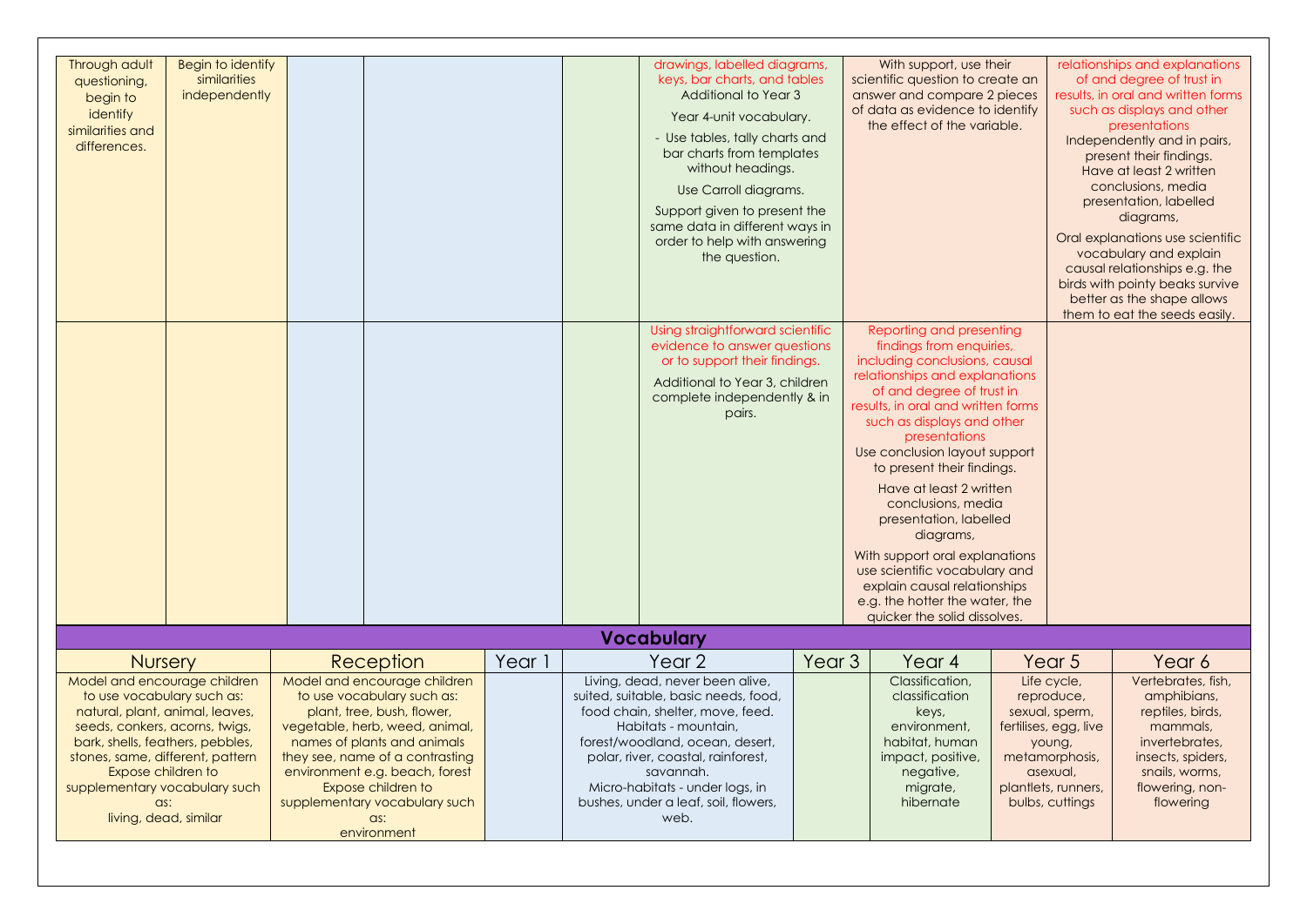|                                                                                                                                             |                                                                                                                                                                                                                                                               |                                                                                                                                                                                                                                                                                                                                                    | <b>Animals including Humans</b>                                                                                                                                                                                 |                                                                                                                                                                                                                                                                                                                                                                            |                                                                                                                                                                                                                                                                                            |                                                                                                                                                                                          |                                                                                                                                                                                                                                                                                                                                                                                                                                                                                                                                                                                                                              |
|---------------------------------------------------------------------------------------------------------------------------------------------|---------------------------------------------------------------------------------------------------------------------------------------------------------------------------------------------------------------------------------------------------------------|----------------------------------------------------------------------------------------------------------------------------------------------------------------------------------------------------------------------------------------------------------------------------------------------------------------------------------------------------|-----------------------------------------------------------------------------------------------------------------------------------------------------------------------------------------------------------------|----------------------------------------------------------------------------------------------------------------------------------------------------------------------------------------------------------------------------------------------------------------------------------------------------------------------------------------------------------------------------|--------------------------------------------------------------------------------------------------------------------------------------------------------------------------------------------------------------------------------------------------------------------------------------------|------------------------------------------------------------------------------------------------------------------------------------------------------------------------------------------|------------------------------------------------------------------------------------------------------------------------------------------------------------------------------------------------------------------------------------------------------------------------------------------------------------------------------------------------------------------------------------------------------------------------------------------------------------------------------------------------------------------------------------------------------------------------------------------------------------------------------|
| <b>Nursery</b>                                                                                                                              | Reception                                                                                                                                                                                                                                                     | Year 1                                                                                                                                                                                                                                                                                                                                             | Year <sub>2</sub>                                                                                                                                                                                               | Year <sub>3</sub>                                                                                                                                                                                                                                                                                                                                                          | Year 4                                                                                                                                                                                                                                                                                     | Year 5                                                                                                                                                                                   | Year 6                                                                                                                                                                                                                                                                                                                                                                                                                                                                                                                                                                                                                       |
| Can name and<br>describe animals they<br>have encountered.<br><b>Identifying and</b><br><b>Classifying</b>                                  | Support children to<br>name and describe<br>animals that live in<br>different habitats<br>while reading books,<br>watching videos,<br>looking at pictures or<br>playing matching<br>games.<br><b>Research</b><br><b>Identifying and</b><br><b>Classifying</b> | Identify and name a<br>variety of common<br>animals including fish,<br>amphibians, reptiles,<br>birds and mammals.<br>Goldfish, shark, salmon,<br>frog, toad, salamander,<br>crocodile, lizard, turtle,<br>magpie, robin, starling,<br>human, dog, lion, cat,<br>cow, rabbit, sheep,<br>bear.<br><b>Research</b><br>Identifying and<br>Classifying | Notice that animals,<br>including humans,<br>have offspring which<br>grow into adults.<br>Human-baby, frog-<br>tadpole, cat-kitten,<br>dog-puppy, egg-<br>butterfly.<br><b>Research</b>                         | Identify that animals,<br>including humans,<br>need the right types<br>and amount of<br>nutrition, and that<br>they cannot make<br>their own food; they<br>get nutrition from<br>what they eat.<br>Identify nutrition<br>from food<br>packaging. Identify<br>types of nutrients<br>from the Eatwell<br>plate.<br>Research                                                  | Describe the simple<br>functions of the basic<br>parts of the digestive<br>system in humans.<br>Digestive system -<br>able to order the<br>process and explain<br>what happens at<br>each stage.<br><b>Research</b><br><b>Identifying and</b><br>Classifying<br><b>Observing Over Time</b> | Describe the<br>changes as humans<br>develop to old age.<br>Create a timeline to<br>identify changes in<br>humans during their<br>life.<br><b>Research</b><br><b>Observing Over Time</b> | Identify and name<br>the main parts of the<br>human circulatory<br>system, and describe<br>the functions of the<br>heart, blood vessels<br>and blood.<br>Circulatory system -<br>explain the order of<br>the circulatory system<br>and what happens at<br>each stage.<br><b>Research</b>                                                                                                                                                                                                                                                                                                                                     |
| <b>Experience caring for</b><br>eggs/animals and<br>talk about how they<br>cared for them.<br><b>Observing Over Time</b><br><b>Research</b> | Support children to<br>talk about how<br>animals are cared for<br>when they live<br>outside their natural<br>habitat.<br><b>Research</b>                                                                                                                      | Identify and name a<br>variety of common<br>animals that are<br>carnivores, herbivores<br>and omnivores.<br>Cat, lion, crocodile,<br>cow, rabbit, sheep,<br>human, dog, bear<br><b>Research</b><br>Identifying and<br>Classifying                                                                                                                  | Find out about and<br>describe the basic<br>needs of animals,<br>including humans,<br>for survival<br>Identify water, food<br>air & shelter as the<br>basic need of<br>animals for survival.<br><b>Research</b> | <b>Identify that humans</b><br>and some other<br>animals have<br>skeletons and<br>muscles for support,<br>protection and<br>movement.<br>Explain: skeletons<br>provide support,<br>movement and<br>protection.<br>Muscles work in pairs<br>to move the bones -<br>when one contracts<br>whilst the opposite<br>relaxes.<br><b>Research</b><br>Identifying &<br>Classifying | Identify the different<br>types of teeth in<br>humans and their<br>simple functions.<br>Identify incisors for<br>cutting; canines for<br>tearing; and molars<br>and premolars for<br>grinding (chewing).<br>Research<br>Identifying and<br>Classifying                                     |                                                                                                                                                                                          | Recognise the<br>impact of diet,<br>exercise, drugs and<br>lifestyle on the way<br>their bodies function.<br>Can explain that diet,<br>exercise, drugs and<br>lifestyle have an<br>impact on the way<br>our bodies function.<br>They can affect how<br>well out heart and<br>lungs work, how likely<br>we are to suffer from<br>conditions such as<br>diabetes, how clearly<br>we think, and<br>generally how fit and<br>well we feel. Some<br>conditions are<br>caused by<br>deficiencies in our<br>diet e.g. lack of<br>vitamins.<br><b>Research</b><br><b>Comparative &amp; Fair</b><br>Testing<br><b>Pattern Seeking</b> |
|                                                                                                                                             |                                                                                                                                                                                                                                                               | Describe and compare<br>the structure of a variety                                                                                                                                                                                                                                                                                                 | Describe the<br>importance for                                                                                                                                                                                  |                                                                                                                                                                                                                                                                                                                                                                            | Construct and<br>interpret a variety of                                                                                                                                                                                                                                                    |                                                                                                                                                                                          | Describe the ways in<br>which nutrients and                                                                                                                                                                                                                                                                                                                                                                                                                                                                                                                                                                                  |
|                                                                                                                                             |                                                                                                                                                                                                                                                               | of common animals<br>(fish, amphibians,<br>reptiles, birds and                                                                                                                                                                                                                                                                                     | humans of exercise,<br>eating the right<br>amounts of different                                                                                                                                                 |                                                                                                                                                                                                                                                                                                                                                                            | food chains,<br>identifying producers,<br>predators and prey.                                                                                                                                                                                                                              |                                                                                                                                                                                          | water are transported<br>within animals,<br>including humans.                                                                                                                                                                                                                                                                                                                                                                                                                                                                                                                                                                |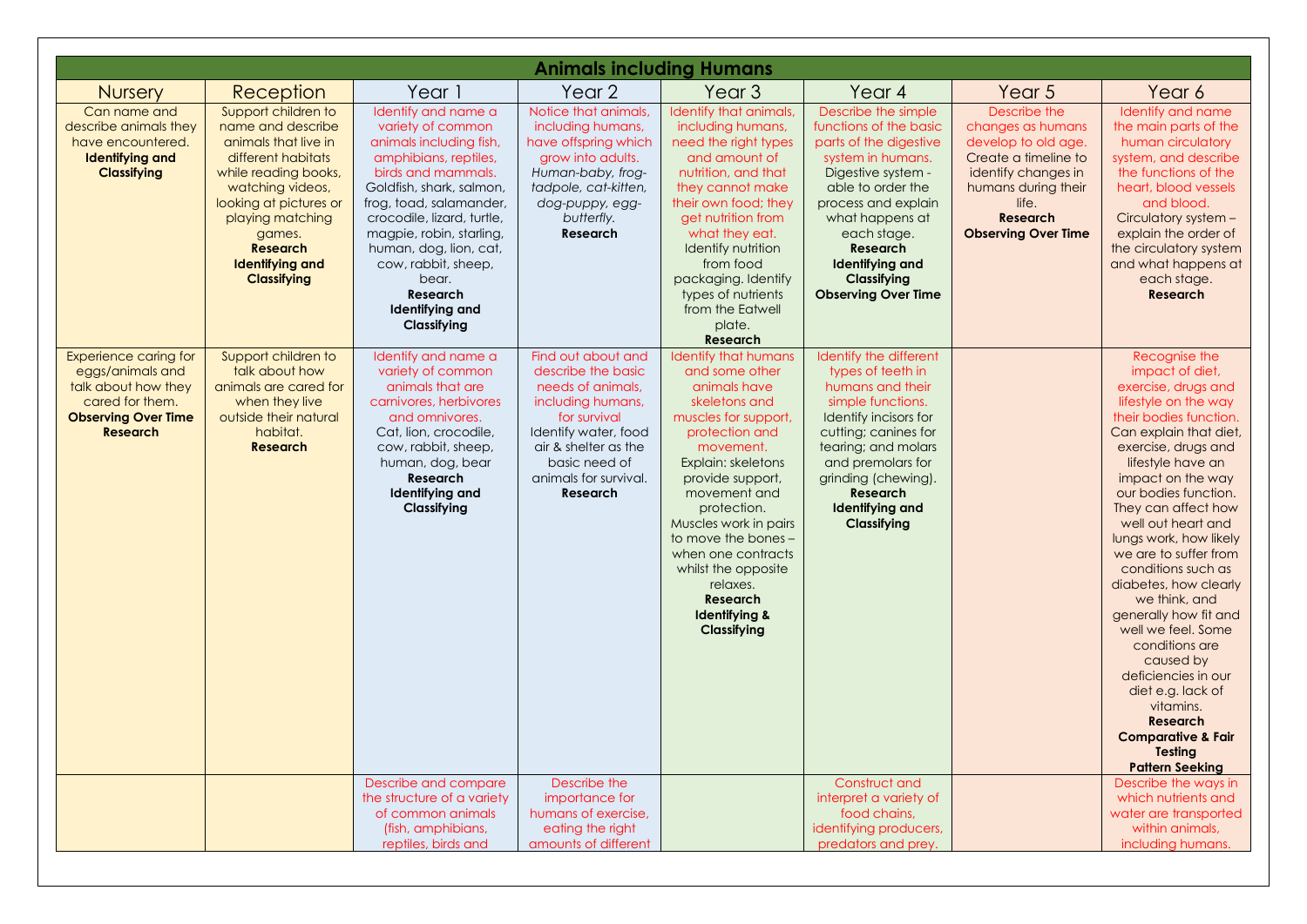|                                                                                                                        |                                                                                                                             | mammals, including<br>pets).<br>Fish - scales, gills, fin, tail,<br>lay eggs.<br>Amphibians - tails when<br>young and legs when<br>fully grown, lay eggs,<br>gills when young, lungs<br>when fully grown.<br>Reptiles - lay eggs,<br>scaly, needs sunshine to<br>keep warm, legs.<br>Birds - lay eggs, legs,<br>wings, feathers, beaks.<br>Mammals - hair or fur, 4<br>legs and some have 2<br>arms & 2 legs, gives<br>birth.<br><b>Research</b><br><b>Identifying and</b><br>Classifying | types of food, and<br>hygiene.<br>Running and<br>jumping increase<br>heart rate and<br>sweat. Know too<br>much sugar and fat<br>make it harder for<br>the body to work.<br>Identify between<br>healthy and<br>unhealthy foods -<br>foods from the<br>Eatwell plate. Know<br>the importance of<br>using tissues,<br>washing hands,<br>bathing & brushing<br>teeth.<br>Research<br><b>Pattern Seeking</b><br>Identifying &<br>Classifying |                                                                                                                                                                                                                                      | Name producers,<br>predator and prey in<br>a habitat. Create a<br>food chain through<br>research. Know that<br>the arrow is the<br>transfer of energy.<br><b>Research</b><br><b>Classifying &amp;</b><br>Identifying                         |                                                                                                                                                                                                                                                                                                       | Explain that nutrients,<br>water and oxygen<br>are transported in the<br>blood to the muscles<br>and other parts of the<br>body where they are<br>needed.<br><b>Research</b><br><b>Observing Over Time</b>                                                                        |
|------------------------------------------------------------------------------------------------------------------------|-----------------------------------------------------------------------------------------------------------------------------|-------------------------------------------------------------------------------------------------------------------------------------------------------------------------------------------------------------------------------------------------------------------------------------------------------------------------------------------------------------------------------------------------------------------------------------------------------------------------------------------|-----------------------------------------------------------------------------------------------------------------------------------------------------------------------------------------------------------------------------------------------------------------------------------------------------------------------------------------------------------------------------------------------------------------------------------------|--------------------------------------------------------------------------------------------------------------------------------------------------------------------------------------------------------------------------------------|----------------------------------------------------------------------------------------------------------------------------------------------------------------------------------------------------------------------------------------------|-------------------------------------------------------------------------------------------------------------------------------------------------------------------------------------------------------------------------------------------------------------------------------------------------------|-----------------------------------------------------------------------------------------------------------------------------------------------------------------------------------------------------------------------------------------------------------------------------------|
| Encourage children<br>to describe how they<br>have changed since<br>they were<br>babies.<br><b>Observing Over Time</b> | Support children to<br>look at photographs<br>of different people<br>and to describe<br>them.<br><b>Pattern Seeking</b>     | Identify, name, draw<br>and label the basic<br>parts of the human<br>body and say which<br>part of the body is<br>associated with each<br>sense.<br>$Eyes-sight, ears-$<br>hearing, nose-smell,<br>tongue – taste, skin –<br>touch.<br>Identifying & classifying<br><b>Pattern Seeking</b><br><b>Comparative &amp; Fair</b><br><b>Testing</b>                                                                                                                                             |                                                                                                                                                                                                                                                                                                                                                                                                                                         |                                                                                                                                                                                                                                      |                                                                                                                                                                                                                                              |                                                                                                                                                                                                                                                                                                       |                                                                                                                                                                                                                                                                                   |
|                                                                                                                        |                                                                                                                             |                                                                                                                                                                                                                                                                                                                                                                                                                                                                                           |                                                                                                                                                                                                                                                                                                                                                                                                                                         |                                                                                                                                                                                                                                      |                                                                                                                                                                                                                                              |                                                                                                                                                                                                                                                                                                       |                                                                                                                                                                                                                                                                                   |
| With support, group<br>pictures/objects to<br>given criteria.<br>Use 2 columns or 2<br>sorting rings                   | Group simple<br>pictures/objects to<br>given criteria.<br>Without adult<br>support, use 2<br>columns or 2 sorting<br>rings. | Asking simple questions<br>and recognising that<br>they can be answered<br>in different ways.<br>Is it? Will it? Can<br>it? Questions to<br>compare similarities and<br>differences.                                                                                                                                                                                                                                                                                                      | <b>Working Scientifically</b><br>Asking simple<br>questions and<br>recognising that<br>they can be<br>answered in<br>different ways.<br>Additional to Year 1<br>How does it?<br>Could it?<br>Questions to<br>compare similarities<br>and differences.<br>Supported questions                                                                                                                                                            | Asking relevant<br>questions and using<br>different types of<br>scientific enquiries to<br>answer them.<br>Asking unit based<br>questions using the<br>question stems.<br>What if? Where<br>does? Who<br>can? How<br>does? Is there? | Asking relevant<br>questions and using<br>different types of<br>scientific enquiries to<br>answer them.<br>Asking questions;<br>some independently<br>and some using the<br>question stems.<br>I wonder whether?<br>Can we find a way<br>108 | Planning different<br>types of scientific<br>enquiries to answer<br>questions, including<br>recognising and<br>controlling variables<br>where necessary.<br>Turn an independent<br>simple question - do<br>all planets have the<br>same year? Into a<br>scientific question -<br>Does the distance of | Planning different<br>types of scientific<br>enquiries to answer<br>questions, including<br>recognising and<br>controlling variables<br>where necessary.<br>Independently create<br>a scientific question.<br>Independently and in<br>pairs chose up to 2<br>variables and decide |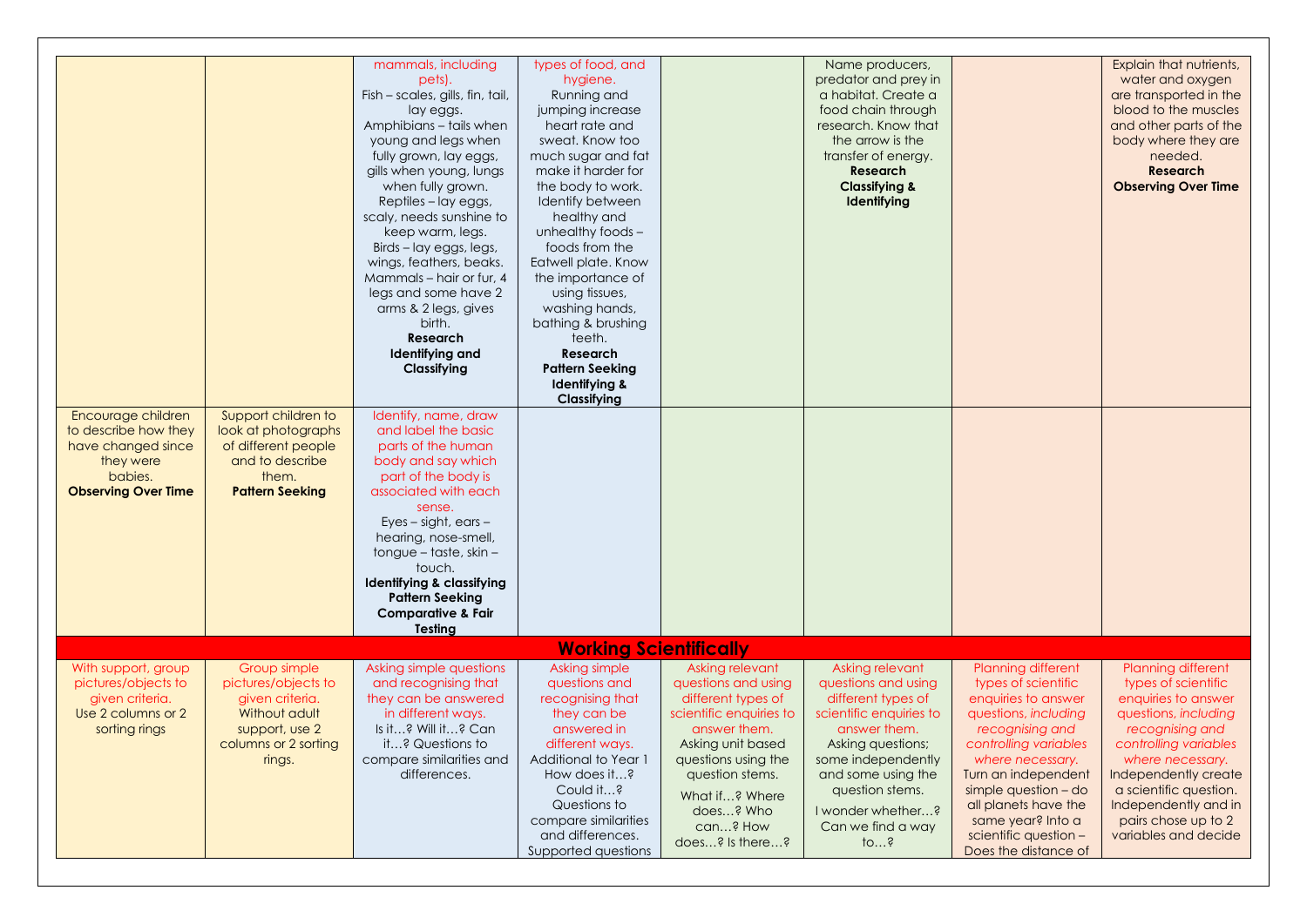| Work in small groups                                                                                                                                                                     | Perform simple tests                                                                                                                                                                                                                          | Performing simple tests                                                                                                                                                                                                                                   | to start to consider<br>cause and effect.<br>What if? If wewill<br>$it$ ?<br><b>Observing closely</b>                                                                                                      | With support, begin<br>to identify which of<br>the 5 enquiry types<br>to use.<br>Setting up simple                                                                                                                                                                                                                                     | What happens<br>when? Why<br>does?<br>Begin to identify they<br>enquiry type most<br>suitable to find the<br>answer.<br><b>Making systematic</b>                                                                                                                                 | a planet change the<br>time it takes to orbit<br>the Sun?<br>Independently and in<br>pairs, choose a<br>variable for their<br>chosen enquiry.<br>Recording data and                                                                                                                                                                                                                                                                                                                                                                                                                 | on the appropriate<br>enquiry to complete.<br>Recording data and                                                                                                                                                                                                                                                                                                                                       |
|------------------------------------------------------------------------------------------------------------------------------------------------------------------------------------------|-----------------------------------------------------------------------------------------------------------------------------------------------------------------------------------------------------------------------------------------------|-----------------------------------------------------------------------------------------------------------------------------------------------------------------------------------------------------------------------------------------------------------|------------------------------------------------------------------------------------------------------------------------------------------------------------------------------------------------------------|----------------------------------------------------------------------------------------------------------------------------------------------------------------------------------------------------------------------------------------------------------------------------------------------------------------------------------------|----------------------------------------------------------------------------------------------------------------------------------------------------------------------------------------------------------------------------------------------------------------------------------|-------------------------------------------------------------------------------------------------------------------------------------------------------------------------------------------------------------------------------------------------------------------------------------------------------------------------------------------------------------------------------------------------------------------------------------------------------------------------------------------------------------------------------------------------------------------------------------|--------------------------------------------------------------------------------------------------------------------------------------------------------------------------------------------------------------------------------------------------------------------------------------------------------------------------------------------------------------------------------------------------------|
| to perform provided<br>simple tests with<br>adults.<br>With adult support<br>complete a simple<br>test provided by an<br>adult and discuss<br>what/how they are<br>testing and observing | with adults from pupil<br>- adult conversations<br>discussing their<br>observations.<br>Complete tests<br>planned for through<br>adult discussions.<br>Discuss what they are<br>testing, how and why<br>and talk about their<br>observations. | Use practical resources<br>provided to gather<br>evidence to answer<br>teachers adaption of<br>children's simple<br>questions to provide<br>tests to classify;<br>comparative tests;<br>pattern seeking<br>enquiries; and make<br>observations over time. | using simple<br>equipment.<br>Additional to Year 1,<br>use measurements<br>and any other<br>collected data.<br>Additional to Year 1<br>use measurements<br>using non-standard<br>units and<br>comparisons. | practical enquiries,<br>comparative and<br>fair tests<br>Select from a range<br>of practical<br>resources to gather<br>evidence to answer<br>questions generated<br>by themselves or the<br>teacher. Gather a<br>range of possible<br>variables through<br>class discussion.<br>Pupils choose 1<br>variable.                           | and careful<br>observations and,<br>where appropriate,<br>taking accurate<br>measurements using<br>standard units, using<br>a range of<br>equipment, including<br>thermometers and<br>data loggers.<br>In addition to Year 3,<br>measuring<br>temperature using<br>thermometers. | results of increasing<br>complexity using<br>scientific diagrams<br>and labels,<br>classification keys,<br>tables, scatter<br>graphs, bar and line<br>graphs<br>Independently & in<br>pairs choose a<br>suitable type of table<br>for their enquiries.<br>Create labelled<br>diagrams to support<br>conclusions and on<br>whiteboards during<br>recap. Independently<br>create bar graphs<br>recognising the<br>required increments.<br>With support, create<br>line and scatter<br>graphs. Support<br>provided to choose<br>suitable increments,<br>plot and interpret<br>results. | results of increasing<br>complexity using<br>scientific diagrams<br>and labels,<br>classification keys,<br>tables, scatter<br>graphs, bar and line<br>graphs<br>Additional to Year 5 -<br>Independently & in<br>pairs choose suitable<br>graphs between bar,<br>line or scatter graphs.<br>Independently & in<br>pairs, decide on<br>suitable increments,<br>plot accurately and<br>interpret results. |
| Discuss observations.<br>Through adult<br>questioning, begin to<br>identify similarities<br>and differences.                                                                             | Discuss and draw<br>observations.<br>Begin to identify<br>similarities<br>independently                                                                                                                                                       | Identifying and<br>classifying<br>Observe and test to<br>compare objects,<br>materials and living<br>things.<br>Sort and group things.<br>Choose 2 criteria.<br>Use ID sheets to identify<br>plants.                                                      | Performing simple<br>tests<br>Additional to Year 1,<br>begin to recognise<br>the benefits of<br>resources provided<br>and use children's<br>questions.                                                     | Gathering,<br>recording, classifying<br>and presenting data<br>in a variety of ways<br>to help in answering<br>questions<br>Sometimes decide<br>how to record and<br>present evidence.<br>Record their<br>observations using<br>photographs,<br>videos, pictures,<br>labelled diagrams<br>and writing.<br>Record<br>measurements using | Setting up simple<br>practical enquiries,<br>comparative and fair<br>tests<br>Addition to Year 3,<br>more questions to be<br>child generated.                                                                                                                                    | Identifying scientific<br>evidence that has<br>been used to support<br>or refute ideas or<br>arguments.<br>With support, use their<br>scientific question to<br>create an answer<br>and compare 2<br>pieces of data as<br>evidence to identify<br>the effect of the<br>variable.                                                                                                                                                                                                                                                                                                    | Identifying scientific<br>evidence that has<br>been used to support<br>or refute ideas or<br>arguments<br>Independently use<br>their scientific<br>question to create an<br>answer and compare<br>2 pieces of data as<br>evidence to identify<br>the effect of the<br>variable.                                                                                                                        |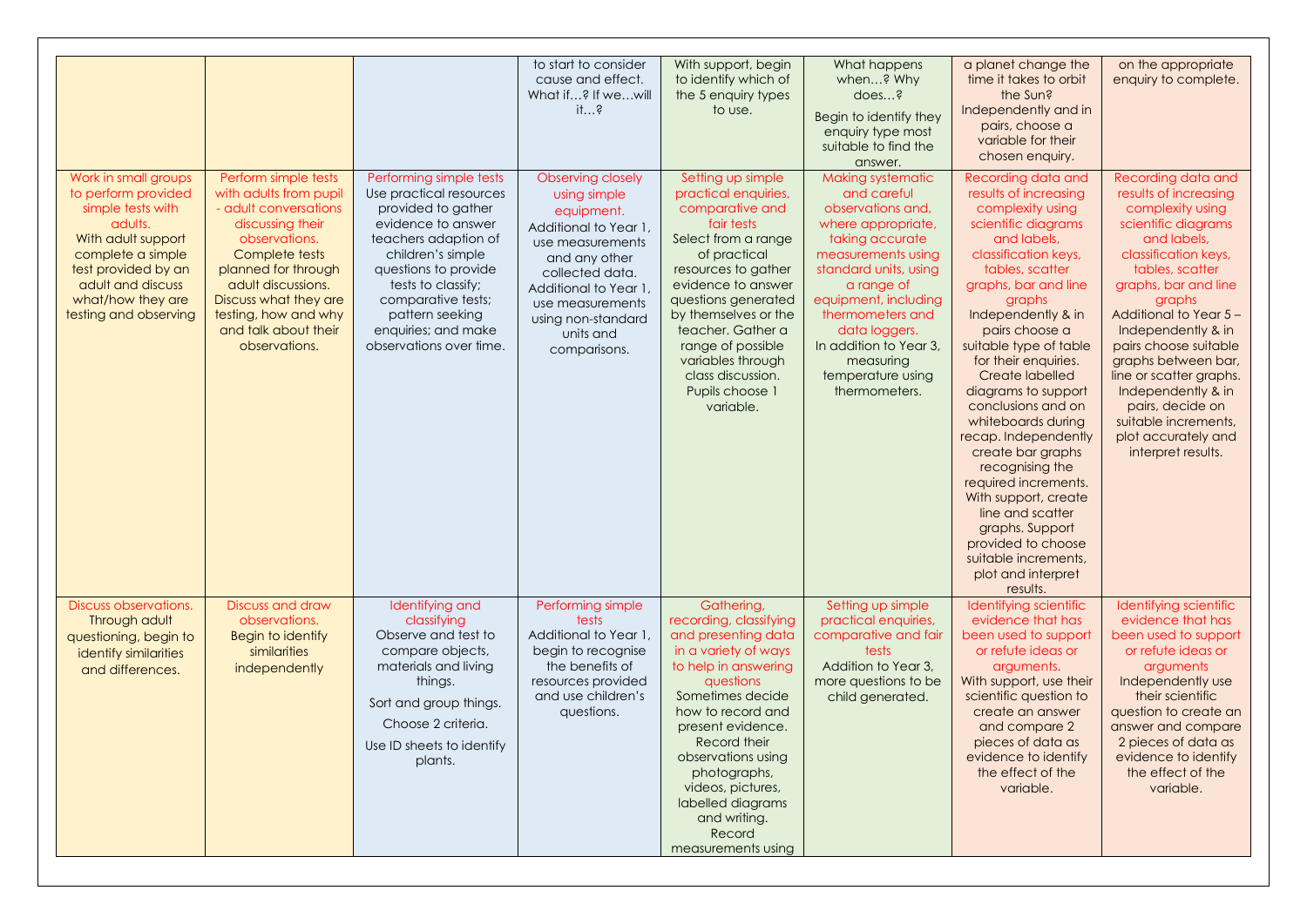| Gathering and<br>recording data to help<br>in answering questions<br>Record observations<br>using photographs,<br>drawings & labelled<br>diagrams.<br>Record measurements<br>using prepared tables in<br>non-standard units.<br>Classify using sorting<br>rings. | Identifying and<br>classifying<br>Additional to Year 1<br>sort and group these<br>things, choose up to<br>3 criteria for sorting.<br>Use simple<br>secondary sources<br>(such as<br><i>identification sheets)</i><br>to name living<br>things. Describe the<br>characteristics they<br>used to identify a<br>living thing. | tables, tally charts<br>and bar charts from<br>templates with<br>headings.<br>Record<br>classifications using<br>tables & Venn<br>diagrams.<br><b>Recording findings</b><br>using simple<br>scientific language,<br>drawings, labelled<br>diagrams, keys, bar<br>charts, and tables<br>Year 3-unit<br>vocabulary.<br>Use photographs,<br>videos, pictures,<br>labelled diagrams<br>and writing.<br>Use tables, tally<br>charts and bar<br>charts from<br>templates with<br>headings.<br>use tables & Venn<br>diagrams. | Gathering, recording,<br>classifying and<br>presenting data in a<br>variety of ways to<br>help in answering<br>questions<br>Additional to Year 3,<br>record<br>measurements using<br>tables, tally charts<br>and bar charts from<br>templates without<br>headings. Record<br>classifications using<br>Carroll diagrams.<br>Support given to<br>present the same<br>data in different ways<br>in order to help with<br>answering the<br>question. | Reporting and<br>presenting findings<br>from enquiries,<br>including conclusions,<br>causal relationships<br>and explanations of<br>and degree of trust in<br>results, in oral and<br>written forms such as<br>displays and other<br>presentations<br>Use conclusion layout<br>support to present<br>their findings.<br>Have at least 2<br>written conclusions,<br>media presentation,<br>labelled diagrams.<br>With support oral<br>explanations use<br>scientific vocabulary<br>and explain causal<br>relationships e.g. the | Reporting and<br>presenting findings<br>from enquiries,<br>including conclusions,<br>causal relationships<br>and explanations of<br>and degree of trust in<br>results, in oral and<br>written forms such as<br>displays and other<br>presentations<br>Independently and in<br>pairs, present their<br>findings.<br>Have at least 2<br>written conclusions,<br>media presentation,<br>labelled diagrams.<br>Oral explanations use<br>scientific vocabulary<br>and explain causal<br>relationships e.g. the<br>birds with pointy |
|------------------------------------------------------------------------------------------------------------------------------------------------------------------------------------------------------------------------------------------------------------------|----------------------------------------------------------------------------------------------------------------------------------------------------------------------------------------------------------------------------------------------------------------------------------------------------------------------------|------------------------------------------------------------------------------------------------------------------------------------------------------------------------------------------------------------------------------------------------------------------------------------------------------------------------------------------------------------------------------------------------------------------------------------------------------------------------------------------------------------------------|--------------------------------------------------------------------------------------------------------------------------------------------------------------------------------------------------------------------------------------------------------------------------------------------------------------------------------------------------------------------------------------------------------------------------------------------------|--------------------------------------------------------------------------------------------------------------------------------------------------------------------------------------------------------------------------------------------------------------------------------------------------------------------------------------------------------------------------------------------------------------------------------------------------------------------------------------------------------------------------------|--------------------------------------------------------------------------------------------------------------------------------------------------------------------------------------------------------------------------------------------------------------------------------------------------------------------------------------------------------------------------------------------------------------------------------------------------------------------------------------------------------------------------------|
| Using their observations<br>and ideas to suggest<br>answers to questions<br>It can<br>It will<br>The biggest<br>The smallest<br>The best<br>The worst                                                                                                            | <b>Gathering and</b><br>recording data to<br>help in answering<br>questions<br>Additional to Year 1.<br>record observations<br>using videos.<br>Record<br>measurements using<br>pictograms, tally<br>charts and block<br>graphs.<br>Classify using simple<br>prepared tables.                                              | Using straightforward<br>scientific evidence<br>to answer questions<br>or to support their<br>findings.<br>With support,<br>children use at least<br>1 piece of evidence<br>from their findings to<br>support their answer.                                                                                                                                                                                                                                                                                            | <b>Recording findings</b><br>using simple scientific<br>language, drawings,<br>labelled diagrams,<br>keys, bar charts, and<br>tables<br>Additional to Year 3<br>Year 4-unit<br>vocabulary.<br>- Use tables, tally<br>charts and bar charts<br>from templates<br>without headings.<br>Use Carroll diagrams.<br>Support given to<br>present the same<br>data in different ways                                                                     | hotter the water, the<br>quicker the solid<br>dissolves.                                                                                                                                                                                                                                                                                                                                                                                                                                                                       | beaks survive better<br>as the shape allows<br>them to eat the seeds<br>easily.<br>Using test results to<br>make predictions to<br>set up further<br>comparative and fair<br>tests<br>Independently and in<br>pairs, use their<br>findings to create<br>further scientific<br>questions, using their<br>data to support a<br>prediction.                                                                                                                                                                                       |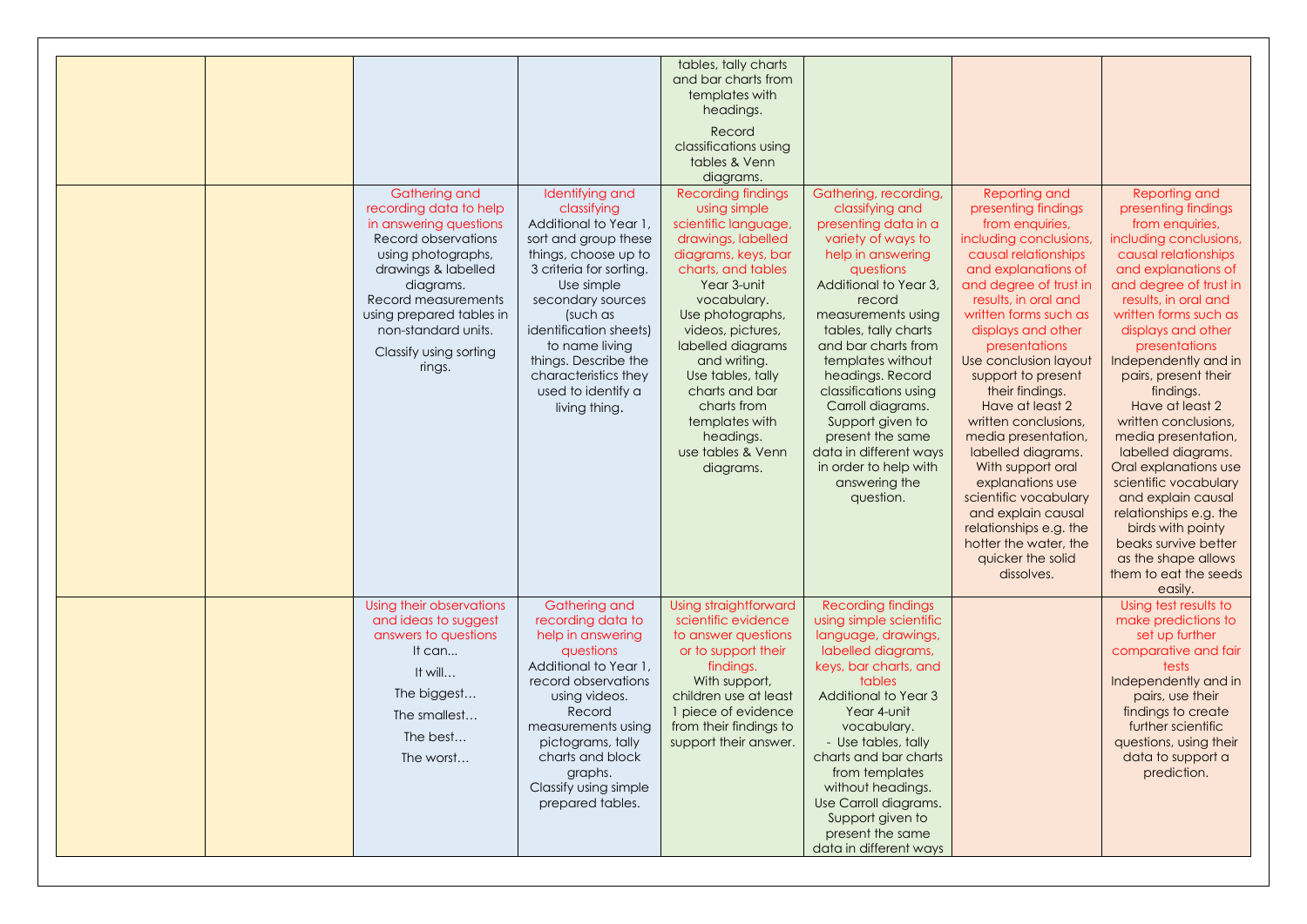|  |                      |                       | in order to help with  |  |
|--|----------------------|-----------------------|------------------------|--|
|  |                      |                       | answering the          |  |
|  |                      |                       | question.              |  |
|  | Using their          |                       | Using straightforward  |  |
|  | observations and     |                       | scientific evidence to |  |
|  | ideas to suggest     |                       | answer questions or    |  |
|  | answers to questions |                       | to support their       |  |
|  | I thinkbecause,      |                       |                        |  |
|  |                      |                       | findings.              |  |
|  | The biggest          |                       | Additional to Year 3,  |  |
|  | isbecause, The       |                       | children complete      |  |
|  | smallest             |                       | independently & in     |  |
|  | isbecause, The       |                       | pairs.                 |  |
|  | best isbecause,      |                       |                        |  |
|  | The worst            |                       |                        |  |
|  | isbecause            |                       |                        |  |
|  |                      | Reporting on          | Reporting on findings  |  |
|  |                      | findings from         | from enquiries,        |  |
|  |                      | enquiries, including  | including oral and     |  |
|  |                      | oral and written      | written explanations,  |  |
|  |                      | explanations,         |                        |  |
|  |                      |                       | displays or            |  |
|  |                      | displays or           | presentations of       |  |
|  |                      | presentations of      | results and            |  |
|  |                      | results and           | conclusions            |  |
|  |                      | conclusions           | Independently use      |  |
|  |                      | Use conclusion        | conclusion stems for   |  |
|  |                      | supported stems       | written conclusions -  |  |
|  |                      | and templates for     | use at least 1 piece   |  |
|  |                      | written conclusions - | of data from their     |  |
|  |                      | use at least 1 piece  | findings to support    |  |
|  |                      | of data from their    | their answer.          |  |
|  |                      | findings to support   | Produce at least 2     |  |
|  |                      | their answer.         | written conclusions.   |  |
|  |                      | Produce at least 2    | Independently use      |  |
|  |                      | written conclusions.  | conclusion stems for,  |  |
|  |                      |                       |                        |  |
|  |                      | Use conclusion        | at least 2, oral       |  |
|  |                      | supported stems       | presentations with to  |  |
|  |                      | and templates for,    | the class or recorded  |  |
|  |                      | at least 2, oral      | on seesaw - use at     |  |
|  |                      | presentations with to | least 1 piece of data  |  |
|  |                      | the class or          | from their findings to |  |
|  |                      | recorded on seesaw    | support their answer.  |  |
|  |                      | - use at least 1      | Use their labelled     |  |
|  |                      | piece of data from    | diagrams/graphs to     |  |
|  |                      | their findings to     | support their          |  |
|  |                      | support their answer. | presentation.          |  |
|  |                      | With support, use     |                        |  |
|  |                      | their labelled        |                        |  |
|  |                      |                       |                        |  |
|  |                      | diagrams/graphs to    |                        |  |
|  |                      | support their         |                        |  |
|  |                      | presentation.         |                        |  |
|  |                      |                       |                        |  |
|  |                      |                       |                        |  |
|  |                      |                       |                        |  |
|  |                      |                       |                        |  |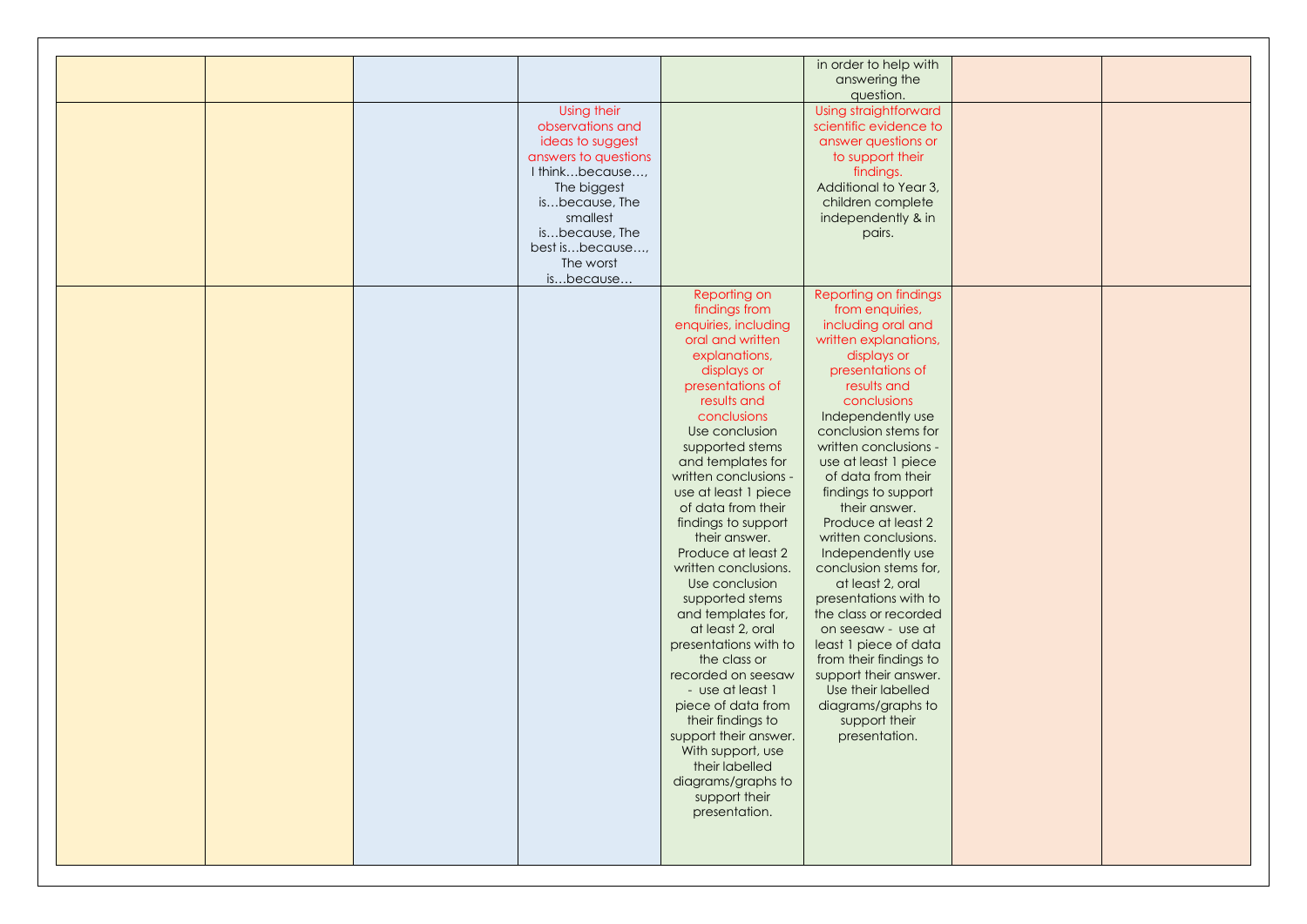|                                                                                                                                                                                                                                                                                                                                                                                                                                                                                                                                                                                                                                                                                                                                                                                                                        |                                                                                                                                                                                                                                                                                                                                                                                                                                                                                                                                                                                                                                                                                                                                                                                                                                                                                                                                                                |                                                                                                                                                                                                                                                                                                                                                                                                                                                                                                                                                                                                                                                                                                                                                                                                                                                                                                                                                                                                                                                                                                                                      | Vocabulary                                                                                                                                                                                                                                                                                      |                                                                                                                                                                                                               |                                                                                                                                                                                                                                                                                       |                                                                                                |                                                                                                                                                                                                                |
|------------------------------------------------------------------------------------------------------------------------------------------------------------------------------------------------------------------------------------------------------------------------------------------------------------------------------------------------------------------------------------------------------------------------------------------------------------------------------------------------------------------------------------------------------------------------------------------------------------------------------------------------------------------------------------------------------------------------------------------------------------------------------------------------------------------------|----------------------------------------------------------------------------------------------------------------------------------------------------------------------------------------------------------------------------------------------------------------------------------------------------------------------------------------------------------------------------------------------------------------------------------------------------------------------------------------------------------------------------------------------------------------------------------------------------------------------------------------------------------------------------------------------------------------------------------------------------------------------------------------------------------------------------------------------------------------------------------------------------------------------------------------------------------------|--------------------------------------------------------------------------------------------------------------------------------------------------------------------------------------------------------------------------------------------------------------------------------------------------------------------------------------------------------------------------------------------------------------------------------------------------------------------------------------------------------------------------------------------------------------------------------------------------------------------------------------------------------------------------------------------------------------------------------------------------------------------------------------------------------------------------------------------------------------------------------------------------------------------------------------------------------------------------------------------------------------------------------------------------------------------------------------------------------------------------------------|-------------------------------------------------------------------------------------------------------------------------------------------------------------------------------------------------------------------------------------------------------------------------------------------------|---------------------------------------------------------------------------------------------------------------------------------------------------------------------------------------------------------------|---------------------------------------------------------------------------------------------------------------------------------------------------------------------------------------------------------------------------------------------------------------------------------------|------------------------------------------------------------------------------------------------|----------------------------------------------------------------------------------------------------------------------------------------------------------------------------------------------------------------|
| <b>Nursery</b>                                                                                                                                                                                                                                                                                                                                                                                                                                                                                                                                                                                                                                                                                                                                                                                                         | Reception                                                                                                                                                                                                                                                                                                                                                                                                                                                                                                                                                                                                                                                                                                                                                                                                                                                                                                                                                      | Year 1                                                                                                                                                                                                                                                                                                                                                                                                                                                                                                                                                                                                                                                                                                                                                                                                                                                                                                                                                                                                                                                                                                                               | Year 2                                                                                                                                                                                                                                                                                          | Year <sub>3</sub>                                                                                                                                                                                             | Year 4                                                                                                                                                                                                                                                                                | Year <sub>5</sub>                                                                              | Year 6                                                                                                                                                                                                         |
| Model and<br>encourage children to<br>use vocabulary such<br>$\alpha$ s:<br>egg, chick, bird,<br>caterpillar, cocoon,<br>chrysalis, butterfly, frog<br>spawn, tadpole,<br>froglet, frog, grow,<br>change, die, names<br>of animals and their<br>young, fur, feathers,<br>scales, tail, wings,<br>beak, claws, paws,<br>hooves, swim, walk,<br>run, jump, jump, fly,<br>patterns, spots, stripes<br>Expose children to<br>supplementary<br>vocabulary such as:<br>life cycle, mane,<br>webbed feet<br>Model and<br>encourage children to<br>use vocabulary such<br>as:<br>grow, change, baby,<br>toddler, child, adult,<br>old person, smell,<br>taste, touch, feel,<br>hear, see, blind, deaf<br>Expose children to<br>supplementary<br>vocabulary such as:<br>life cycle, senses,<br>elderly, die (if<br>appropriate) | Model and<br>encourage children<br>to use vocabulary<br>such as:<br>names of animals,<br>live, on land, in<br>water, jungle, desert,<br>North Pole, South<br>Pole, sea, hot, cold,<br>wet, dry, snow, ice<br>Expose children to<br>supplementary<br>vocabulary such as:<br>environment, polar<br>regions, ocean,<br>camouflage<br>Model and<br>encourage children<br>to use vocabulary<br>such as:<br>hair (black, brown,<br>dark, light, blonde,<br>ginger, grey, white,<br>long, short, straight,<br>curly), eyes (blue,<br>brown, green, grey),<br>skin (black, brown,<br>white), big/tall,<br>small/short,<br>bigger/smaller,<br>baby, toddler, child,<br>adult, old person,<br>old, young, brother,<br>sister, mother, father,<br>aunt, uncle,<br>grandmother,<br>grandfather, cousin,<br>friend, family, boy,<br>girl, man, woman<br>Expose children to<br>supplementary<br>vocabulary such as:<br>bald, elderly,<br>wrinkles, male,<br>female, freckles | Head, body, eyes, ears,<br>mouth, teeth, leg, tail,<br>wing, claw, fin, scales,<br>feathers, fur, beak,<br>paws, hooves<br>Senses – touch, see,<br>smell, taste, hear, fingers<br>(skin), eyes, nose, ear<br>and tongue<br>Goldfish, shark, salmon,<br>frog, toad, salamander,<br>crocodile, lizard, turtle,<br>magpie, robin, starling,<br>human, dog, lion, cat,<br>cow, rabbit, sheep,<br>bear.<br>N.B.<br>The children need to be<br>able to name and<br>identify a range of<br>animals in each group<br>e.g. name specific birds<br>and fish. They do not<br>need to use the terms<br>mammal, reptiles etc. or<br>know the key<br>characteristics of each,<br>although they will<br>probably be able to<br>identify birds and fish,<br>based on their<br>characteristics.<br>The children also do not<br>need to use the words<br>carnivore, herbivore<br>and omnivore. If they<br>do, ensure that they<br>understand that<br>carnivores eat other<br>animals, not just meat.<br>Although we often use<br>our fingers and hands to<br>feel objects, the<br>children should<br>understand that we can<br>feel with many parts of | Offspring,<br>reproduction,<br>growth, child,<br>young/old stages<br>(examples -<br>chick/hen,<br>baby/child/adult,<br>caterpillar/butterfly),<br>exercise, heartbeat,<br>breathing, hygiene,<br>germs, disease, food<br>types (examples -<br>meat, fish,<br>vegetables, bread,<br>rice, pasta) | Nutrition, nutrients,<br>carbohydrates,<br>sugars, protein,<br>vitamins, minerals,<br>fibre, fat, water,<br>skeleton, bones,<br>muscles, support,<br>protect, move, skull,<br>ribs, spine, muscles,<br>joints | Digestive system,<br>digestion, mouth,<br>teeth, saliva,<br>oesophagus,<br>stomach, small<br>intestine, nutrients,<br>large intestine,<br>rectum, anus, teeth,<br>incisor, canine, molar,<br>premolars, herbivore,<br>carnivore, omnivore,<br>producer, predator,<br>prey, food chain | Puberty – the<br>vocabulary to<br>describe sexual<br>characteristics (See<br>SCARF resources). | Heart, pulse, rate,<br>pumps, blood, blood<br>vessels, transported,<br>lungs, oxygen,<br>carbon dioxide,<br>nutrients, water,<br>muscles, cycle,<br>circulatory system,<br>diet, exercise, drugs,<br>lifestyle |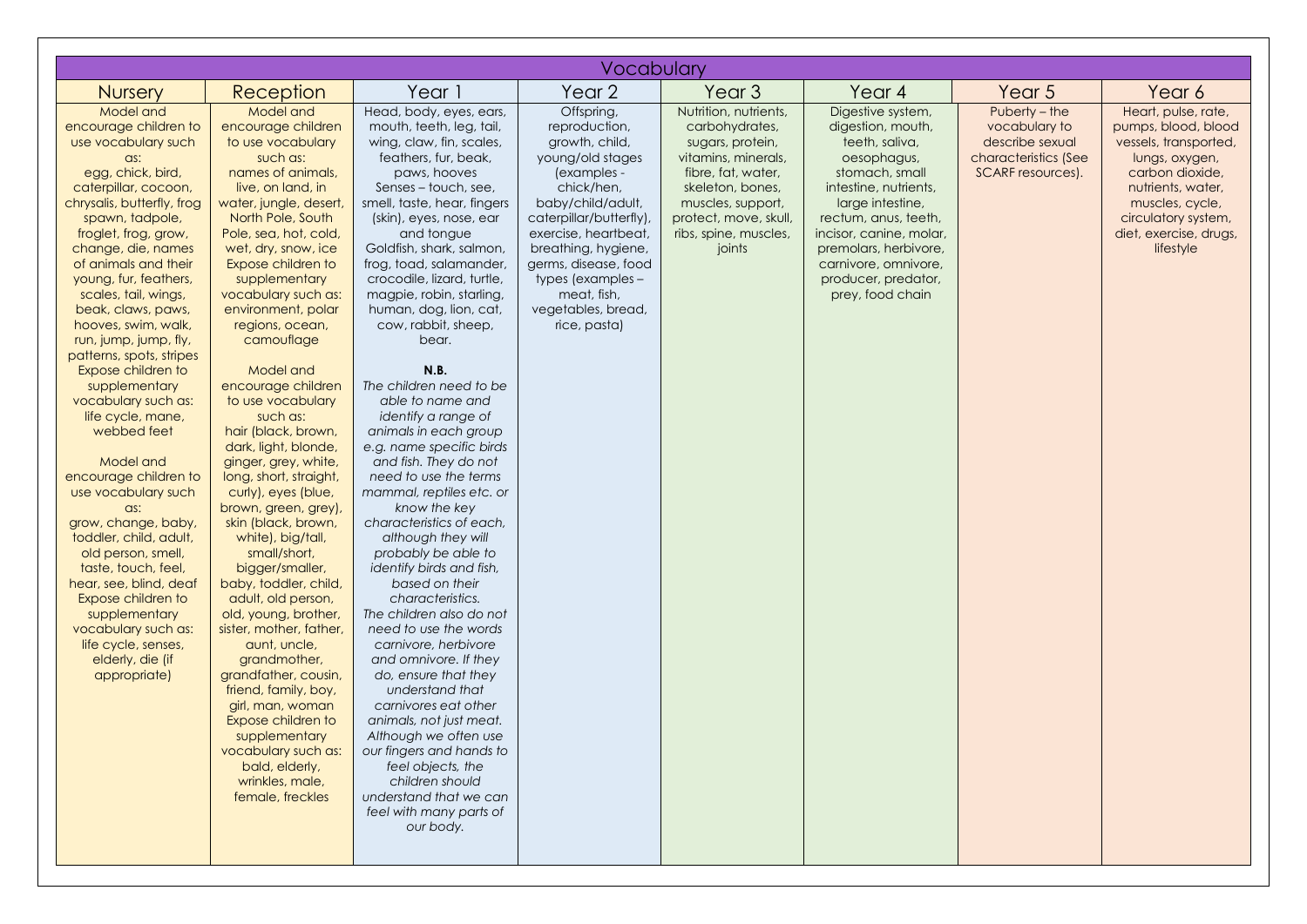|                |           |        |        |                   |        |            | <b>Evolution and Inheritance</b>                                                                                                                                                                                  |
|----------------|-----------|--------|--------|-------------------|--------|------------|-------------------------------------------------------------------------------------------------------------------------------------------------------------------------------------------------------------------|
| <b>Nursery</b> | Reception | Year 1 | Year 2 | Year <sub>3</sub> | Year 4 | Year 5     | Year 6                                                                                                                                                                                                            |
|                |           |        |        |                   |        |            | Recognise that living things have changed over time and that fossils provide information about                                                                                                                    |
|                |           |        |        |                   |        |            | living things that inhabited the Earth millions of years ago.<br>Look at fossils to identify how they give us evidence of what lived on the Earth millions of year                                                |
|                |           |        |        |                   |        |            | ago.<br><b>Research</b>                                                                                                                                                                                           |
|                |           |        |        |                   |        |            | Recognise that living things produce offspring of the same kind, but normally offspring vary and<br>are not identical to their parents.                                                                           |
|                |           |        |        |                   |        |            | Explain that all living things have offspring of the same kind, as features in the offspring are                                                                                                                  |
|                |           |        |        |                   |        |            | inherited from the parents. Due to sexual reproduction, the offspring are not identical to their<br>parents and vary from each other.                                                                             |
|                |           |        |        |                   |        |            | <b>Research</b><br><b>Pattern Seeking</b>                                                                                                                                                                         |
|                |           |        |        |                   |        |            | Identify how animals and plants are adapted to suit their environment in different ways and                                                                                                                       |
|                |           |        |        |                   |        |            | that adaptation may lead to evolution.<br>Identify characteristics that will make a plant or animal suited or not suited to a particular                                                                          |
|                |           |        |        |                   |        |            | habitat                                                                                                                                                                                                           |
|                |           |        |        |                   |        |            | <b>Identifying &amp; Classifying</b><br><b>Working Scientifically</b>                                                                                                                                             |
|                |           |        |        |                   |        |            | Planning different types of scientific enquiries to answer questions, including recognising and                                                                                                                   |
|                |           |        |        |                   |        |            | controlling variables where necessary.<br>Independently create a scientific question.                                                                                                                             |
|                |           |        |        |                   |        |            | Independently and in pairs chose up to 2 variables and decide on the appropriate enquiry to                                                                                                                       |
|                |           |        |        |                   |        |            | complete.<br>Recording data and results of increasing complexity using scientific diagrams and labels,                                                                                                            |
|                |           |        |        |                   |        |            | classification keys, tables, scatter graphs, bar and line graphs                                                                                                                                                  |
|                |           |        |        |                   |        |            | Additional to Year 5 - Independently & in pairs choose suitable graphs between bar, line or<br>scatter graphs. Independently & in pairs, decide on suitable increments, plot accurately and<br>interpret results. |
|                |           |        |        |                   |        |            | Identifying scientific evidence that has been used to support or refute ideas or arguments                                                                                                                        |
|                |           |        |        |                   |        |            | Independently use their scientific question to create an answer and compare 2 pieces of data<br>as evidence to identify the effect of the variable.                                                               |
|                |           |        |        |                   |        |            | Reporting and presenting findings from enquiries, including conclusions, causal relationships<br>and explanations of and degree of trust in results, in oral and written forms such as displays and               |
|                |           |        |        |                   |        |            | other presentations                                                                                                                                                                                               |
|                |           |        |        |                   |        |            | Independently and in pairs, present their findings.                                                                                                                                                               |
|                |           |        |        |                   |        |            | Have at least 2 written conclusions, media presentation, labelled diagrams.<br>Oral explanations use scientific vocabulary and explain causal relationships e.g. the birds with                                   |
|                |           |        |        |                   |        |            | pointy beaks survive better as the shape allows them to eat the seeds easily.                                                                                                                                     |
|                |           |        |        |                   |        | Vocabulary |                                                                                                                                                                                                                   |
| <b>Nursery</b> | Reception | Year 1 | Year 2 | Year <sub>3</sub> | Year 4 | Year 5     | Year 6                                                                                                                                                                                                            |
|                |           |        |        |                   |        |            | Offspring, sexual reproduction, vary, characteristics, suited, adapted, environment, inherited,                                                                                                                   |
|                |           |        |        |                   |        |            | species, fossils                                                                                                                                                                                                  |
|                |           |        |        |                   |        |            |                                                                                                                                                                                                                   |
|                |           |        |        |                   |        |            |                                                                                                                                                                                                                   |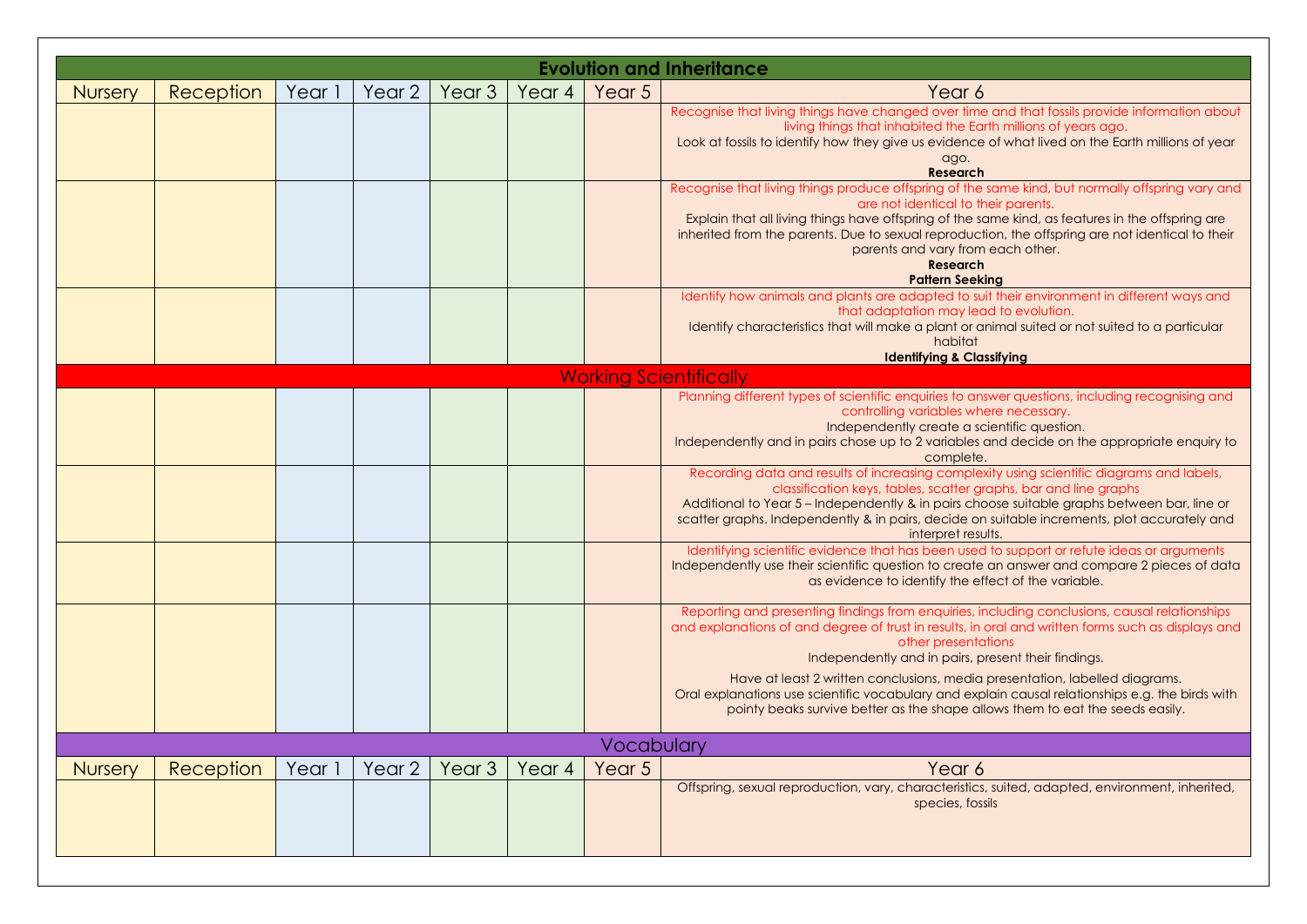|                                                                                                                                                                                                                                                                                                                         |                                                                                                                                 |                                                                                                                                                                                                                                                                                                                                                                                                                                                                                                                                      | <b>Seasonal Changes</b>                                                                                                                                                                                                                                                                                                                                                 |                   |                   |                   |        |        |        |
|-------------------------------------------------------------------------------------------------------------------------------------------------------------------------------------------------------------------------------------------------------------------------------------------------------------------------|---------------------------------------------------------------------------------------------------------------------------------|--------------------------------------------------------------------------------------------------------------------------------------------------------------------------------------------------------------------------------------------------------------------------------------------------------------------------------------------------------------------------------------------------------------------------------------------------------------------------------------------------------------------------------------|-------------------------------------------------------------------------------------------------------------------------------------------------------------------------------------------------------------------------------------------------------------------------------------------------------------------------------------------------------------------------|-------------------|-------------------|-------------------|--------|--------|--------|
| <b>Nursery</b>                                                                                                                                                                                                                                                                                                          |                                                                                                                                 | Reception                                                                                                                                                                                                                                                                                                                                                                                                                                                                                                                            | Year 1                                                                                                                                                                                                                                                                                                                                                                  |                   | Year 2            | Year <sub>3</sub> | Year 4 | Year 5 | Year 6 |
| Read stories set in different<br>seasons.<br><b>Research</b>                                                                                                                                                                                                                                                            |                                                                                                                                 | Talk about the weather<br>throughout the year.<br><b>Identifying &amp; Classifying</b>                                                                                                                                                                                                                                                                                                                                                                                                                                               | Observe changes across the four seasons.<br>Create pictures, take pictures and record children's observation in big<br>books from their outdoor walks at the start of each half term. Add<br>observation of plants. (Link to deciduous and evergreen trees in<br>plants)<br><b>Observing Over Time</b>                                                                  |                   |                   |                   |        |        |        |
| Talk about the weather, if it is<br>hot, cold, raining etc.<br><b>Identifying &amp; Classifying</b>                                                                                                                                                                                                                     |                                                                                                                                 | Talk about changes that<br>happen through weather<br>- the ground when it rains,<br>puddles when the rain has<br>stopped, very hot days.<br><b>Observing Over Time</b>                                                                                                                                                                                                                                                                                                                                                               | Observe and describe weather associated with the seasons and how<br>day length varies.<br>During each season record observations from discussions in the big<br>book about what the weather is like, what they are wearing outside,<br>how much daylight there is. (Can be completed in conjunction with<br>the half term outdoor walks).<br><b>Observing Over Time</b> |                   |                   |                   |        |        |        |
|                                                                                                                                                                                                                                                                                                                         |                                                                                                                                 |                                                                                                                                                                                                                                                                                                                                                                                                                                                                                                                                      | <b>Working Scientifically</b>                                                                                                                                                                                                                                                                                                                                           |                   |                   |                   |        |        |        |
| Discuss observations.<br>Through adult questioning,<br>begin to identify similarities<br>and differences.                                                                                                                                                                                                               |                                                                                                                                 | Discuss and draw<br>observations.<br>Begin to identify similarities<br>independently                                                                                                                                                                                                                                                                                                                                                                                                                                                 | Asking simple questions and recognising that they can be answered in<br>different ways.<br>Is it? Will it? Can it? Questions to compare similarities and<br>differences.                                                                                                                                                                                                |                   |                   |                   |        |        |        |
| Use their observations to<br>answer questions.<br>Adults to ask about their<br>observations. It can                                                                                                                                                                                                                     | Use their observations to<br>answer questions.<br>Start to answer the<br>questions they generated.<br>It can<br>It changed when |                                                                                                                                                                                                                                                                                                                                                                                                                                                                                                                                      | Observing closely using simple equipment.<br>Taking photos and using magnifying glasses. Stating what they can<br>see, look at colours and shapes.<br>Make comparisons.<br>Identifying and classifying                                                                                                                                                                  |                   |                   |                   |        |        |        |
|                                                                                                                                                                                                                                                                                                                         |                                                                                                                                 | The biggest                                                                                                                                                                                                                                                                                                                                                                                                                                                                                                                          | Observe and test to compare objects, materials and living things.<br>Sort and group things.<br>Choose 2 criteria.<br>Use ID sheets to identify plants.                                                                                                                                                                                                                  |                   |                   |                   |        |        |        |
|                                                                                                                                                                                                                                                                                                                         |                                                                                                                                 |                                                                                                                                                                                                                                                                                                                                                                                                                                                                                                                                      | Gathering and recording data to help in answering questions<br>Record observations using photographs, drawings & labelled<br>diagrams.<br>Record measurements using prepared tables in non-standard units.<br>Classify using sorting rings.                                                                                                                             |                   |                   |                   |        |        |        |
|                                                                                                                                                                                                                                                                                                                         |                                                                                                                                 |                                                                                                                                                                                                                                                                                                                                                                                                                                                                                                                                      | Using their observations and ideas to suggest answers to questions                                                                                                                                                                                                                                                                                                      |                   |                   |                   |        |        |        |
|                                                                                                                                                                                                                                                                                                                         |                                                                                                                                 |                                                                                                                                                                                                                                                                                                                                                                                                                                                                                                                                      | It can, It will, The biggest, The smallest, The best, The worst<br><b>Vocabulary</b>                                                                                                                                                                                                                                                                                    |                   |                   |                   |        |        |        |
|                                                                                                                                                                                                                                                                                                                         |                                                                                                                                 |                                                                                                                                                                                                                                                                                                                                                                                                                                                                                                                                      |                                                                                                                                                                                                                                                                                                                                                                         |                   |                   |                   |        |        |        |
| <b>Nursery</b><br>Model and encourage children to use<br>vocabulary such as:<br>sunny, cloudy, hot, warm, cold, shower,<br>raining, storm, thunder, lightning, snow,<br>icy, frost, puddles, windy, rainbow,<br>animals, young, plants, flowers<br>Expose children to supplementary<br>vocabulary such as:<br>snowflake |                                                                                                                                 | Reception<br>Year 1<br>Model and encourage children to use vocabulary<br>Weather - sunny, rainy, windy,<br>such as:<br>snowy<br>spring, summer, autumn, winter, seasons, sunny,<br>Seasons - winter, summer,<br>cloudy, hot, warm, cold, shower, raining, storm,<br>spring, autumn<br>Sun, sunrise, sunset, day<br>thunder, lightning, hail, sleet, snow, icy, frost, puddles,<br>windy, rainbow, animals, young, plants, flowers<br>length<br>Expose children to supplementary vocabulary such as:<br>hibernate, migrate, snowflake |                                                                                                                                                                                                                                                                                                                                                                         | Year <sub>2</sub> | Year <sub>3</sub> | Year 4            | Year 5 | Year 6 |        |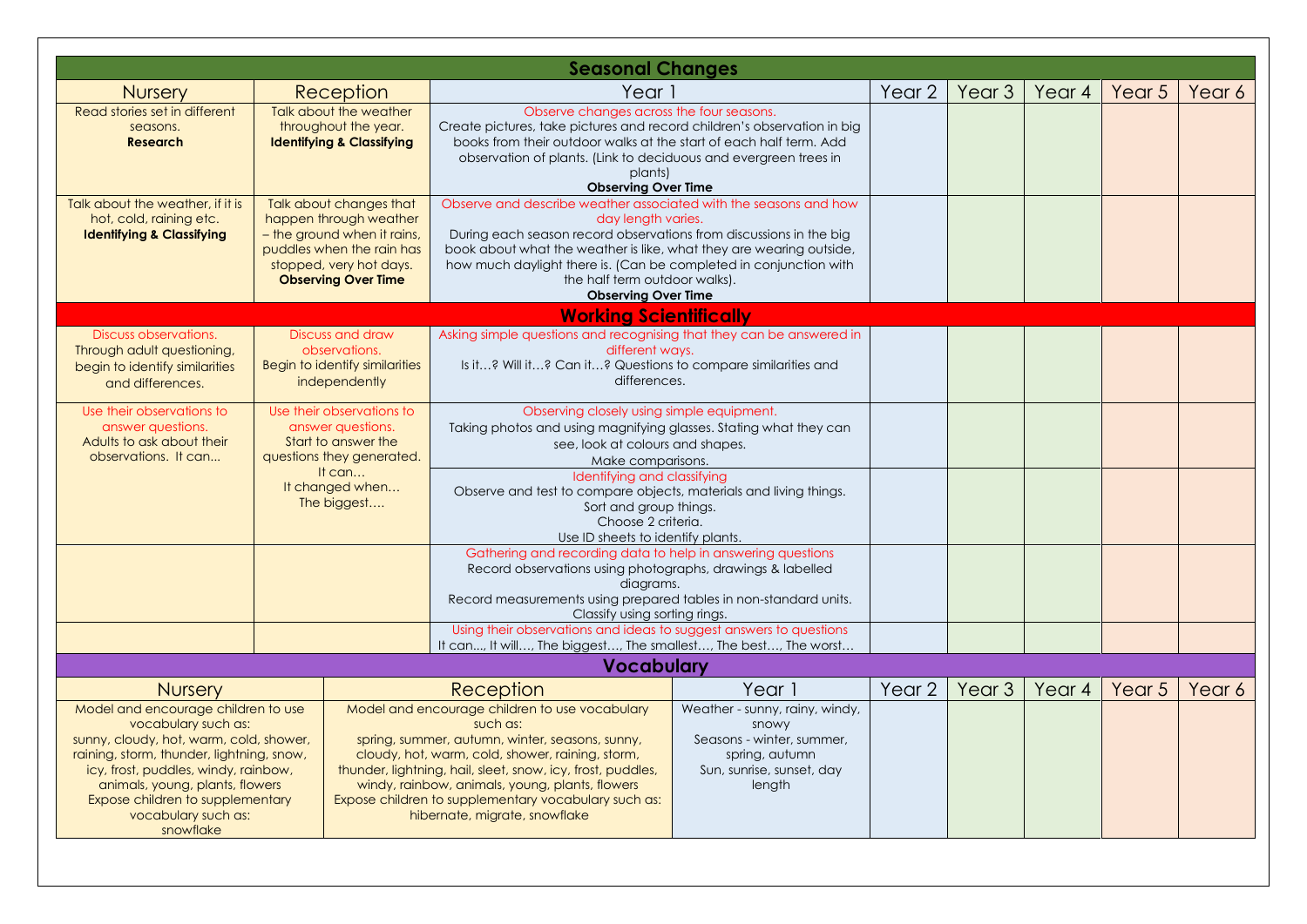|                                                                                                                                                                                    |                                                                                                                                                                                                                                                     |                                                                                                                                                                                                                                                                                                                                                                  | <b>Materials</b>                                                                                                                                                                                                                                                                                                                                                                                                                                                                                                                                                                           |                   |                                                                                                                                                                                                                                                                                                                                                        |                                                                                                                                                                                                                                                                                                                                                                                                                                                                     |        |
|------------------------------------------------------------------------------------------------------------------------------------------------------------------------------------|-----------------------------------------------------------------------------------------------------------------------------------------------------------------------------------------------------------------------------------------------------|------------------------------------------------------------------------------------------------------------------------------------------------------------------------------------------------------------------------------------------------------------------------------------------------------------------------------------------------------------------|--------------------------------------------------------------------------------------------------------------------------------------------------------------------------------------------------------------------------------------------------------------------------------------------------------------------------------------------------------------------------------------------------------------------------------------------------------------------------------------------------------------------------------------------------------------------------------------------|-------------------|--------------------------------------------------------------------------------------------------------------------------------------------------------------------------------------------------------------------------------------------------------------------------------------------------------------------------------------------------------|---------------------------------------------------------------------------------------------------------------------------------------------------------------------------------------------------------------------------------------------------------------------------------------------------------------------------------------------------------------------------------------------------------------------------------------------------------------------|--------|
| <b>Nursery</b>                                                                                                                                                                     | Reception                                                                                                                                                                                                                                           | Year 1                                                                                                                                                                                                                                                                                                                                                           | Year <sub>2</sub>                                                                                                                                                                                                                                                                                                                                                                                                                                                                                                                                                                          | Year <sub>3</sub> | Year 4                                                                                                                                                                                                                                                                                                                                                 | Year 5                                                                                                                                                                                                                                                                                                                                                                                                                                                              | Year 6 |
| Support language to<br>talk about materials<br>used in a recipe and<br>what they can<br>observe during the<br>process.<br><b>Identifying &amp;</b><br><b>Classifying</b>           | Talk about materials<br>used in a recipe and<br>what they can<br>observe during the<br>process.<br><b>Identifying &amp;</b><br><b>Classifying</b>                                                                                                   | Distinguish between an<br>object and the material<br>from which it is made.<br>Objects made from: glass,<br>wood, plastic, water, rock,<br>brick, paper, fabric, elastic,<br>foil, card/cardboard,<br>rubber, wool, clay.<br><b>Identifying &amp; Classifying</b>                                                                                                | Identify and compare the<br>suitability of a variety of<br>everyday materials,<br>including wood, metal,<br>plastic, glass, brick, rock,<br>paper and cardboard for<br>particular uses.<br>Give an explanation e.g.<br>a water bottle is made of<br>plastic because it is<br>transparent allowing you<br>to see the drink inside and<br>waterproof so that it holds<br>the water. Know a<br>material can be suitable<br>for different purposes and<br>an object can be made<br>of different materials.<br><b>Identifying &amp; Classifying</b><br><b>Comparative &amp; Fair</b><br>Testing |                   | Compare and group<br>materials together,<br>according to whether they<br>are solids, liquids or gases.<br>Can name properties of<br>solids, liquids and gases.<br>Group using own criteria<br>from above knowledge.<br>Research<br><b>Identifying &amp; Classifying</b>                                                                                | Compare and group<br>together everyday<br>materials on the basis of<br>their properties, including<br>their hardness, solubility,<br>transparency, conductivity<br>(electrical and thermal),<br>and response to magnets.<br>Create a chart or table<br>grouping/comparing<br>everyday materials by<br>different properties<br><b>Identifying &amp; Classifying</b><br><b>Comparative &amp; Fair Testing</b>                                                         |        |
| Use different<br>materials when<br>making<br>models/pictures. Talk<br>about the name of<br>the materials; fabric,<br>card, foil.<br><b>Identifying &amp;</b><br><b>Classifying</b> | Choose from a range<br>of materials, including<br>natural materials.<br>when making models<br>and identify a key<br>property that was<br>required.<br>fabric, card, foil,<br>plastic, wood, wool,<br><b>Identifying &amp;</b><br><b>Classifying</b> | Identify and name a variety<br>of everyday materials,<br>including wood, plastic,<br>glass, metal, water, and<br>rock.<br>Glass, wood, plastic, water,<br>rock, brick, paper, fabric,<br>elastic, foil,<br>card/cardboard, rubber,<br>wool, clay.<br>Research<br><b>Identifying &amp; Classifying</b>                                                            | Find out how the shapes<br>of solid objects made<br>from some materials can<br>be changed by<br>squashing, bending,<br>twisting and stretching.<br>Use materials from Year 1<br>and test, make<br>comparisons and sort<br>using the changes as their<br>criteria.<br><b>Identifying &amp; Classifying</b><br><b>Observing Over Time</b>                                                                                                                                                                                                                                                    |                   | Observe that some<br>materials change state<br>when they are heated or<br>cooled, and measure or<br>research the temperature<br>at which this happens in<br>degrees Celsius (°C).<br>Give everyday examples of<br>melting and freezing e.g.<br>chocolate, water.<br><b>Pattern Seeking</b><br><b>Comparative &amp; Fair Testing</b>                    | Give reasons, based on<br>evidence from<br>comparative and fair tests,<br>for the particular uses of<br>everyday materials,<br>including metals, wood and<br>plastic.<br>Use understanding of<br>properties to explain<br>everyday uses of materials,<br>for example, how bricks,<br>wood, glass and metals are<br>used in buildings                                                                                                                                |        |
| Talk about the<br>properties of the<br>material they use;<br>hard, soft, bendy.<br><b>Pattern Seeking</b><br><b>Comparative &amp; Fair</b><br><b>Testing</b>                       | Talk about the<br>properties of the<br>material they use;<br>hard, soft, bendy,<br>rigid, floppy<br><b>Pattern Seeking</b><br><b>Comparative &amp; Fair</b><br><b>Testing</b>                                                                       | Describe the simple physical<br>properties of a variety of<br>everyday materials.<br>hard, soft, stretchy, stiff,<br>rigid, bendy, floppy,<br>waterproof, absorbent,<br>breaks/tears, rough,<br>smooth, shiny, dull, see-<br>through, not see-through<br><b>Identifying &amp; Classifying</b><br><b>Pattern Seeking</b><br><b>Comparative &amp; Fair Testing</b> |                                                                                                                                                                                                                                                                                                                                                                                                                                                                                                                                                                                            |                   | Identify the part played by<br>evaporation and<br>condensation in the water<br>cycle and associate the<br>rate of evaporation with<br>temperature.<br>Give everyday examples of<br>evaporation and<br>condensation e.g. heated<br>water, rivers and oceans<br>connected to the stages of<br>the water cycle.<br>Research<br><b>Observing Over Time</b> | <b>Comparative &amp; Fair Testing</b><br>Know that some materials<br>will dissolve in liquid to form<br>a solution, and describe<br>how to recover a substance<br>from a solution.<br>Explain what dissolving<br>means, giving examples.<br>Draw a labelled diagram or<br>give reasons for their<br>choices of equipment to<br>show the process of<br>recovering a substance<br>from a solution.<br><b>Pattern Seeking</b><br><b>Comparative &amp; Fair Testing</b> |        |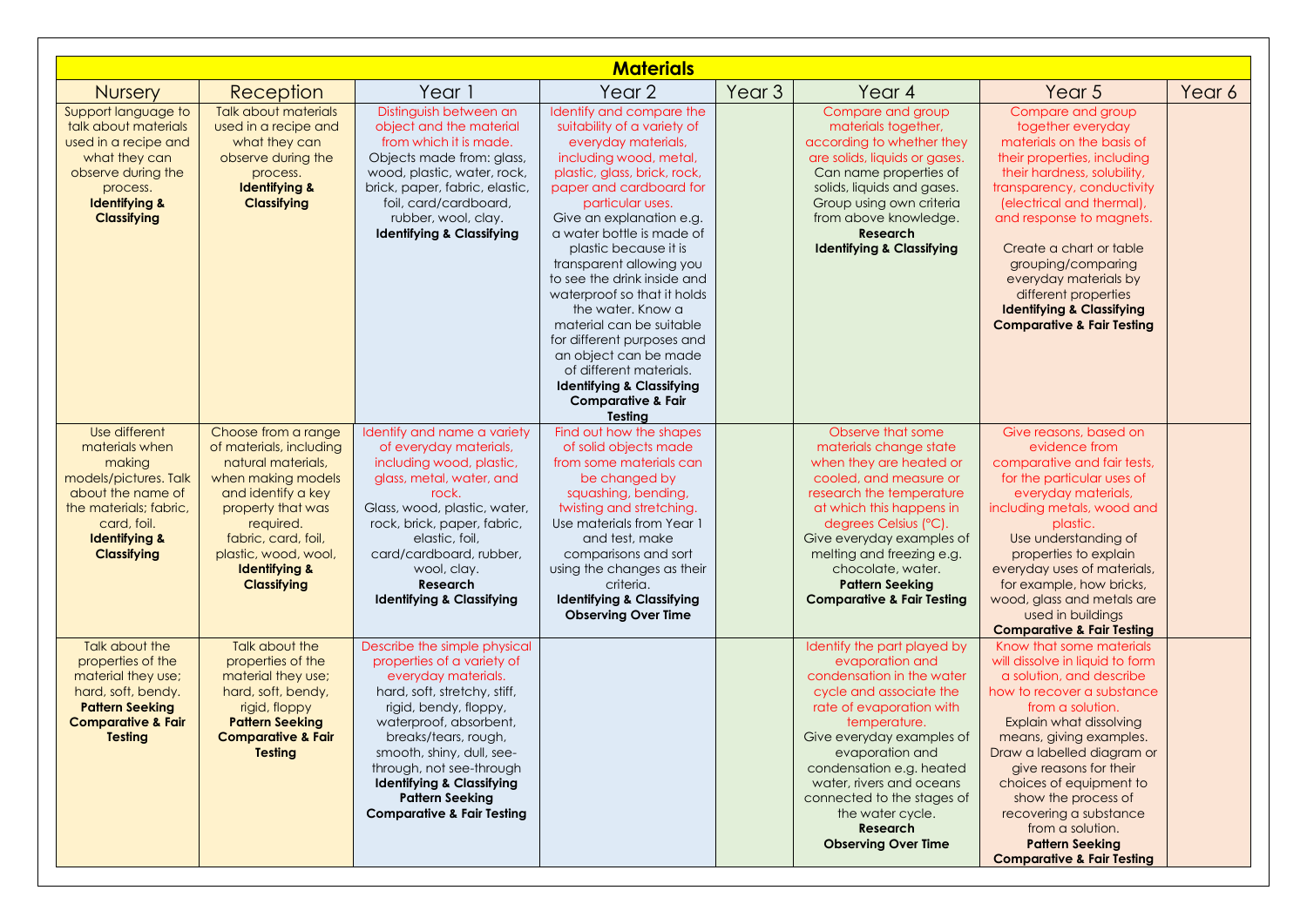| Support to sort<br>materials to given<br>criteria.<br><b>Identifying &amp;</b><br><b>Classifying</b>                                                                                 | Sort materials to given<br>criteria.<br><b>Identifying &amp;</b><br><b>Classifying</b>                                                          | Compare and group<br>together a variety of<br>everyday materials on the<br>basis of their simple physical<br>properties.<br>Decide on a criterion - use<br>sorting hoops and physical<br>tables (post-it note labels<br>with items below).<br><b>Identifying &amp; Classifying</b><br><b>Comparative &amp; Fair Testing</b> |                                                                                                                                                                                                                                                                                                           |                                                                                                                                                                                                                                                                                                                                                       | Use knowledge of solids,<br>liquids and gases to decide<br>how mixtures might be<br>separated, including<br>through filtering, sieving and<br>evaporating.<br>Use knowledge of liquids,<br>gases and solids to suggest<br>how materials can be<br>recovered from solutions or<br>mixtures by evaporation,<br>filtering or sieving.<br><b>Assessment</b>                                            |  |
|--------------------------------------------------------------------------------------------------------------------------------------------------------------------------------------|-------------------------------------------------------------------------------------------------------------------------------------------------|-----------------------------------------------------------------------------------------------------------------------------------------------------------------------------------------------------------------------------------------------------------------------------------------------------------------------------|-----------------------------------------------------------------------------------------------------------------------------------------------------------------------------------------------------------------------------------------------------------------------------------------------------------|-------------------------------------------------------------------------------------------------------------------------------------------------------------------------------------------------------------------------------------------------------------------------------------------------------------------------------------------------------|----------------------------------------------------------------------------------------------------------------------------------------------------------------------------------------------------------------------------------------------------------------------------------------------------------------------------------------------------------------------------------------------------|--|
|                                                                                                                                                                                      |                                                                                                                                                 |                                                                                                                                                                                                                                                                                                                             |                                                                                                                                                                                                                                                                                                           |                                                                                                                                                                                                                                                                                                                                                       | Demonstrate that dissolving,<br>mixing and changes of<br>state are reversible<br>changes.<br>Complete alien soup<br>activity and be able to<br>explain what equipment to<br>use and how to reverse the<br>change.<br>As above                                                                                                                                                                      |  |
|                                                                                                                                                                                      |                                                                                                                                                 |                                                                                                                                                                                                                                                                                                                             |                                                                                                                                                                                                                                                                                                           |                                                                                                                                                                                                                                                                                                                                                       | Explain that some changes<br>result in the formation of<br>new materials, and that this<br>kind of change is not usually<br>reversible, including<br>changes associated with<br>burning and the action of<br>acid on bicarbonate of<br>soda.<br>Describe some simple non-<br>reversible changes to<br>materials, giving examples<br><b>Identifying &amp; Classifying</b><br><b>Pattern Seeking</b> |  |
|                                                                                                                                                                                      |                                                                                                                                                 |                                                                                                                                                                                                                                                                                                                             | <b>Working Scientifically</b>                                                                                                                                                                                                                                                                             |                                                                                                                                                                                                                                                                                                                                                       |                                                                                                                                                                                                                                                                                                                                                                                                    |  |
| Use discussion with<br>adults to think about<br>what they can see<br>and what is<br>happening.<br>Discuss with adults,<br>who support<br>children to think of<br>an Is it? question. | Use discussion with<br>adults to start to<br>question what is<br>happening/what<br>might change?<br>Begin to ask their own<br>Is it? questions. | Asking simple questions and<br>recognising that they can<br>be answered in different<br>ways.<br>Is it? Will it? Can it?<br>Questions to compare<br>similarities and differences.                                                                                                                                           | Asking simple questions<br>and recognising that they<br>can be answered in<br>different ways.<br>Additional to Year 1 How<br>does it? Could it?<br>Questions to compare<br>similarities and<br>differences. Supported<br>questions to start to<br>consider cause and<br>effect. What if? If<br>wewill it? | Asking relevant questions<br>and using different types of<br>scientific enquiries to<br>answer them.<br>Asking questions; some<br>independently and some<br>using the question stems.<br>I wonder whether? Can<br>we find a way to?<br>What happens when?<br>Why does?<br>Begin to identify they<br>enquiry type most suitable<br>to find the answer. | Planning different types of<br>scientific enquiries to<br>answer questions, including<br>recognising and controlling<br>variables where necessary.<br>Turn an independent simple<br>question - do all planets<br>have the same year? Into a<br>scientific question - Does<br>the distance of a planet<br>change the time it takes to<br>orbit the Sun?                                             |  |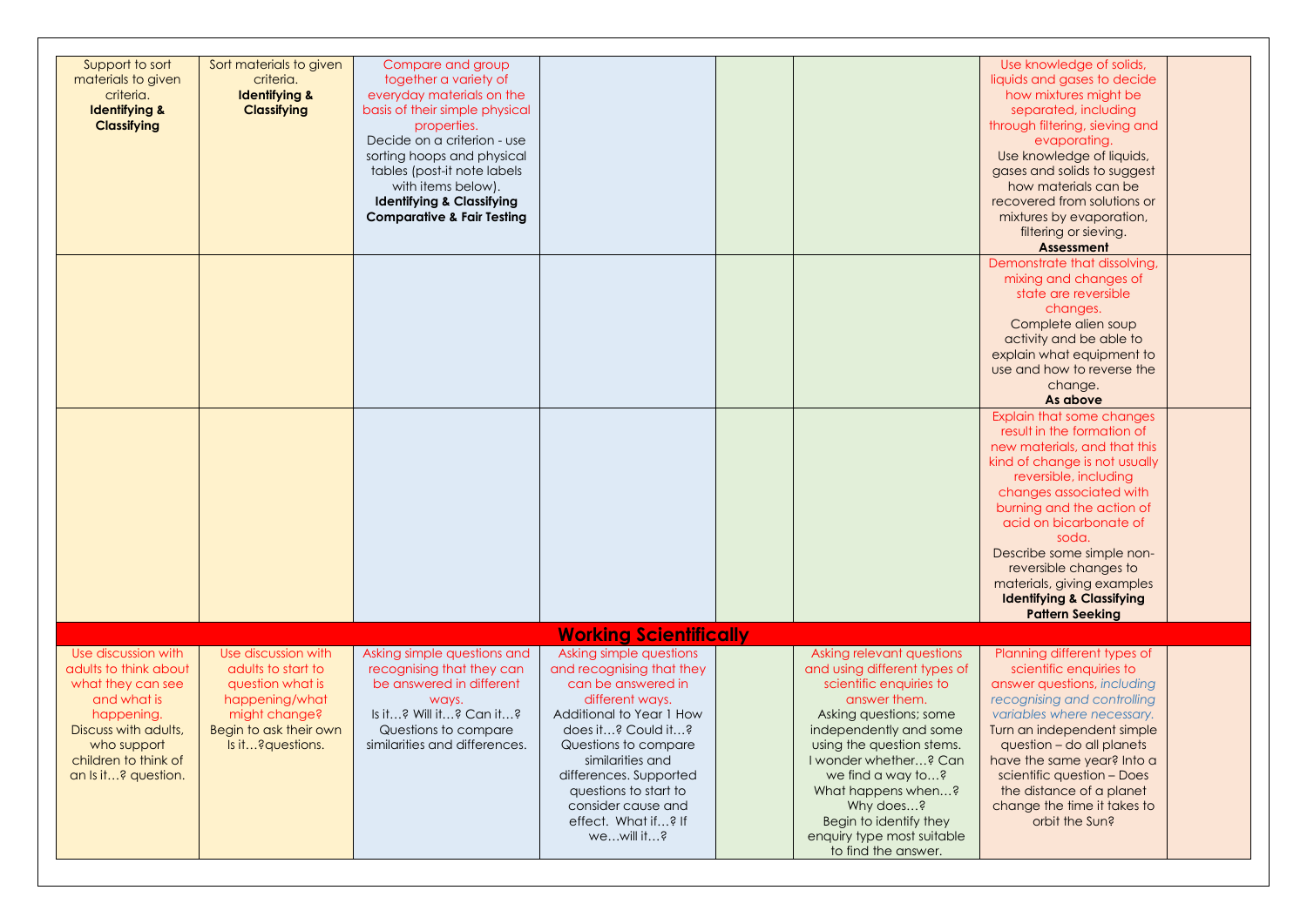| Work in small groups<br>to perform provided<br>simple tests with<br>adults.<br>With adult support<br>complete a simple<br>test provided by an<br>adult and discuss<br>what/how they are<br>testing and<br>observing | Perform simple tests<br>with adults from pupil -<br>adult conversations<br>discussing their<br>observations.<br>Complete tests<br>planned for through<br>adult discussions.<br>Discuss what they are<br>testing, how and why<br>and talk about their<br>observations. | Observing closely using<br>simple equipment.<br>Taking photos and using<br>magnifying glasses. Stating<br>what they can see, look at<br>colours and shapes.<br>Make comparisons.                                                                                                  | Observing closely using<br>simple equipment.<br>Additional to Year 1, use<br>measurements and any<br>other collected data.<br>Additional to Year 1, use<br>measurements using non-<br>standard units and<br>comparisons.                                                                                    | Making systematic and<br>careful observations and,<br>where appropriate, taking<br>accurate measurements<br>using standard units, using a<br>range of equipment,<br>including thermometers<br>and data loggers.<br>In addition to Year 3,<br>measuring temperature<br>using thermometers.                                                                                                                                      | Taking measurements, using<br>a range of scientific<br>equipment, with increasing<br>accuracy and precision,<br>taking repeat readings<br>when appropriate.<br>Using force metres and<br>standard units of measure<br>to mms and rounding to the<br>nearest second. With<br>support, decide when<br>repeated measurements<br>are required.                                  |  |
|---------------------------------------------------------------------------------------------------------------------------------------------------------------------------------------------------------------------|-----------------------------------------------------------------------------------------------------------------------------------------------------------------------------------------------------------------------------------------------------------------------|-----------------------------------------------------------------------------------------------------------------------------------------------------------------------------------------------------------------------------------------------------------------------------------|-------------------------------------------------------------------------------------------------------------------------------------------------------------------------------------------------------------------------------------------------------------------------------------------------------------|--------------------------------------------------------------------------------------------------------------------------------------------------------------------------------------------------------------------------------------------------------------------------------------------------------------------------------------------------------------------------------------------------------------------------------|-----------------------------------------------------------------------------------------------------------------------------------------------------------------------------------------------------------------------------------------------------------------------------------------------------------------------------------------------------------------------------|--|
| With support, group<br>pictures/objects to<br>given criteria.<br>Use 2 columns or 2<br>sorting rings                                                                                                                | Group simple<br>pictures/objects to<br>given criteria.<br>Without adult support,<br>use 2 columns or 2<br>sorting rings.                                                                                                                                              | Performing simple tests<br>Use practical resources<br>provided to gather<br>evidence to answer<br>teachers adaption of<br>children's simple questions<br>to provide tests to classify;<br>comparative tests; pattern<br>seeking enquiries; and<br>make observations over<br>time. | Performing simple tests<br>Additional to Year 1,<br>begin to recognise the<br>benefits of resources<br>provided and use<br>children's questions.                                                                                                                                                            | Setting up simple practical<br>enquiries, comparative and<br>fair tests<br>Addition to Year 3, more<br>questions to be child<br>generated.                                                                                                                                                                                                                                                                                     | Planning different types of<br>scientific enquiries to<br>answer questions, including<br>recognising and controlling<br>variables where necessary.<br>Independently and in pairs,<br>choose a variable for their<br>chosen enquiry.                                                                                                                                         |  |
| Use their<br>observations to<br>answer questions.<br>Adults to ask about<br>their observations. It<br>can                                                                                                           | Use their observations<br>to answer questions.<br>Start to answer the<br>questions they<br>generated. It can<br>It changed when<br>The biggest                                                                                                                        | Identifying and classifying<br>Observe and test to<br>compare objects, materials<br>and living things.<br>Sort and group things.<br>Choose 2 criteria.<br>Use ID sheets to identify<br>plants.                                                                                    | Identifying and classifying<br>Additional to Year 1, sort<br>and group these things,<br>choose up to 3 criteria for<br>sorting.<br>Use simple secondary<br>sources (such as<br>identification sheets) to<br>name living things.<br>Describe the<br>characteristics they used<br>to identify a living thing. | Gathering, recording,<br>classifying and presenting<br>data in a variety of ways to<br>help in answering questions<br>Additional to Year 3, record<br>measurements using tables,<br>tally charts and bar charts<br>from templates without<br>headings. Record<br>classifications using Carroll<br>diagrams.<br>Support given to present<br>the same data in different<br>ways in order to help with<br>answering the question. |                                                                                                                                                                                                                                                                                                                                                                             |  |
|                                                                                                                                                                                                                     |                                                                                                                                                                                                                                                                       | Gathering and recording<br>data to help in answering<br>questions<br>Record observations using<br>photographs, drawings &<br>labelled diagrams.<br>Record measurements<br>using prepared tables in<br>non-standard units.<br>Classify using sorting rings.                        | Gathering and recording<br>data to help in answering<br>questions<br>Additional to Year 1,<br>record observations using<br>videos.<br>Record measurements<br>using pictograms, tally<br>charts and block graphs.<br>Classify using simple<br>prepared tables.                                               | Recording findings using<br>simple scientific language,<br>drawings, labelled<br>diagrams, keys, bar charts,<br>and tables<br>Additional to Year 3<br>Year 4 unit vocabulary.<br>- Use tables, tally charts<br>and bar charts from<br>templates without<br>headings.<br>Use Carroll diagrams.                                                                                                                                  | Recording data and results<br>of increasing complexity<br>using scientific diagrams<br>and labels, classification<br>keys, tables, scatter graphs,<br>bar and line araphs<br>Independently & in pairs<br>choose a suitable type of<br>table for their enquiries.<br>Create labelled diagrams<br>to support conclusions and<br>on whiteboards during<br>recap. Independently |  |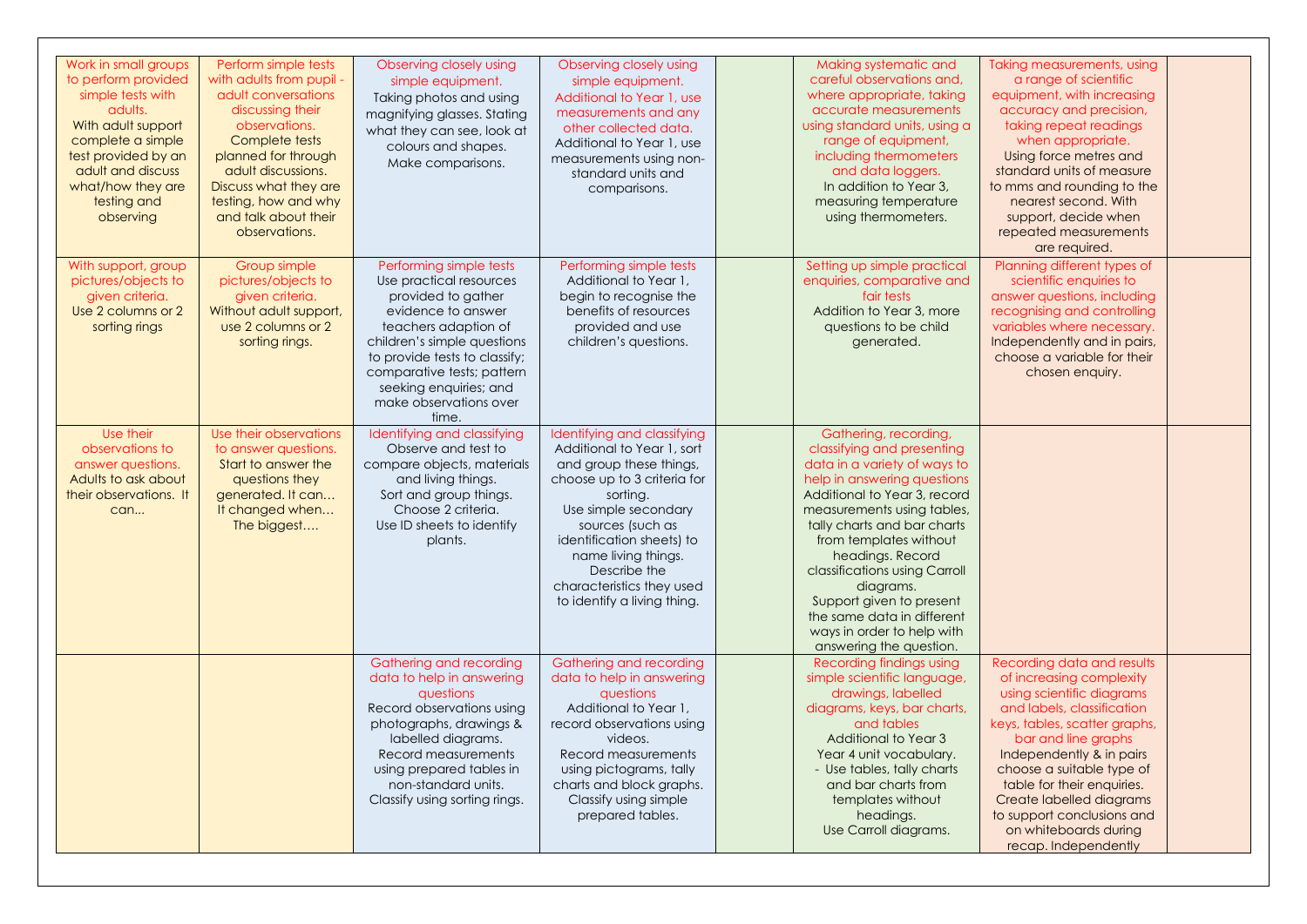|  |                              |                          | Support given to present      | create bar graphs                |  |
|--|------------------------------|--------------------------|-------------------------------|----------------------------------|--|
|  |                              |                          | the same data in different    | recognising the required         |  |
|  |                              |                          | ways in order to help with    | increments. With support,        |  |
|  |                              |                          | answering the question.       | create line and scatter          |  |
|  |                              |                          |                               | graphs. Support provided to      |  |
|  |                              |                          |                               | choose suitable increments,      |  |
|  |                              |                          |                               | plot and interpret results.      |  |
|  | Using their observations and | Using their observations | Using straightforward         | Identifying scientific           |  |
|  |                              |                          | scientific evidence to        | evidence that has been           |  |
|  | ideas to suggest answers to  | and ideas to suggest     |                               |                                  |  |
|  | questions                    | answers to questions     | answer questions or to        | used to support or refute        |  |
|  | It can                       | I thinkbecause           | support their findings.       | ideas or arguments.              |  |
|  | It will                      | The biggest isbecause    | Additional to Year 3,         | With support, use their          |  |
|  | The biggest                  | The smallest isbecause   | children complete             | scientific question to create    |  |
|  | The smallest                 | The best isbecause       | independently & in pairs.     | an answer and compare 2          |  |
|  | The best                     | The worst isbecause      |                               | pieces of data as evidence       |  |
|  | The worst                    |                          |                               | to identify the effect of the    |  |
|  |                              |                          |                               | variable.                        |  |
|  |                              |                          | Identifying differences,      | Reporting and presenting         |  |
|  |                              |                          | similarities or changes       | findings from enquiries,         |  |
|  |                              |                          | related to simple scientific  | including conclusions,           |  |
|  |                              |                          | ideas and processes           | causal relationships and         |  |
|  |                              |                          | Begin to independently        | explanations of and degree       |  |
|  |                              |                          | interpret their data or given | of trust in results, in oral and |  |
|  |                              |                          |                               | written forms such as            |  |
|  |                              |                          | data to generate simple       |                                  |  |
|  |                              |                          | comparative statements        | displays and other               |  |
|  |                              |                          | based on their evidence.      | presentations                    |  |
|  |                              |                          | Identify naturally occurring  | Use conclusion layout            |  |
|  |                              |                          | patterns and causal           | support to present their         |  |
|  |                              |                          | relationships e.g. the        | findings.                        |  |
|  |                              |                          | greater the force, the        | Have at least 2 written          |  |
|  |                              |                          | louder the volume.            | conclusions, media               |  |
|  |                              |                          |                               | presentation, labelled           |  |
|  |                              |                          |                               | diagrams,                        |  |
|  |                              |                          |                               | With support oral                |  |
|  |                              |                          |                               | explanations use scientific      |  |
|  |                              |                          |                               | vocabulary and explain           |  |
|  |                              |                          |                               | causal relationships e.g. the    |  |
|  |                              |                          |                               | hotter the water, the            |  |
|  |                              |                          |                               | quicker the solid dissolves.     |  |
|  |                              |                          | Using results to draw simple  | Using test results to make       |  |
|  |                              |                          |                               |                                  |  |
|  |                              |                          | conclusions, make             | predictions to set up further    |  |
|  |                              |                          | predictions for new values,   | comparative and fair tests       |  |
|  |                              |                          | suggest improvements and      | With support and in pairs,       |  |
|  |                              |                          | raise further questions       | use their findings to create     |  |
|  |                              |                          | Independently and in pairs,   | further scientific questions,    |  |
|  |                              |                          | use at least 1 piece of data  | using their data to support a    |  |
|  |                              |                          | from their findings to        | prediction.                      |  |
|  |                              |                          | support their answer.         |                                  |  |
|  |                              |                          | Independently and in pairs,   |                                  |  |
|  |                              |                          | use sentence stems. Use       |                                  |  |
|  |                              |                          | their findings to make        |                                  |  |
|  |                              |                          | predictions for new values    |                                  |  |
|  |                              |                          | and further questions.        |                                  |  |
|  |                              |                          |                               |                                  |  |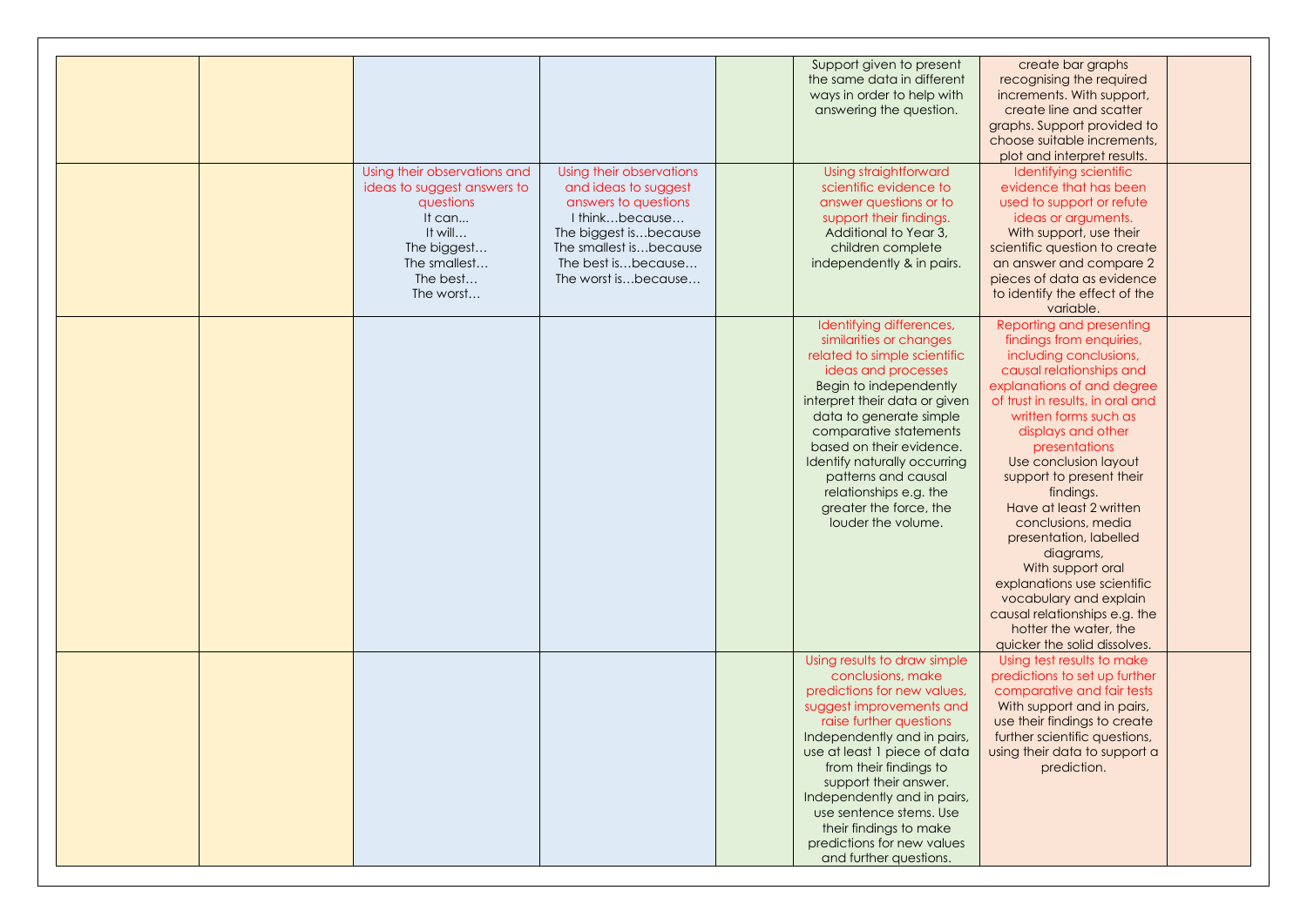|                                                                                                                                                                                                                                                                                                                                                                                              |                                                                                                                                                                                                                                                                                                                                                                                                                                                                                                            |                                                                                                                                                                                                                                                                                                               |                                                                                                                                                                                                                                                                                                                                                              |                   | Use paired discussions, to<br>identify and suggest<br>improvements.<br>Reporting on findings from<br>enquiries, including oral and<br>written explanations,<br>displays or presentations of<br>results and conclusions<br>Independently use<br>conclusion stems for written<br>conclusions - use at least 1<br>piece of data from their<br>findings to support their<br>answer. Produce at least 2<br>written conclusions.<br>Independently use<br>conclusion stems for, at<br>least 2, oral presentations<br>with to the class or<br>recorded on seesaw - use<br>at least 1 piece of data<br>from their findings to<br>support their answer. |                                                                                                                                                                                                                |        |
|----------------------------------------------------------------------------------------------------------------------------------------------------------------------------------------------------------------------------------------------------------------------------------------------------------------------------------------------------------------------------------------------|------------------------------------------------------------------------------------------------------------------------------------------------------------------------------------------------------------------------------------------------------------------------------------------------------------------------------------------------------------------------------------------------------------------------------------------------------------------------------------------------------------|---------------------------------------------------------------------------------------------------------------------------------------------------------------------------------------------------------------------------------------------------------------------------------------------------------------|--------------------------------------------------------------------------------------------------------------------------------------------------------------------------------------------------------------------------------------------------------------------------------------------------------------------------------------------------------------|-------------------|-----------------------------------------------------------------------------------------------------------------------------------------------------------------------------------------------------------------------------------------------------------------------------------------------------------------------------------------------------------------------------------------------------------------------------------------------------------------------------------------------------------------------------------------------------------------------------------------------------------------------------------------------|----------------------------------------------------------------------------------------------------------------------------------------------------------------------------------------------------------------|--------|
|                                                                                                                                                                                                                                                                                                                                                                                              |                                                                                                                                                                                                                                                                                                                                                                                                                                                                                                            |                                                                                                                                                                                                                                                                                                               |                                                                                                                                                                                                                                                                                                                                                              |                   | Use their labelled<br>diagrams/graphs to support                                                                                                                                                                                                                                                                                                                                                                                                                                                                                                                                                                                              |                                                                                                                                                                                                                |        |
|                                                                                                                                                                                                                                                                                                                                                                                              |                                                                                                                                                                                                                                                                                                                                                                                                                                                                                                            |                                                                                                                                                                                                                                                                                                               | Vocabulary                                                                                                                                                                                                                                                                                                                                                   |                   | their presentation.                                                                                                                                                                                                                                                                                                                                                                                                                                                                                                                                                                                                                           |                                                                                                                                                                                                                |        |
| <b>Nursery</b>                                                                                                                                                                                                                                                                                                                                                                               | Reception                                                                                                                                                                                                                                                                                                                                                                                                                                                                                                  | Year 1                                                                                                                                                                                                                                                                                                        | Year <sub>2</sub>                                                                                                                                                                                                                                                                                                                                            | Year <sub>3</sub> | Year 4                                                                                                                                                                                                                                                                                                                                                                                                                                                                                                                                                                                                                                        | Year 5                                                                                                                                                                                                         | Year 6 |
| Model and<br>encourage children<br>to use vocabulary<br>such as:<br>· mix, stir, cook, hot,<br>oven, microwave,<br>change, burn, melt,<br>hard, runny, set,<br>freeze, freezer, cold,<br>blended, hard, soft,<br>bendy, stiff, wobbly,<br>wood, plastic,<br>paper, card, fabric<br>Expose children to<br>supplementary<br>vocabulary such as:<br>· solid, liquid, rigid,<br>stronger, weaker | Model and<br>encourage children to<br>use vocabulary such<br>$\alpha$ s:<br>• ice, water, frozen,<br>icicle, snow, melt, wet,<br>cold, slippery, smooth,<br>big, bigger, biggest,<br>smaller, smaller,<br>smallest, hard, soft,<br>bendy, rigid, wood,<br>plastic, paper, card,<br>metal, strong, weak,<br>hot, apply heat,<br>waterproof, soggy, not<br>waterproof, best,<br>change, change<br>back<br>Expose children to<br>supplementary<br>vocabulary such as:<br>· solid, liquid, gas,<br>most suited | Object, material, wood,<br>plastic, glass, metal, water,<br>rock, brick, paper, fabric,<br>elastic, foil,<br>card/cardboard, rubber,<br>wool, clay, hard, soft,<br>stretchy, stiff, bendy, floppy,<br>waterproof, absorbent,<br>breaks/tears, rough,<br>smooth, shiny, dull, see-<br>through, not see-through | Names of materials -<br>wood, metal, plastic,<br>glass, brick, rock, paper,<br>cardboard<br>Properties of materials - as<br>for Year 1 plus opaque,<br>transparent and<br>translucent, reflective,<br>non-reflective, flexible,<br>rigid<br>Shape, push/pushing,<br>pull/puling, twist/twisting,<br>squash/squashing,<br>bend/bending,<br>stretch/stretching |                   | Solid, liquid, gas, state<br>change, melting, freezing,<br>melting point, boiling point,<br>evaporation, temperature,<br>water cycle                                                                                                                                                                                                                                                                                                                                                                                                                                                                                                          | Thermal/electrical<br>insulator/conductor,<br>change of state, mixture,<br>dissolve, solution, soluble,<br>insoluble, filter, sieve,<br>reversible/non-reversible<br>change, burning, rusting,<br>new material |        |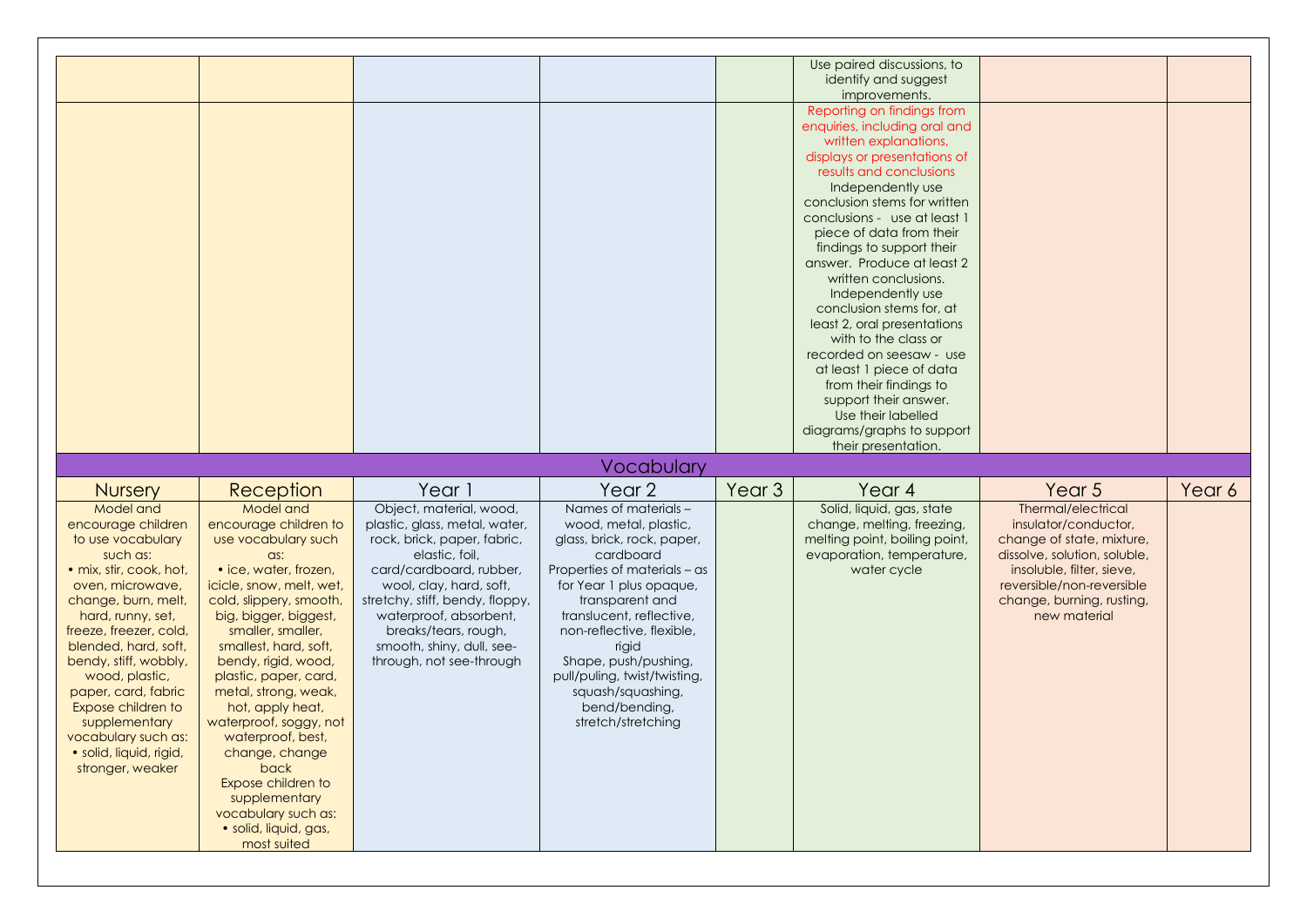|                |           |        |        | <b>Rocks</b>                                                                                                                                                                                                                                                                                                                                                                                                                                           |        |        |        |
|----------------|-----------|--------|--------|--------------------------------------------------------------------------------------------------------------------------------------------------------------------------------------------------------------------------------------------------------------------------------------------------------------------------------------------------------------------------------------------------------------------------------------------------------|--------|--------|--------|
| <b>Nursery</b> | Reception | Year 1 | Year 2 | Year <sub>3</sub>                                                                                                                                                                                                                                                                                                                                                                                                                                      | Year 4 | Year 5 | Year 6 |
|                |           |        |        | Compare and group together different kinds of rocks on the basis of their<br>appearance and simple physical properties.<br>Use a table to group marble, chalk, granite, sandstone, slate on their different size of<br>grain/crystal/hard/soft.<br><b>Identifying &amp; Classifying</b>                                                                                                                                                                |        |        |        |
|                |           |        |        | Describe in simple terms how fossils are formed when things that have lived are<br>trapped within rock.<br>Explain fossils were formed millions of years ago. When plants and animals died, they<br>fell to the seabed. They became covered and squashed by other material. Over<br>time the dissolving animal and plant matter is replaced by minerals from the water<br>through discussion and ordering pictures.<br><b>Research</b>                 |        |        |        |
|                |           |        |        | Recognise that soils are made from rocks and organic matter.<br>Explain: Soil - rock, decomposed animals and plants, water & air.<br>Compost - decomposed plants, water & air.<br><b>Research</b>                                                                                                                                                                                                                                                      |        |        |        |
|                |           |        |        | <b>Working Scientifically</b>                                                                                                                                                                                                                                                                                                                                                                                                                          |        |        |        |
|                |           |        |        | Asking relevant questions and using different types of scientific enquiries to answer<br>them.<br>Asking unit based questions using the question stems.<br>What if? Where does? Who can? How does? Is there?<br>With support, begin to identify which of the 5 enquiry types to use.                                                                                                                                                                   |        |        |        |
|                |           |        |        | Making systematic and careful observations and, where appropriate, taking<br>accurate measurements using standard units, using a range of equipment, including<br>thermometers and data loggers.<br>Measuring in cms and data loggers.                                                                                                                                                                                                                 |        |        |        |
|                |           |        |        | Setting up simple practical enquiries, comparative and fair tests<br>Select from a range of practical resources to gather evidence to answer questions<br>generated by themselves or the teacher. Gather a range of possible variables<br>through class discussion. Pupils choose 1 variable.                                                                                                                                                          |        |        |        |
|                |           |        |        | Gathering, recording, classifying and presenting data in a variety of ways to help in<br>answering questions<br>Sometimes decide how to record and present evidence.<br>Record their observations using photographs, videos, pictures, labelled diagrams<br><b>Example 2016 and writing.</b><br>Record measurements using tables, tally charts and bar charts from templates with<br>headings.<br>Record classifications using tables & Venn diagrams. |        |        |        |
|                |           |        |        | Recording findings using simple scientific language, drawings, labelled diagrams,<br>keys, bar charts, and tables<br>Year 3-unit vocabulary.<br>Use photographs, videos, pictures, labelled diagrams and writing.                                                                                                                                                                                                                                      |        |        |        |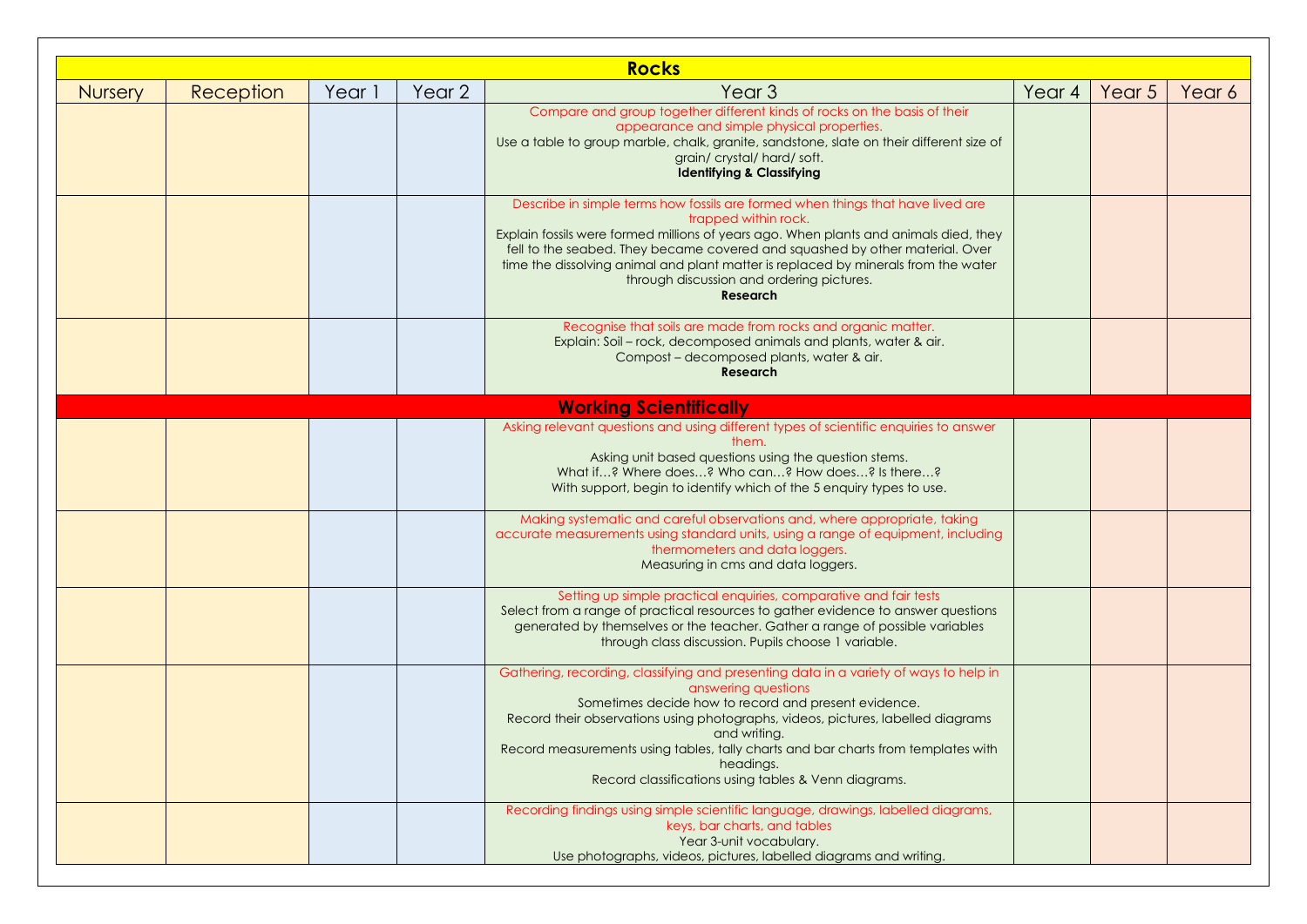|         |           |        |        | Use tables, tally charts and bar charts from templates with headings.<br>use tables & Venn diagrams.                                                                                                                                                                                                                                                                                                                                                                                                                                                                                                                                      |        |                   |        |
|---------|-----------|--------|--------|-------------------------------------------------------------------------------------------------------------------------------------------------------------------------------------------------------------------------------------------------------------------------------------------------------------------------------------------------------------------------------------------------------------------------------------------------------------------------------------------------------------------------------------------------------------------------------------------------------------------------------------------|--------|-------------------|--------|
|         |           |        |        | Using straightforward scientific evidence to answer questions or to support their<br>findings.<br>With support, children use at least 1 piece of evidence from their findings to support<br>their answer.                                                                                                                                                                                                                                                                                                                                                                                                                                 |        |                   |        |
|         |           |        |        | Identifying differences, similarities or changes related to simple scientific ideas and<br>processes.<br>With support, interpret their data or given data to generate simple comparative<br>statements based on their evidence. They begin to identify naturally occurring<br>patterns and causal relationships e.g. the smoother the material means there is less<br>friction.                                                                                                                                                                                                                                                           |        |                   |        |
|         |           |        |        | Using results to draw simple conclusions, make predictions for new values, suggest<br>improvements and raise further questions<br>With support, use at least 1 piece of data from their findings to support their answer.<br>In groups and whole class discussions, use sentence stems. Use their findings to make<br>predictions for new values and further questions.<br>Use group discussions, to identify and suggest improvements.                                                                                                                                                                                                   |        |                   |        |
|         |           |        |        | Reporting on findings from enquiries, including oral and written explanations, displays<br>or presentations of results and conclusions<br>Use conclusion supported stems and templates for written conclusions - use at least<br>1 piece of data from their findings to support their answer. Produce at least 2 written<br>conclusions.<br>Use conclusion supported stems and templates for, at least 2, oral presentations with<br>to the class or recorded on seesaw - use at least 1 piece of data from their findings<br>to support their answer.<br>With support, use their labelled diagrams/graphs to support their presentation. |        |                   |        |
|         |           |        |        |                                                                                                                                                                                                                                                                                                                                                                                                                                                                                                                                                                                                                                           |        |                   |        |
|         |           |        |        | Vocabulary                                                                                                                                                                                                                                                                                                                                                                                                                                                                                                                                                                                                                                |        |                   |        |
| Nursery | Reception | Year 1 | Year 2 | Year <sub>3</sub><br>Rock, stone, pebble, boulder, grain, crystals, layers, hard, soft, texture, absorb water,                                                                                                                                                                                                                                                                                                                                                                                                                                                                                                                            | Year 4 | Year <sub>5</sub> | Year 6 |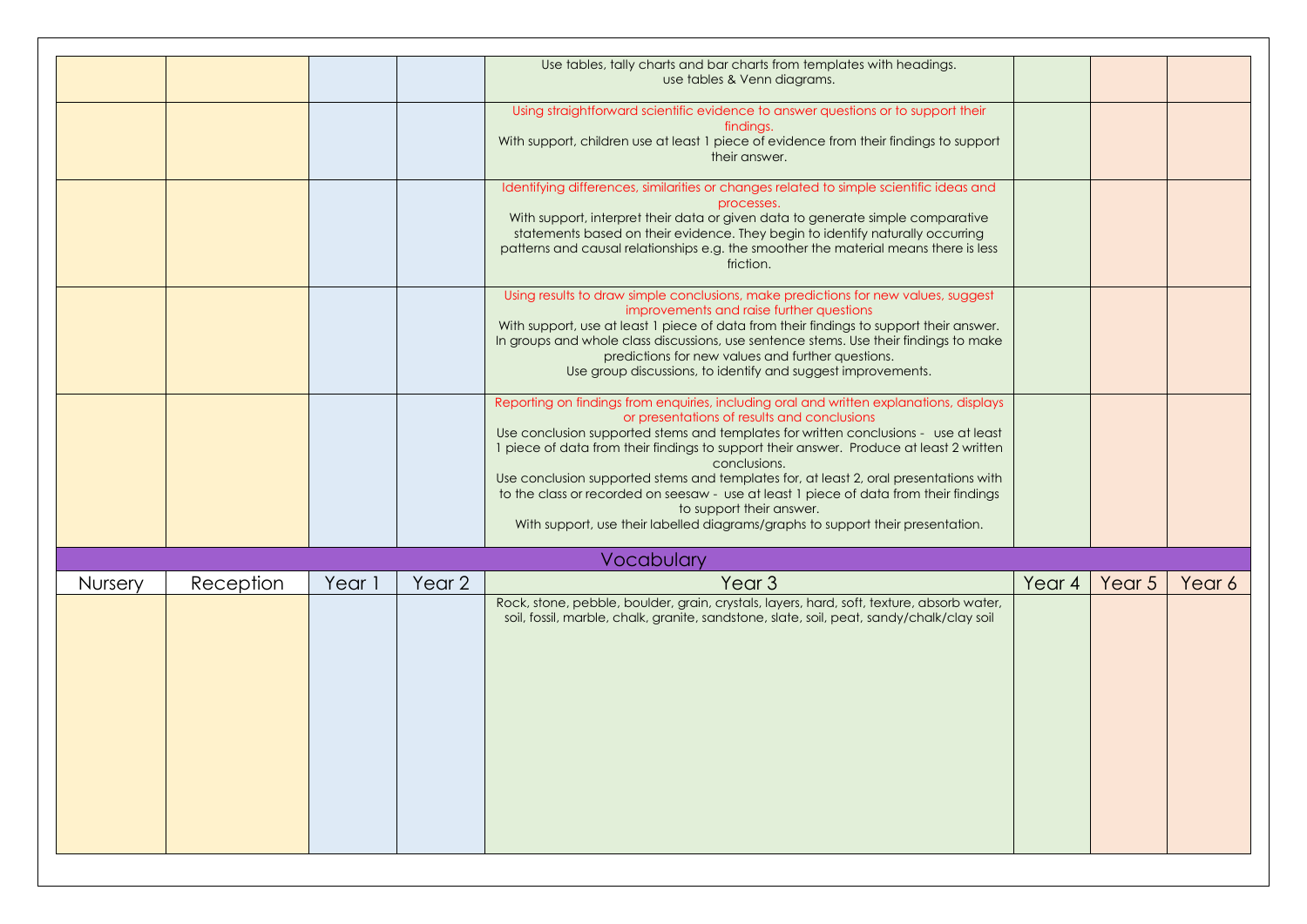|                |           |        |        | Light                                                                                                                                                                                                                                                                                                                                            |        |        |                                                                                                                                                                                                                                                                                                                                      |
|----------------|-----------|--------|--------|--------------------------------------------------------------------------------------------------------------------------------------------------------------------------------------------------------------------------------------------------------------------------------------------------------------------------------------------------|--------|--------|--------------------------------------------------------------------------------------------------------------------------------------------------------------------------------------------------------------------------------------------------------------------------------------------------------------------------------------|
| <b>Nursery</b> | Reception | Year 1 | Year 2 | Year <sub>3</sub>                                                                                                                                                                                                                                                                                                                                | Year 4 | Year 5 | Year 6                                                                                                                                                                                                                                                                                                                               |
|                |           |        |        | Recognise that they need light in order to see things and<br>that dark is the absence of light.<br>Explain and use an example e.g. depth of a cave, their<br>black tube with no light hole.<br><b>Research</b>                                                                                                                                   |        |        | Recognise that light appears to<br>travel in straight lines.<br>Identify this through observations.<br><b>Pattern Seeking</b>                                                                                                                                                                                                        |
|                |           |        |        | Notice that light is reflected from surfaces.<br>Can use reflection in their description and recognise some<br>materials reflect light better than others.<br><b>Pattern Seeking</b>                                                                                                                                                             |        |        | Use the idea that light travels in<br>straight lines to explain that<br>objects are seen because they<br>give out or reflect light into the<br>eye.<br>Explain how light reflects off an<br>object into our eyes so we can see<br>it.<br><b>Research</b>                                                                             |
|                |           |        |        | Recognise that light from the sun can be dangerous and<br>that there are ways to protect their eyes.<br>Identify which material makes the best sunglasses using a<br>light sensor through enquiry.<br>Identify and explain what happens when sun cream is<br>added to UV beads through enquiry.<br><b>Comparative &amp; Fair Testing</b>         |        |        | Explain that we see things<br>because light travels from light<br>sources to our eyes or from light<br>sources to objects and then to our<br>eyes.<br>As above<br>As above                                                                                                                                                           |
|                |           |        |        | Recognise that shadows are formed when the light from a<br>light source is blocked by an opaque object.<br>Explain objects block light and shadows are the absence of<br>light. Know that transparent materials do not block light,<br>translucent materials block some light and opaque materials<br>block all light.<br><b>Pattern Seeking</b> |        |        | Use the idea that light travels in<br>straight lines to explain why<br>shadows have the same shape as<br>the objects that cast them.<br>Plan an enquiry and use evidence<br>to explain that the object blocks<br>the light, therefore the absence of<br>light is only where it is blocked by<br>the shape.<br><b>Pattern Seeking</b> |
|                |           |        |        | Find patterns in the way that the size of shadows changes.                                                                                                                                                                                                                                                                                       |        |        |                                                                                                                                                                                                                                                                                                                                      |
|                |           |        |        | Investigate & identify which variable changed the size of the<br>shadow.<br><b>Comparative &amp; Fair Testing</b>                                                                                                                                                                                                                                |        |        |                                                                                                                                                                                                                                                                                                                                      |
|                |           |        |        | <b>Working Scientifically</b>                                                                                                                                                                                                                                                                                                                    |        |        |                                                                                                                                                                                                                                                                                                                                      |
|                |           |        |        | Asking relevant questions and using different types of<br>scientific enquiries to answer them.<br>Asking unit based questions using the question stems.<br>What if? Where does? Who can? How does? Is<br>there?<br>With support, begin to identify which of the 5 enquiry types to<br>use.                                                       |        |        | Planning different types of<br>scientific enquiries to answer<br>questions, including recognising<br>and controlling variables where<br>necessary.<br>Independently create a scientific<br>question.<br>Independently and in pairs chose<br>up to 2 variables and decide on<br>the appropriate enquiry to<br>complete.               |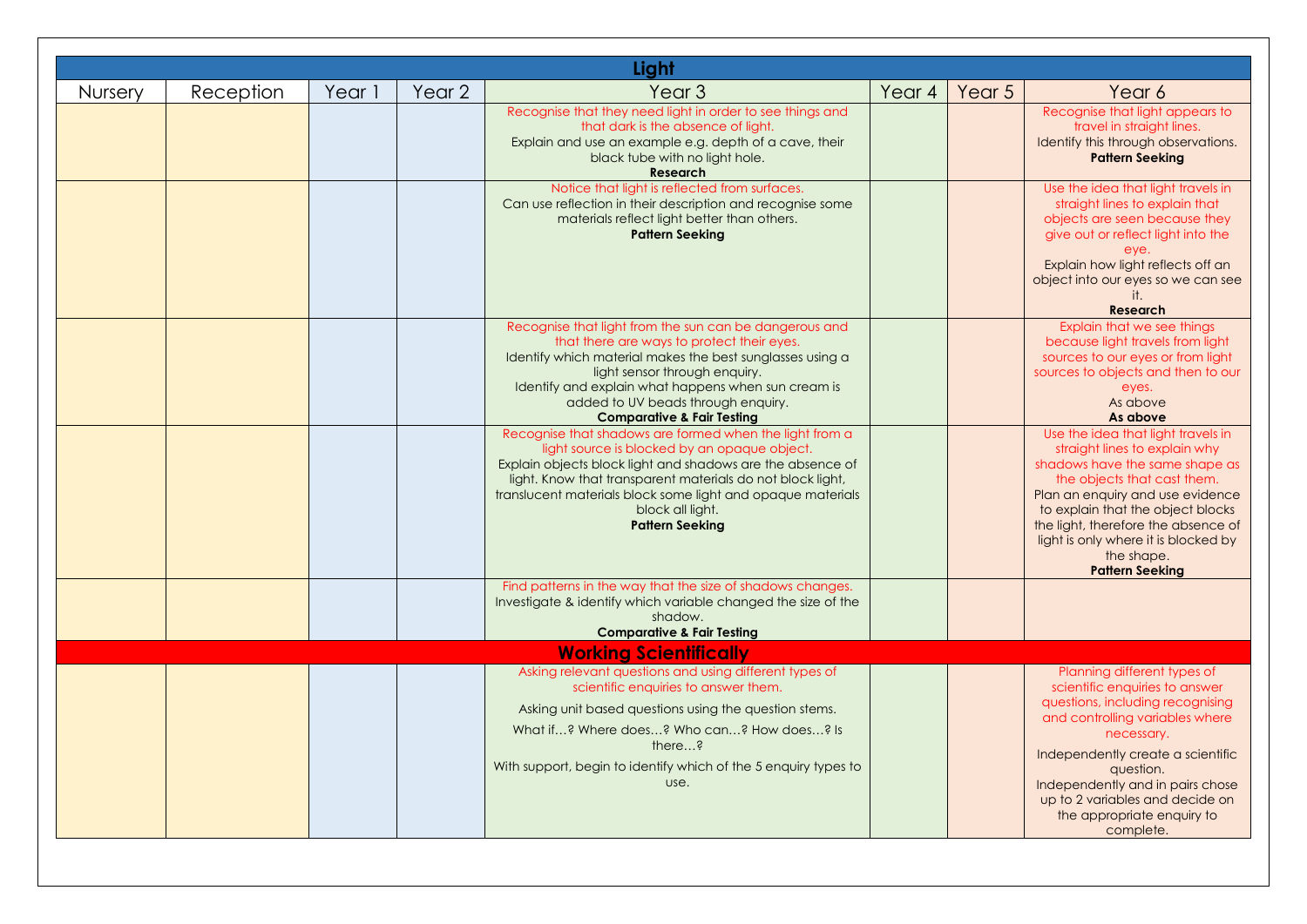|  | Making systematic and careful observations and, where                                                                                                                                                                                                                                                                                                                                                                              | Taking measurements, using a                                                                                                                                                                                                                                                                                                                                                                           |
|--|------------------------------------------------------------------------------------------------------------------------------------------------------------------------------------------------------------------------------------------------------------------------------------------------------------------------------------------------------------------------------------------------------------------------------------|--------------------------------------------------------------------------------------------------------------------------------------------------------------------------------------------------------------------------------------------------------------------------------------------------------------------------------------------------------------------------------------------------------|
|  | appropriate, taking accurate measurements using standard<br>units, using a range of equipment, including thermometers<br>and data loggers.<br>Measuring in cms and data loggers.                                                                                                                                                                                                                                                   | range of scientific equipment, with<br>increasing accuracy and<br>precision, taking repeat readings<br>when appropriate.<br>Select measuring equipment to<br>give the most precise results e.g.<br>ruler, tape measure or trundle<br>wheel, force meter with a<br>suitable scale. Decide when<br>repeated measurements are<br>required.                                                                |
|  | Setting up simple practical enquiries, comparative and fair<br>tests<br>Select from a range of practical resources to gather<br>evidence to answer questions generated by themselves or<br>the teacher. Gather a range of possible variables through<br>class discussion. Pupils choose 1 variable.                                                                                                                                | Recording data and results of<br>increasing complexity using<br>scientific diagrams and labels,<br>classification keys, tables, scatter<br>graphs, bar and line graphs<br>Additional to Year 5-<br>Independently & in pairs choose<br>suitable graphs between bar, line<br>or scatter graphs. Independently<br>& in pairs, decide on suitable<br>increments, plot accurately and<br>interpret results. |
|  | Gathering, recording, classifying and presenting data in a<br>variety of ways to help in answering questions<br>Sometimes decide how to record and present evidence.<br>Record their observations using photographs, videos,<br>pictures, labelled diagrams and writing.<br>Record measurements using tables, tally charts and bar<br>charts from templates with headings.<br>Record classifications using tables & Venn diagrams. | Identifying scientific evidence that<br>has been used to support or refute<br>ideas or arguments<br>Independently use their scientific<br>question to create an answer and<br>compare 2 pieces of data as<br>evidence to identify the effect of<br>the variable.                                                                                                                                       |
|  | Recording findings using simple scientific language,<br>drawings, labelled diagrams, keys, bar charts, and tables<br>Year 3-unit vocabulary.<br>Use photographs, videos, pictures, labelled diagrams and<br>writing.<br>Use tables, tally charts and bar charts from templates with<br>headings.<br>use tables & Venn diagrams.                                                                                                    | Reporting and presenting findings<br>from enquiries, including<br>conclusions, causal relationships<br>and explanations of and degree<br>of trust in results, in oral and written<br>forms such as displays and other<br>presentations<br>Independently and in pairs,<br>present their findings.<br>Have at least 2 written<br>conclusions, media presentation,<br>labelled diagrams,                  |
|  |                                                                                                                                                                                                                                                                                                                                                                                                                                    | Oral explanations use scientific<br>vocabulary and explain causal<br>relationships e.g. the birds with<br>pointy beaks survive better as the                                                                                                                                                                                                                                                           |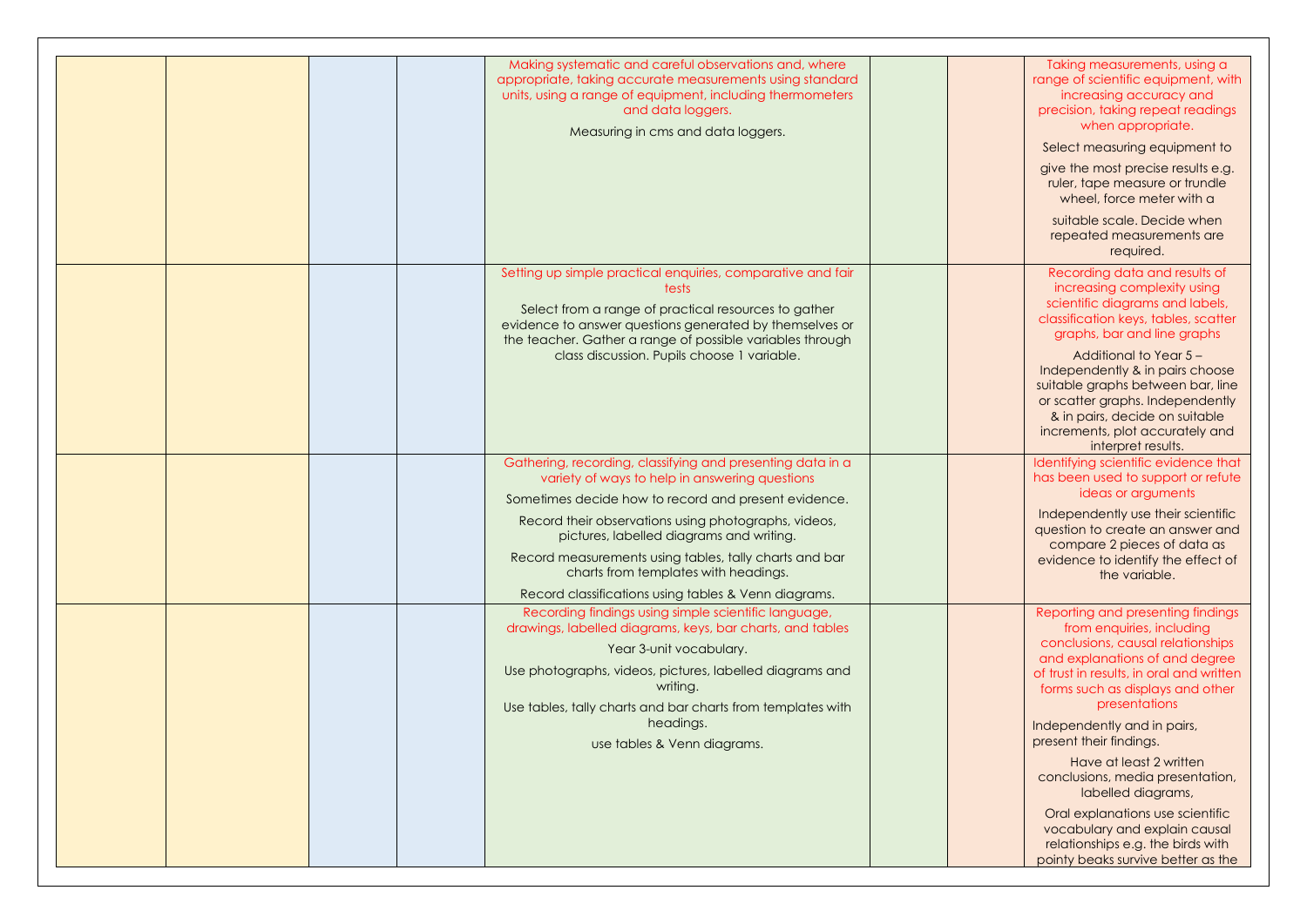|                |           |        |        | Using straightforward scientific evidence to answer questions<br>or to support their findings.                                                                                                                                                                                                                                                                                                                  |        |        | shape allows them to eat the<br>seeds easily.<br>Using test results to make<br>predictions to set up further                                                            |
|----------------|-----------|--------|--------|-----------------------------------------------------------------------------------------------------------------------------------------------------------------------------------------------------------------------------------------------------------------------------------------------------------------------------------------------------------------------------------------------------------------|--------|--------|-------------------------------------------------------------------------------------------------------------------------------------------------------------------------|
|                |           |        |        | With support, children use at least 1 piece of evidence from<br>their findings to support their answer.                                                                                                                                                                                                                                                                                                         |        |        | comparative and fair tests<br>Independently and in pairs, use<br>their findings to create further<br>scientific questions, using their<br>data to support a prediction. |
|                |           |        |        | Identifying differences, similarities or changes related to<br>simple scientific ideas and processes.<br>With support, interpret their data or given data to generate<br>simple comparative statements based on their evidence.<br>They begin to identify naturally occurring patterns and<br>causal relationships e.g. the smoother the material means                                                         |        |        |                                                                                                                                                                         |
|                |           |        |        | there is less friction.<br>Using results to draw simple conclusions, make predictions for<br>new values, suggest improvements and raise further<br>questions                                                                                                                                                                                                                                                    |        |        |                                                                                                                                                                         |
|                |           |        |        | With support, use at least 1 piece of data from their findings<br>to support their answer.<br>In groups and whole class discussions, use sentence stems.<br>Use their findings to make predictions for new values and<br>further questions.<br>Use group discussions, to identify and suggest improvements.                                                                                                     |        |        |                                                                                                                                                                         |
|                |           |        |        | Reporting on findings from enquiries, including oral and<br>written explanations, displays or presentations of results and<br>conclusions<br>Use conclusion supported stems and templates for written<br>conclusions - use at least 1 piece of data from their findings<br>to support their answer. Produce at least 2 written<br>conclusions.<br>Use conclusion supported stems and templates for, at least 2, |        |        |                                                                                                                                                                         |
|                |           |        |        | oral presentations with to the class or recorded on seesaw -<br>use at least 1 piece of data from their findings to support<br>their answer.<br>With support, use their labelled diagrams/graphs to support<br>their presentation.                                                                                                                                                                              |        |        |                                                                                                                                                                         |
|                |           |        |        | Vocabulary                                                                                                                                                                                                                                                                                                                                                                                                      |        |        |                                                                                                                                                                         |
| <b>Nursery</b> | Reception | Year 1 | Year 2 | Year <sub>3</sub>                                                                                                                                                                                                                                                                                                                                                                                               | Year 4 | Year 5 | Year 6                                                                                                                                                                  |
|                |           |        |        | Light, light source, dark, absence of light, transparent,<br>translucent, opaque, shiny, matt, surface, shadow, reflect,<br>mirror, sunlight, dangerous                                                                                                                                                                                                                                                         |        |        | As for Year 3 - Light, plus straight<br>lines, light rays                                                                                                               |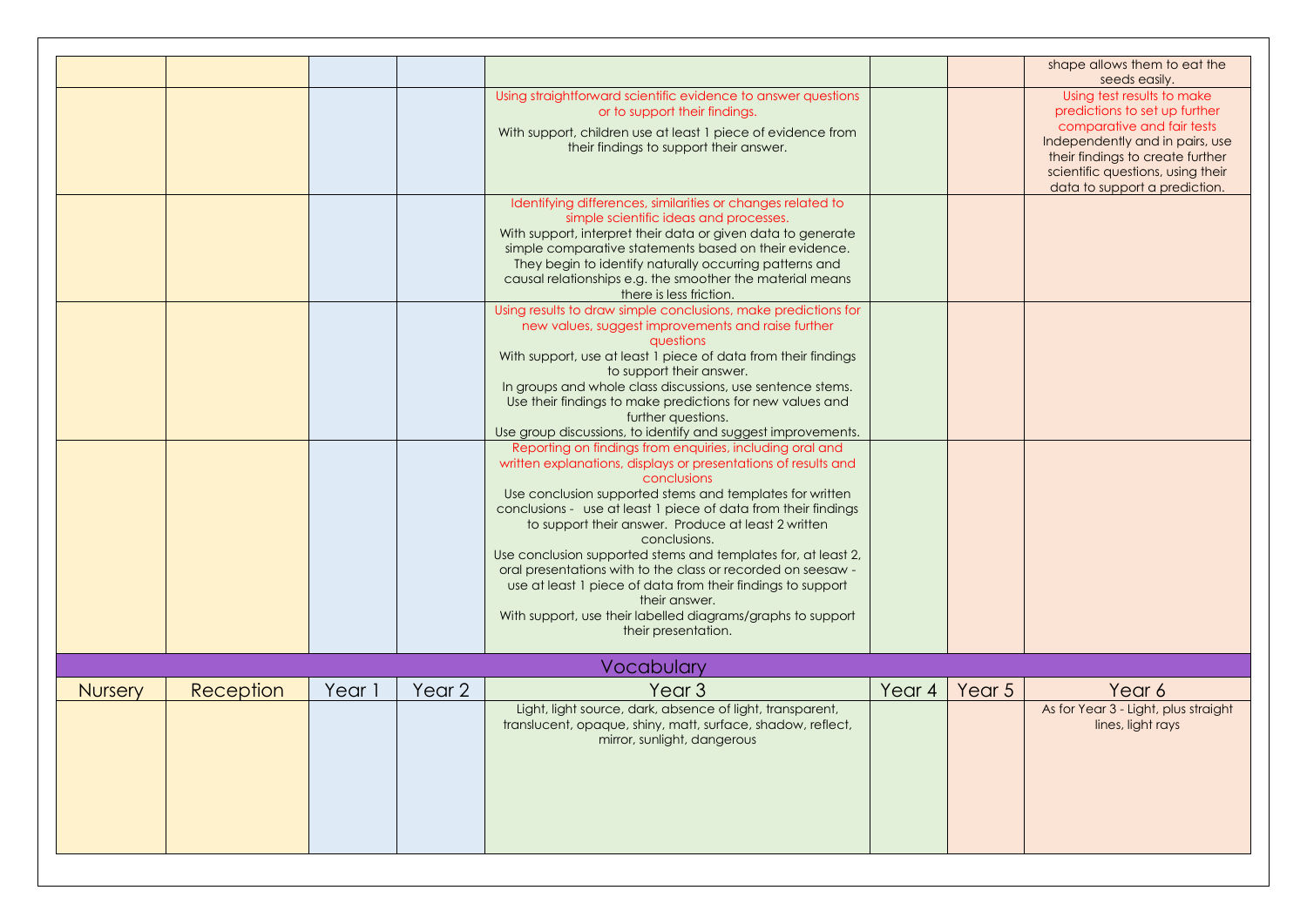|                |           |        |        | <b>Forces</b>                                                                                                                                                                                                                                                        |        |                                                                                                                                                                                                                                                                                                                                                                                          |        |
|----------------|-----------|--------|--------|----------------------------------------------------------------------------------------------------------------------------------------------------------------------------------------------------------------------------------------------------------------------|--------|------------------------------------------------------------------------------------------------------------------------------------------------------------------------------------------------------------------------------------------------------------------------------------------------------------------------------------------------------------------------------------------|--------|
| <b>Nursery</b> | Reception | Year 1 | Year 2 | Year <sub>3</sub>                                                                                                                                                                                                                                                    | Year 4 | Year 5                                                                                                                                                                                                                                                                                                                                                                                   | Year 6 |
|                |           |        |        | Compare how things move on different<br>surfaces.<br>Explain the difference in the distance travelled<br>and observations about the materials - string,<br>plastic, ribbon.                                                                                          |        | Explain that unsupported objects fall towards<br>the Earth because of the force of gravity acting<br>between the Earth and the falling object.<br>Explain that gravity is a force that pulls towards<br>the centre of the planet.                                                                                                                                                        |        |
|                |           |        |        | <b>Comparative &amp; Fair Testing</b><br>Notice that some forces need contact                                                                                                                                                                                        |        | <b>Research</b><br>Identify the effects of air resistance, water                                                                                                                                                                                                                                                                                                                         |        |
|                |           |        |        | between two objects, but magnetic forces<br>can act at a distance.<br>Carousel activities - identify that some objects<br>need to be touched to move, whilst others<br>moved through magnetic attraction or<br>repulsion.<br><b>Pattern Seeking</b>                  |        | resistance and friction, that act between<br>moving surfaces.<br>Give examples of friction, water resistance and<br>air resistance. Explain enquiry results through<br>labelled diagrams and conclusions.<br><b>Comparative &amp; Fair Testing</b>                                                                                                                                       |        |
|                |           |        |        | Observe how magnets attract or repel each                                                                                                                                                                                                                            |        | Recognise that some mechanisms, including                                                                                                                                                                                                                                                                                                                                                |        |
|                |           |        |        | other and attract some materials and not<br>others.<br>Explain that north and north and south and                                                                                                                                                                    |        | levers, pulleys and gears, allow a smaller force<br>to have a greater effect.<br>Can demonstrate how pulleys, levers and gears                                                                                                                                                                                                                                                           |        |
|                |           |        |        | south poles repel and north and south poles<br>attract.<br>Know that only metals are magnetic but not<br>all metals: magnetic - steel & iron; not<br>magnetic copper, aluminium and gold.                                                                            |        | work.<br><b>Research</b>                                                                                                                                                                                                                                                                                                                                                                 |        |
|                |           |        |        | <b>Observing Over Time</b><br>Compare and group together a variety of                                                                                                                                                                                                |        |                                                                                                                                                                                                                                                                                                                                                                                          |        |
|                |           |        |        | everyday materials on the basis of whether<br>they are attracted to a magnet, and identify<br>some magnetic materials.<br>Create tables or Venn diagrams to sort the<br>materials.<br><b>Comparative &amp; Fair Testing</b><br><b>Identifying &amp; Classifying</b>  |        |                                                                                                                                                                                                                                                                                                                                                                                          |        |
|                |           |        |        | Describe magnets as having two poles.<br>Identify north and south pole.<br><b>Research</b>                                                                                                                                                                           |        |                                                                                                                                                                                                                                                                                                                                                                                          |        |
|                |           |        |        | Predict whether two magnets will attract or<br>repel each other, depending on which poles<br>are facing.<br>Verbal or recorded predictions before testing.                                                                                                           |        |                                                                                                                                                                                                                                                                                                                                                                                          |        |
|                |           |        |        | <b>Working Scientifically</b>                                                                                                                                                                                                                                        |        |                                                                                                                                                                                                                                                                                                                                                                                          |        |
|                |           |        |        | Asking relevant questions and using different<br>types of scientific enquiries to answer them.<br>Asking unit based questions using the question<br>stems.<br>What if? Where does? Who can? How<br>does? Is there?<br>With support, begin to identify which of the 5 |        | Planning different types of scientific enquiries to<br>answer questions, including recognising and<br>controlling variables where necessary.<br>Turn an independent simple question - do all<br>planets have the same year? Into a scientific<br>question - Does the distance of a planet<br>change the time it takes to orbit the Sun?<br>Independently and in pairs, choose a variable |        |
|                |           |        |        | enquiry types to use.                                                                                                                                                                                                                                                |        | for their chosen enquiry.                                                                                                                                                                                                                                                                                                                                                                |        |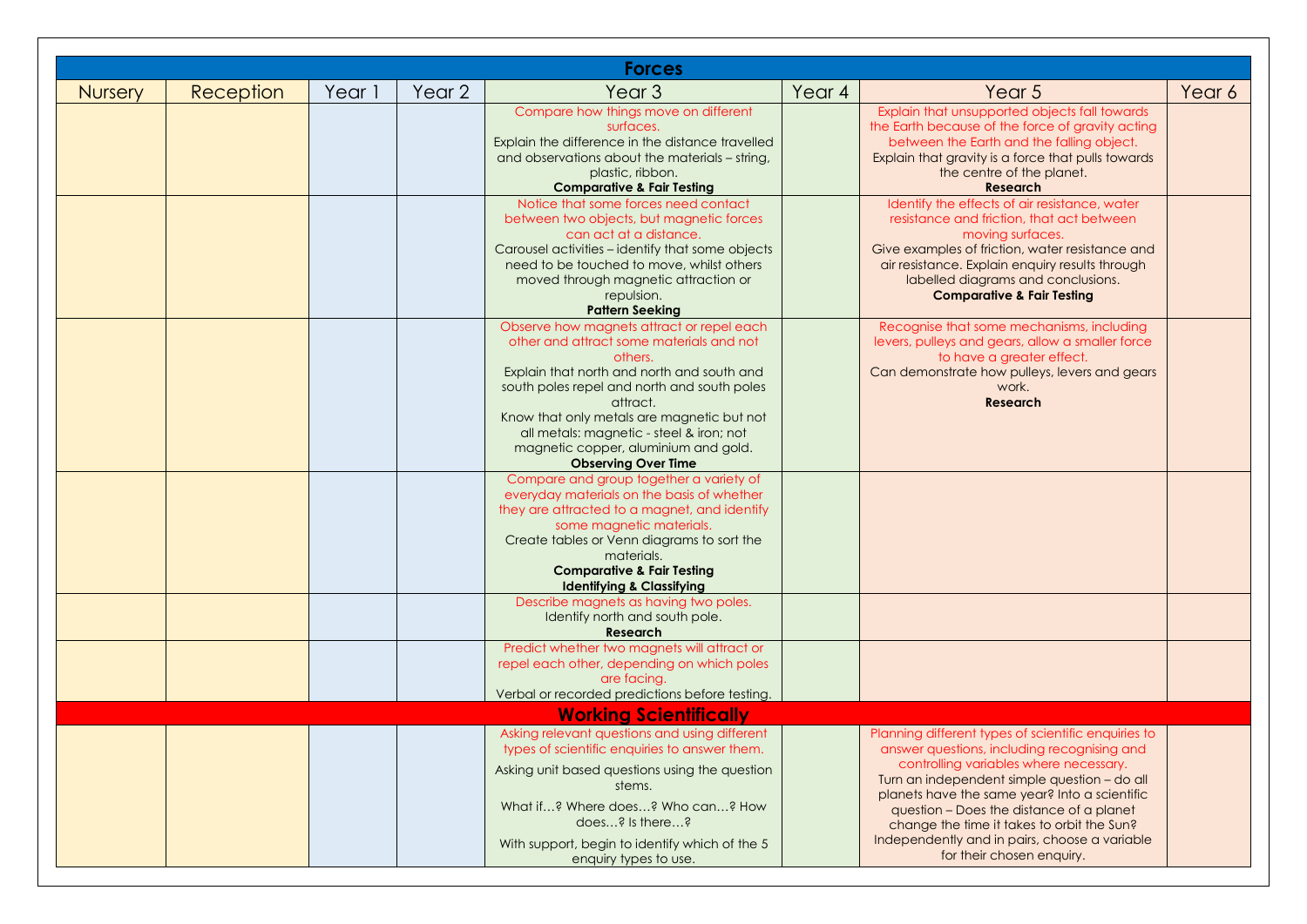| and data loggers.<br>Measuring in cms and data loggers.<br>Setting up simple practical enquiries,<br>comparative and fair tests<br>Select from a range of practical resources to<br>gather evidence to answer questions<br>generated by themselves or the teacher.<br>Gather a range of possible variables through<br>class discussion. Pupils choose 1 variable.<br>Gathering, recording, classifying and<br>presenting data in a variety of ways to help in<br>answering questions<br>Sometimes decide how to record and present<br>evidence.<br>Record their observations using photographs,<br>videos, pictures, labelled diagrams and<br>writing.<br>Record measurements using tables, tally | Using force metres and standard units of<br>measure to mms and rounding to the nearest<br>second. With support, decide when repeated<br>measurements are required.<br>Recording data and results of increasing<br>complexity using scientific diagrams and labels,<br>classification keys, tables, scatter graphs, bar<br>and line graphs<br>Independently & in pairs choose a suitable type<br>of table for their enquiries. Create labelled<br>diagrams to support conclusions and on<br>whiteboards during recap. Independently<br>create bar graphs recognising the required<br>increments. With support, create line and<br>scatter graphs. Support provided to choose<br>suitable increments, plot and interpret results.<br>Identifying scientific evidence that has been<br>used to support or refute ideas or arguments.<br>With support, use their scientific question to<br>create an answer and compare 2 pieces of<br>data as evidence to identify the effect of the<br>variable. |
|---------------------------------------------------------------------------------------------------------------------------------------------------------------------------------------------------------------------------------------------------------------------------------------------------------------------------------------------------------------------------------------------------------------------------------------------------------------------------------------------------------------------------------------------------------------------------------------------------------------------------------------------------------------------------------------------------|------------------------------------------------------------------------------------------------------------------------------------------------------------------------------------------------------------------------------------------------------------------------------------------------------------------------------------------------------------------------------------------------------------------------------------------------------------------------------------------------------------------------------------------------------------------------------------------------------------------------------------------------------------------------------------------------------------------------------------------------------------------------------------------------------------------------------------------------------------------------------------------------------------------------------------------------------------------------------------------------|
| charts and bar charts from templates with<br>headings.<br>Record classifications using tables & Venn<br>diagrams.<br>Recording findings using simple scientific<br>language, drawings, labelled diagrams, keys,<br>bar charts, and tables<br>Year 3-unit vocabulary.<br>Use photographs, videos, pictures, labelled<br>diagrams and writing.<br>Use tables, tally charts and bar charts from<br>templates with headings.<br>use tables & Venn diagrams.<br>Using straightforward scientific evidence to                                                                                                                                                                                           | Reporting and presenting findings from<br>enquiries, including conclusions, causal<br>relationships and explanations of and degree of<br>trust in results, in oral and written forms such as<br>displays and other presentations<br>Use conclusion layout support to present their<br>findings.<br>Have at least 2 written conclusions, media<br>presentation, labelled diagrams,<br>With support oral explanations use scientific<br>vocabulary and explain causal relationships e.g.<br>the hotter the water, the quicker the solid<br>dissolves.<br>Using test results to make predictions to set up                                                                                                                                                                                                                                                                                                                                                                                        |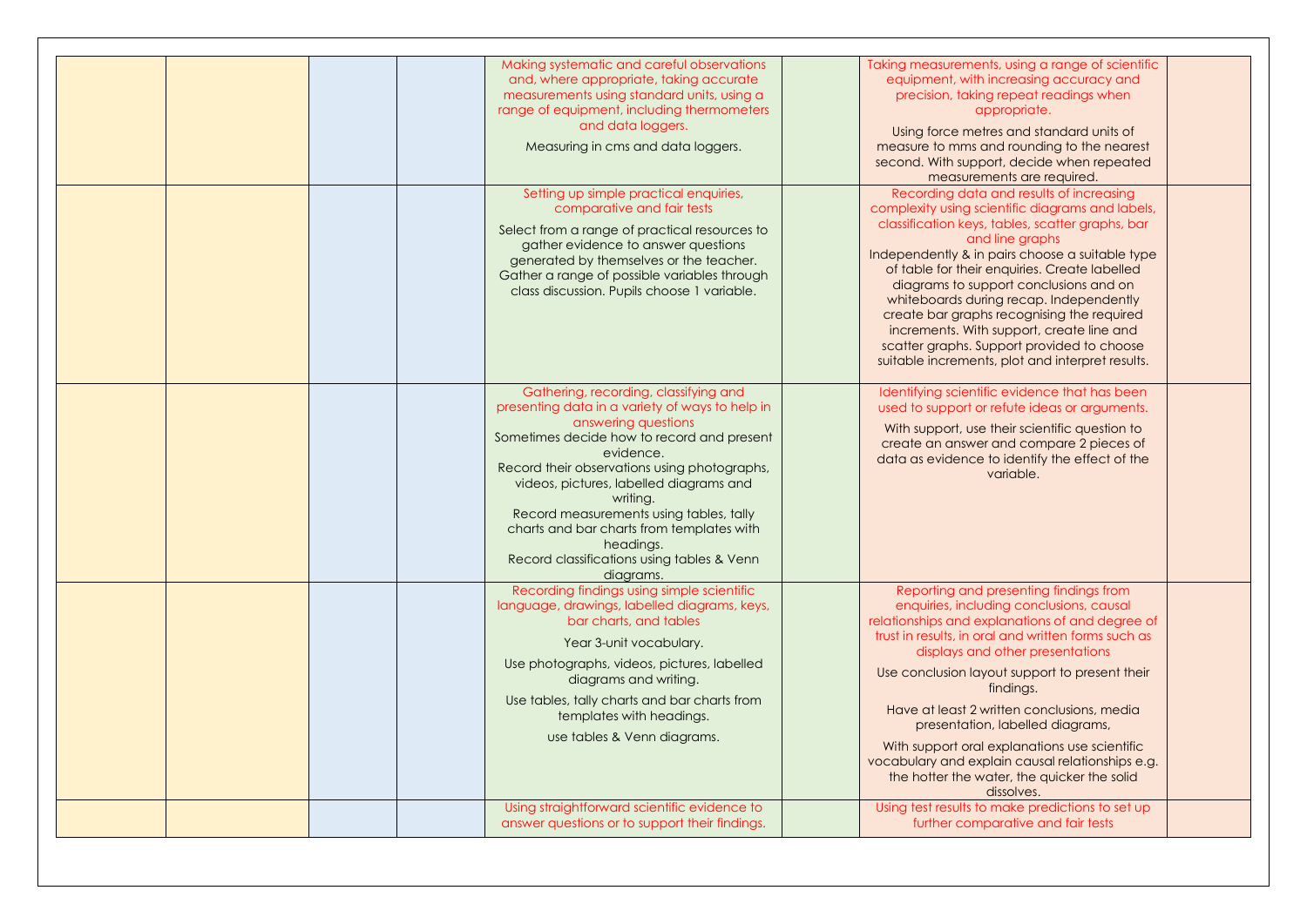|                |           |        |        | With support, children use at least 1 piece of<br>evidence from their findings to support their<br>answer.                                                                                                                                                                   |        | With support and in pairs, use their findings to<br>create further scientific questions, using their<br>data to support a prediction. |        |
|----------------|-----------|--------|--------|------------------------------------------------------------------------------------------------------------------------------------------------------------------------------------------------------------------------------------------------------------------------------|--------|---------------------------------------------------------------------------------------------------------------------------------------|--------|
|                |           |        |        | Identifying differences, similarities or changes<br>related to simple scientific ideas and<br>processes.                                                                                                                                                                     |        |                                                                                                                                       |        |
|                |           |        |        | With support, interpret their data or given<br>data to generate simple comparative<br>statements based on their evidence. They<br>begin to identify naturally occurring patterns<br>and causal relationships e.g. the smoother the<br>material means there is less friction. |        |                                                                                                                                       |        |
|                |           |        |        | Using results to draw simple conclusions, make<br>predictions for new values, suggest<br>improvements and raise further questions                                                                                                                                            |        |                                                                                                                                       |        |
|                |           |        |        | With support, use at least 1 piece of data from<br>their findings to support their answer.                                                                                                                                                                                   |        |                                                                                                                                       |        |
|                |           |        |        | In groups and whole class discussions, use<br>sentence stems. Use their findings to make<br>predictions for new values and further<br>questions.                                                                                                                             |        |                                                                                                                                       |        |
|                |           |        |        | Use group discussions, to identify and suggest<br>improvements.                                                                                                                                                                                                              |        |                                                                                                                                       |        |
|                |           |        |        | Reporting on findings from enquiries, including<br>oral and written explanations, displays or<br>presentations of results and conclusions                                                                                                                                    |        |                                                                                                                                       |        |
|                |           |        |        | Use conclusion supported stems and<br>templates for written conclusions - use at<br>least 1 piece of data from their findings to<br>support their answer. Produce at least 2<br>written conclusions.                                                                         |        |                                                                                                                                       |        |
|                |           |        |        | Use conclusion supported stems and<br>templates for, at least 2, oral presentations<br>with to the class or recorded on seesaw - use<br>at least 1 piece of data from their findings to<br>support their answer.                                                             |        |                                                                                                                                       |        |
|                |           |        |        | With support, use their labelled<br>diagrams/graphs to support their presentation.                                                                                                                                                                                           |        |                                                                                                                                       |        |
|                |           |        |        | <b>Vocabulary</b>                                                                                                                                                                                                                                                            |        |                                                                                                                                       |        |
| <b>Nursery</b> | Reception | Year 1 | Year 2 | Year <sub>3</sub>                                                                                                                                                                                                                                                            | Year 4 | Year 5                                                                                                                                | Year 6 |
|                |           |        |        | Force, push, pull, twist, contact force, non-<br>contact force, magnetic force, magnet,<br>strength, bar magnet, ring magnet, button<br>magnet, horseshoe magnet, attract, repel,<br>magnetic material, metal, iron, steel, poles,<br>north pole, south pole                 |        | Force, gravity, Earth, air resistance, water<br>resistance, friction, mechanisms, simple<br>machines, levers, pulleys, gears          |        |
|                |           |        |        |                                                                                                                                                                                                                                                                              |        |                                                                                                                                       |        |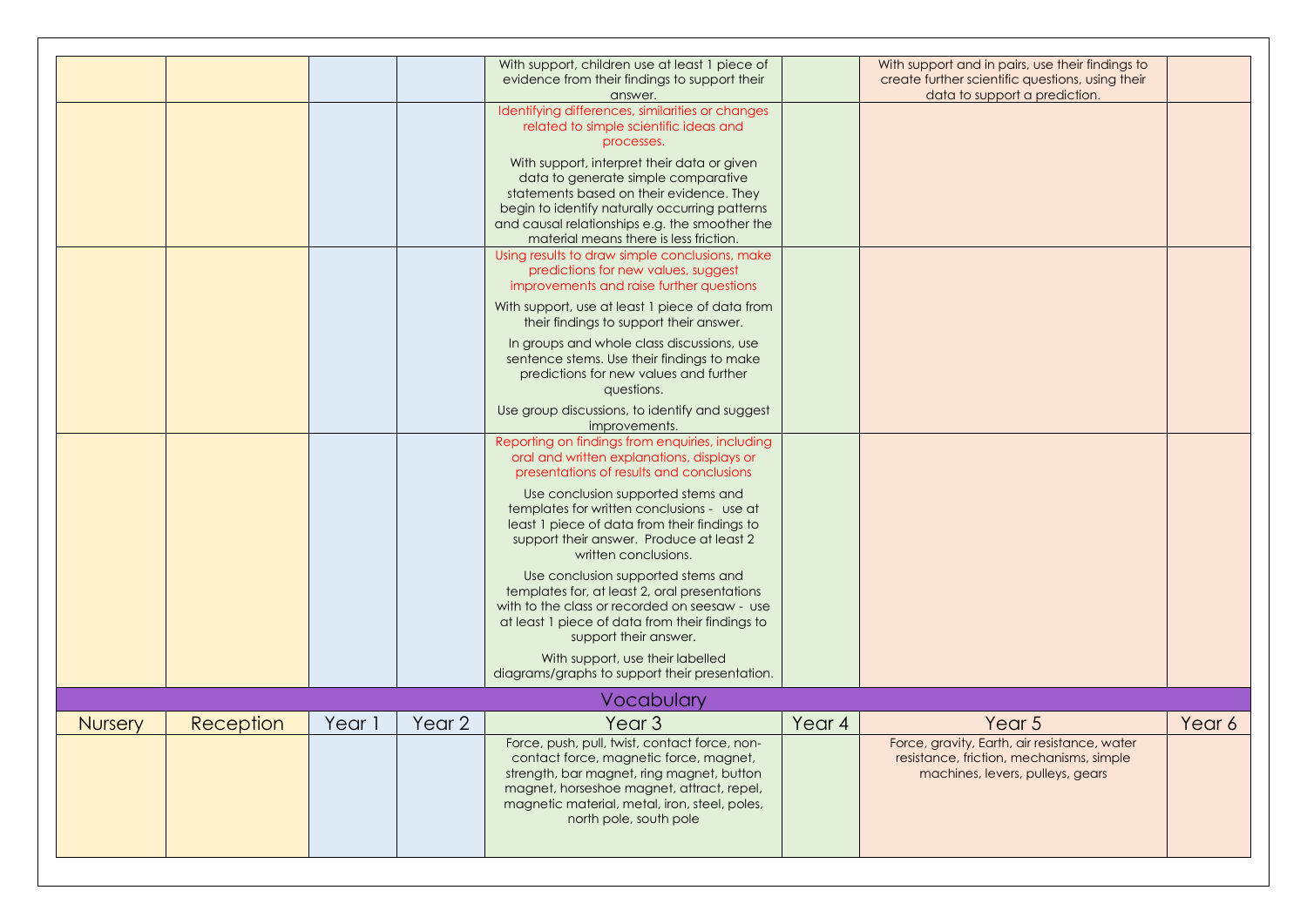| Sound          |           |        |        |                   |                                                                                                                                                                                                                                                                                                                                                                                                                                                         |        |        |  |  |  |
|----------------|-----------|--------|--------|-------------------|---------------------------------------------------------------------------------------------------------------------------------------------------------------------------------------------------------------------------------------------------------------------------------------------------------------------------------------------------------------------------------------------------------------------------------------------------------|--------|--------|--|--|--|
| <b>Nursery</b> | Reception | Year 1 | Year 2 | Year <sub>3</sub> | Year 4                                                                                                                                                                                                                                                                                                                                                                                                                                                  | Year 5 | Year 6 |  |  |  |
|                |           |        |        |                   | Identify how sounds are made, associating some of them with something vibrating.<br>Explain observations from a carousel of activities using sight and touch - banging a<br>cymbal, using a tuning fork, spoons on string knocked against the table, elastic band<br>round a box, guitar string.<br><b>Pattern Seeking</b>                                                                                                                              |        |        |  |  |  |
|                |           |        |        |                   | Recognise that vibrations from sounds travel through a medium to the ear.<br>Research and explain that sound can travel through solid, liquids and gases but not<br>through a vacuum.<br><b>Research</b><br><b>Pattern Seeking</b>                                                                                                                                                                                                                      |        |        |  |  |  |
|                |           |        |        |                   | Find patterns between the pitch of a sound and features of the object that<br>produced it.<br>Enquiry pitch is the highness or lowness of a sound and is affected by features of<br>objects producing the sounds e.g. smaller objects usually produce higher pitched<br>sounds. - boom whackers, straw pipes, water in bottles, elastic bands round a box,<br>different sized drums.<br><b>Pattern Seeking</b><br><b>Comparative &amp; Fair Testing</b> |        |        |  |  |  |
|                |           |        |        |                   | Find patterns between the volume of a sound and the strength of the vibrations that<br>produced it.<br>Explain that loudness (volume) of the sound depends on the strength (size) of<br>vibrations so a larger strength produces a louder sound. Enquiry.<br><b>Pattern Seeking</b><br><b>Comparative &amp; Fair Testing</b>                                                                                                                            |        |        |  |  |  |
|                |           |        |        |                   | Recognise that sounds get fainter as the distance from the sound source increases.<br>Explain that volume decreases as they travel through the medium. Therefore, sounds<br>decrease in volume as you move away from the source. Enquiry.<br><b>Pattern Seeking</b><br><b>Comparative &amp; Fair Testing</b>                                                                                                                                            |        |        |  |  |  |
|                |           |        |        |                   | <b>Working Scientifically</b>                                                                                                                                                                                                                                                                                                                                                                                                                           |        |        |  |  |  |
|                |           |        |        |                   | Asking relevant questions and using different types of scientific enquiries to answer<br>them.<br>Asking questions; some independently and some using the question stems.<br>I wonder whether? Can we find a way to?                                                                                                                                                                                                                                    |        |        |  |  |  |
|                |           |        |        |                   | What happens when? Why does?<br>Begin to identify they enquiry type most suitable to find the answer.                                                                                                                                                                                                                                                                                                                                                   |        |        |  |  |  |
|                |           |        |        |                   | Making systematic and careful observations and, where appropriate, taking<br>accurate measurements using standard units, using a range of equipment, including<br>thermometers and data loggers.                                                                                                                                                                                                                                                        |        |        |  |  |  |
|                |           |        |        |                   | In addition to Year 3, measuring temperature using thermometers.<br>Setting up simple practical enquiries, comparative and fair tests                                                                                                                                                                                                                                                                                                                   |        |        |  |  |  |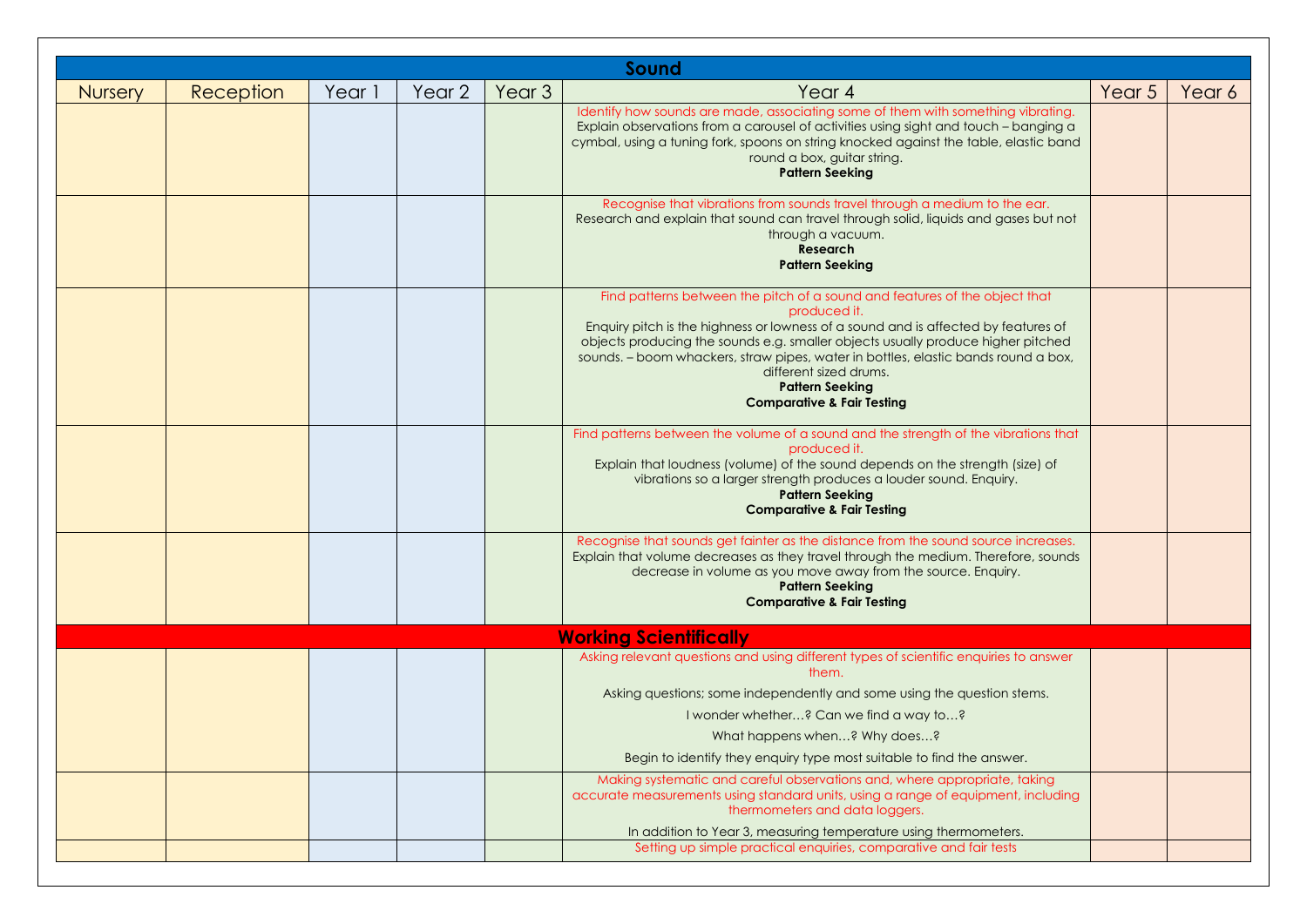|                |           |        |                   |                   | Sound, source, vibrate, vibration, travel, pitch (high, low), volume, faint, loud,<br>insulation                                                                                                                                                           |        |        |
|----------------|-----------|--------|-------------------|-------------------|------------------------------------------------------------------------------------------------------------------------------------------------------------------------------------------------------------------------------------------------------------|--------|--------|
| <b>Nursery</b> | Reception | Year 1 | Year <sub>2</sub> | Year <sub>3</sub> | Vocabulary<br>Year 4                                                                                                                                                                                                                                       | Year 5 | Year 6 |
|                |           |        |                   |                   | Use their labelled diagrams/graphs to support their presentation.                                                                                                                                                                                          |        |        |
|                |           |        |                   |                   | Independently use conclusion stems for, at least 2, oral presentations with to the class<br>or recorded on seesaw - use at least 1 piece of data from their findings to support<br>their answer.                                                           |        |        |
|                |           |        |                   |                   | data from their findings to support their answer. Produce at least 2 written<br>conclusions.                                                                                                                                                               |        |        |
|                |           |        |                   |                   | Reporting on findings from enquiries, including oral and written explanations, displays<br>or presentations of results and conclusions<br>Independently use conclusion stems for written conclusions - use at least 1 piece of                             |        |        |
|                |           |        |                   |                   | Use paired discussions, to identify and suggest improvements.                                                                                                                                                                                              |        |        |
|                |           |        |                   |                   | Independently and in pairs, use sentence stems. Use their findings to make<br>predictions for new values and further questions.                                                                                                                            |        |        |
|                |           |        |                   |                   | Independently and in pairs, use at least 1 piece of data from their findings to support<br>their answer.                                                                                                                                                   |        |        |
|                |           |        |                   |                   | improvements and raise further questions                                                                                                                                                                                                                   |        |        |
|                |           |        |                   |                   | comparative statements based on their evidence. Identify naturally occurring<br>patterns and causal relationships e.g. the greater the force, the louder the volume.<br>Using results to draw simple conclusions, make predictions for new values, suggest |        |        |
|                |           |        |                   |                   | Begin to independently interpret their data or given data to generate simple                                                                                                                                                                               |        |        |
|                |           |        |                   |                   | Identifying differences, similarities or changes related to simple scientific ideas and<br>processes                                                                                                                                                       |        |        |
|                |           |        |                   |                   | findings.<br>Additional to Year 3, children complete independently & in pairs.                                                                                                                                                                             |        |        |
|                |           |        |                   |                   | answering the question.<br>Using straightforward scientific evidence to answer questions or to support their                                                                                                                                               |        |        |
|                |           |        |                   |                   | Use Carroll diagrams.<br>Support given to present the same data in different ways in order to help with                                                                                                                                                    |        |        |
|                |           |        |                   |                   | - Use tables, tally charts and bar charts from templates without headings.                                                                                                                                                                                 |        |        |
|                |           |        |                   |                   | Year 4-unit vocabulary.                                                                                                                                                                                                                                    |        |        |
|                |           |        |                   |                   | Additional to Year 3                                                                                                                                                                                                                                       |        |        |
|                |           |        |                   |                   | Recording findings using simple scientific language, drawings, labelled diagrams,<br>keys, bar charts, and tables                                                                                                                                          |        |        |
|                |           |        |                   |                   | Support given to present the same data in different ways in order to help with<br>answering the question.                                                                                                                                                  |        |        |
|                |           |        |                   |                   | Additional to Year 3, record measurements using tables, tally charts and bar charts<br>from templates without headings. Record classifications using Carroll diagrams.                                                                                     |        |        |
|                |           |        |                   |                   | Gathering, recording, classifying and presenting data in a variety of ways to help in<br>answering questions                                                                                                                                               |        |        |
|                |           |        |                   |                   | Addition to Year 3, more questions to be child generated.                                                                                                                                                                                                  |        |        |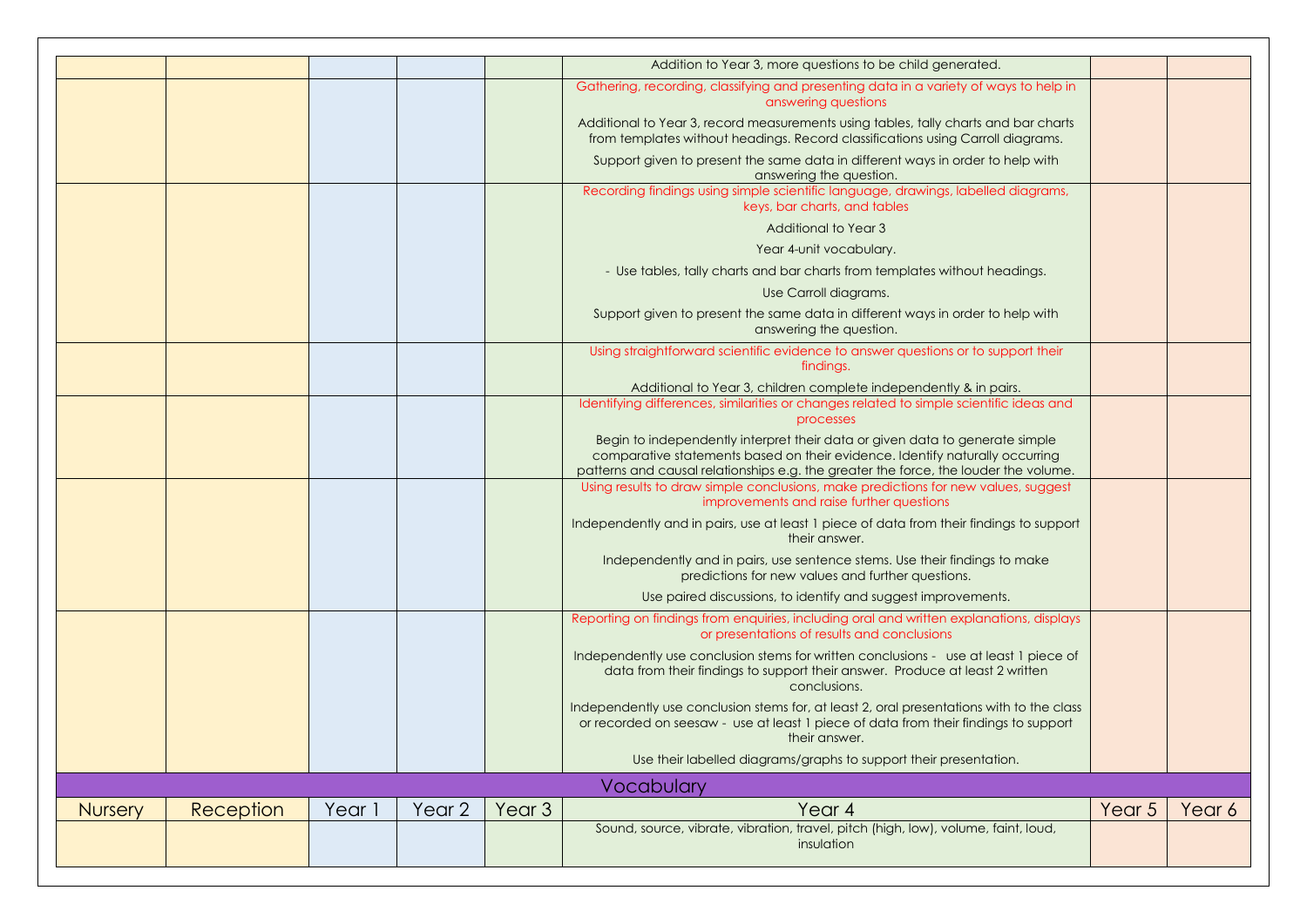|                | <b>Electricity</b> |        |        |                   |                                                                                                                                                                                                                                                                                                     |        |                                                                                                                                                                                                                                                                                                                                                                          |  |  |  |  |  |
|----------------|--------------------|--------|--------|-------------------|-----------------------------------------------------------------------------------------------------------------------------------------------------------------------------------------------------------------------------------------------------------------------------------------------------|--------|--------------------------------------------------------------------------------------------------------------------------------------------------------------------------------------------------------------------------------------------------------------------------------------------------------------------------------------------------------------------------|--|--|--|--|--|
| <b>Nursery</b> | Reception          | Year 1 | Year 2 | Year <sub>3</sub> | Year <sub>4</sub>                                                                                                                                                                                                                                                                                   | Year 5 | Year 6                                                                                                                                                                                                                                                                                                                                                                   |  |  |  |  |  |
|                |                    |        |        |                   | Identify common appliances that run on electricity.<br>Can name a variety of common electrical appliances -<br>mobile phones, TV, washing machine, fridge, computer,<br>vacuum cleaner etc<br><b>Research</b>                                                                                       |        | Associate the brightness of a lamp or the<br>volume of a buzzer with the number and<br>voltage of cells used in the circuit.<br>Explain more voltage means brighter<br>bulb/louder buzzer/faster motor.<br><b>Comparative &amp; Fair Testing</b>                                                                                                                         |  |  |  |  |  |
|                |                    |        |        |                   | Construct a simple series electrical circuit, identifying and<br>naming its basic parts, including cells, wires, bulbs,<br>switches and buzzers.<br>As stated<br><b>Research</b>                                                                                                                    |        | Compare and give reasons for variations<br>in how components function, including<br>the brightness of bulbs, the loudness of<br>buzzers and the on/off position of<br>switches.<br>Identify how more bulbs/ buzzers/ motors<br>in a circuit affect the components.<br>Switches stop the flow of electricity when<br>turned off.<br><b>Comparative &amp; Fair Testing</b> |  |  |  |  |  |
|                |                    |        |        |                   | Identify whether or not a lamp will light in a simple series<br>circuit, based on whether or not the lamp is part of a<br>complete loop with a battery.<br>Explain that all components in a circuit must be<br>connected for the electricity to flow.<br><b>Comparative &amp; Fair Testing</b>      |        | Use recognised symbols when<br>representing a simple circuit in a diagram.<br>Name the component from the symbol<br>and know the symbol from the<br>component e.g. - is a wire.<br>Research                                                                                                                                                                              |  |  |  |  |  |
|                |                    |        |        |                   | Recognise that a switch opens and closes a circuit and<br>associate this with whether or not a lamp lights in a<br>simple series circuit.<br>Explain that the switch, when turned off, makes a break<br>in the circuit and the electricity cannot flow.<br><b>Research</b><br><b>Patter Seeking</b> |        |                                                                                                                                                                                                                                                                                                                                                                          |  |  |  |  |  |
|                |                    |        |        |                   | Recognise some common conductors and insulators,<br>and associate metals with being good conductors.<br>Explain the results from testing - paper, card, aluminium,<br>copper, rubber, iron.<br><b>Comparative &amp; Fair Testing</b><br><b>Identifying &amp; Classifying</b>                        |        |                                                                                                                                                                                                                                                                                                                                                                          |  |  |  |  |  |
|                |                    |        |        |                   | <b>Working Scientifically</b>                                                                                                                                                                                                                                                                       |        |                                                                                                                                                                                                                                                                                                                                                                          |  |  |  |  |  |
|                |                    |        |        |                   | Asking relevant questions and using different types of<br>scientific enquiries to answer them.<br>Asking questions; some independently and some using<br>the question stems.                                                                                                                        |        | Planning different types of scientific<br>enquiries to answer questions, including<br>recognising and controlling variables<br>where necessary.                                                                                                                                                                                                                          |  |  |  |  |  |
|                |                    |        |        |                   | I wonder whether? Can we find a way to?<br>What happens when? Why does?<br>Begin to identify they enquiry type most suitable to find<br>the answer.                                                                                                                                                 |        | Independently create a scientific<br>question.<br>Independently and in pairs chose up to 2<br>variables and decide on the appropriate<br>enquiry to complete.                                                                                                                                                                                                            |  |  |  |  |  |
|                |                    |        |        |                   | Making systematic and careful observations and, where<br>appropriate, taking accurate measurements using                                                                                                                                                                                            |        | Taking measurements, using a range of<br>scientific equipment, with increasing                                                                                                                                                                                                                                                                                           |  |  |  |  |  |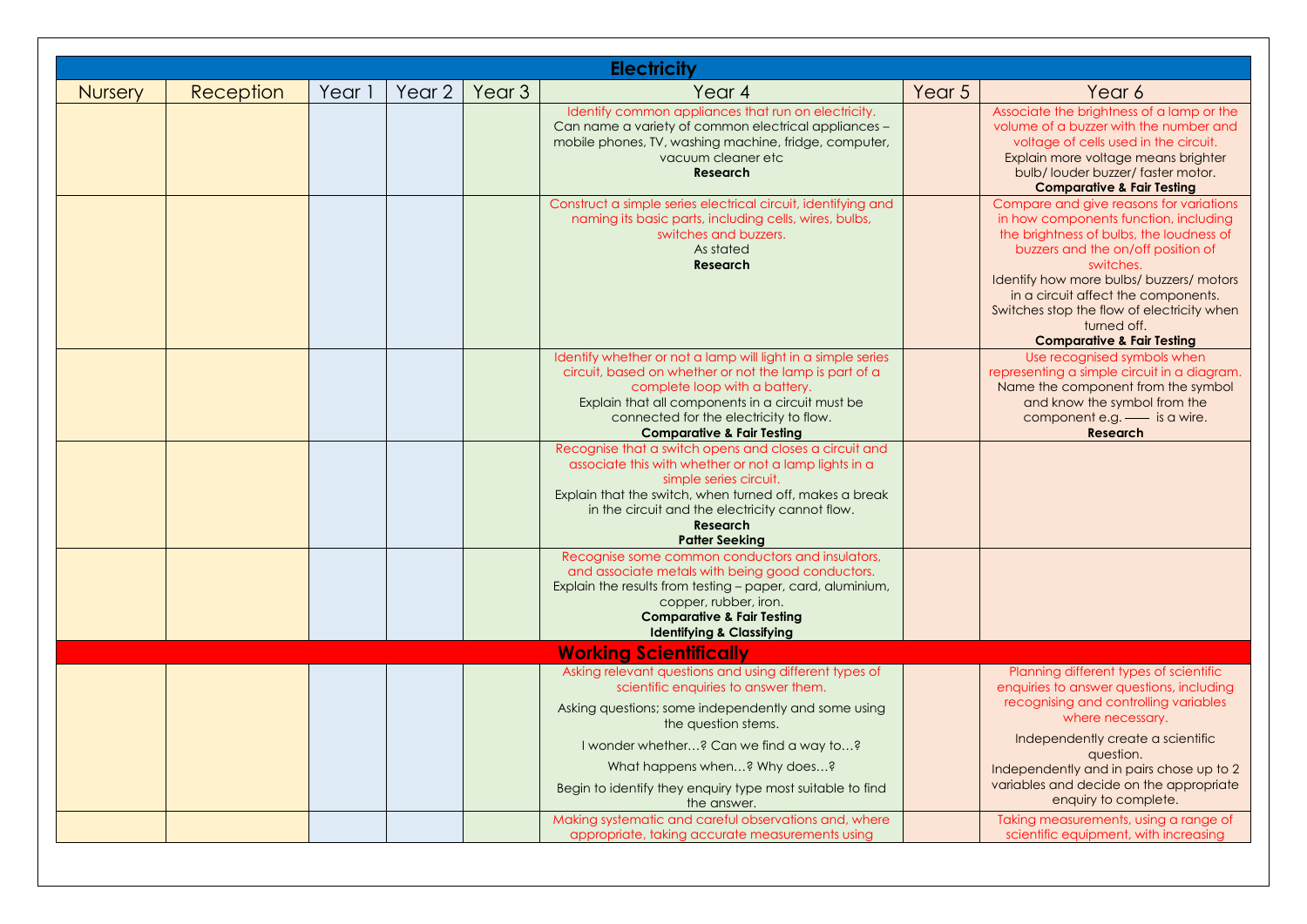|  | standard units, using a range of equipment, including<br>thermometers and data loggers.                                                                                | accuracy and precision, taking repeat<br>readings when appropriate.                                                                                                                                                                                                                                                                                                                                                 |
|--|------------------------------------------------------------------------------------------------------------------------------------------------------------------------|---------------------------------------------------------------------------------------------------------------------------------------------------------------------------------------------------------------------------------------------------------------------------------------------------------------------------------------------------------------------------------------------------------------------|
|  | In addition to Year 3, measuring temperature using                                                                                                                     | Select measuring equipment to                                                                                                                                                                                                                                                                                                                                                                                       |
|  | thermometers.                                                                                                                                                          | give the most precise results e.g. ruler,<br>tape measure or trundle wheel, force<br>meter with a                                                                                                                                                                                                                                                                                                                   |
|  |                                                                                                                                                                        | suitable scale. Decide when repeated<br>measurements are required.                                                                                                                                                                                                                                                                                                                                                  |
|  | Setting up simple practical enquiries, comparative and<br>fair tests<br>Addition to Year 3, more questions to be child<br>generated.                                   | Planning different types of scientific<br>enquiries to answer questions, including<br>recognising and controlling variables<br>where necessary.<br>Independently and in pairs chose up to 2                                                                                                                                                                                                                         |
|  |                                                                                                                                                                        | variables and decide on the appropriate<br>enquiry to complete.                                                                                                                                                                                                                                                                                                                                                     |
|  | Gathering, recording, classifying and presenting data in<br>a variety of ways to help in answering questions                                                           | Recording data and results of increasing<br>complexity using scientific diagrams and                                                                                                                                                                                                                                                                                                                                |
|  | Additional to Year 3, record measurements using tables,<br>tally charts and bar charts from templates without                                                          | labels, classification keys, tables, scatter<br>graphs, bar and line graphs                                                                                                                                                                                                                                                                                                                                         |
|  | headings. Record classifications using Carroll diagrams.<br>Support given to present the same data in different ways<br>in order to help with answering the question.  | Additional to Year 5 - Independently & in<br>pairs choose suitable graphs between<br>bar, line or scatter graphs. Independently                                                                                                                                                                                                                                                                                     |
|  |                                                                                                                                                                        | & in pairs, decide on suitable increments,<br>plot accurately and interpret results.                                                                                                                                                                                                                                                                                                                                |
|  | Recording findings using simple scientific language,<br>drawings, labelled diagrams, keys, bar charts, and tables                                                      | Identifying scientific evidence that has<br>been used to support or refute ideas or                                                                                                                                                                                                                                                                                                                                 |
|  | Additional to Year 3<br>Year 4 unit vocabulary.                                                                                                                        | arguments<br>Independently use their scientific question                                                                                                                                                                                                                                                                                                                                                            |
|  | - Use tables, tally charts and bar charts from templates<br>without headings.                                                                                          | to create an answer and compare 2<br>pieces of data as evidence to identify the<br>effect of the variable.                                                                                                                                                                                                                                                                                                          |
|  | Use Carroll diagrams.                                                                                                                                                  |                                                                                                                                                                                                                                                                                                                                                                                                                     |
|  | Support given to present the same data in different ways<br>in order to help with answering the question.                                                              |                                                                                                                                                                                                                                                                                                                                                                                                                     |
|  | Using straightforward scientific evidence to answer<br>questions or to support their findings.<br>Additional to Year 3, children complete independently &<br>in pairs. | Reporting and presenting findings from<br>enquiries, including conclusions, causal<br>relationships and explanations of and<br>degree of trust in results, in oral and<br>written forms such as displays and other<br>presentations<br>Independently and in pairs, present their<br>findings.<br>Have at least 2 written conclusions, media<br>presentation, labelled diagrams,<br>Oral explanations use scientific |
|  |                                                                                                                                                                        | vocabulary and explain causal<br>relationships e.g. the birds with pointy<br>beaks survive better as the shape allows<br>them to eat the seeds easily.                                                                                                                                                                                                                                                              |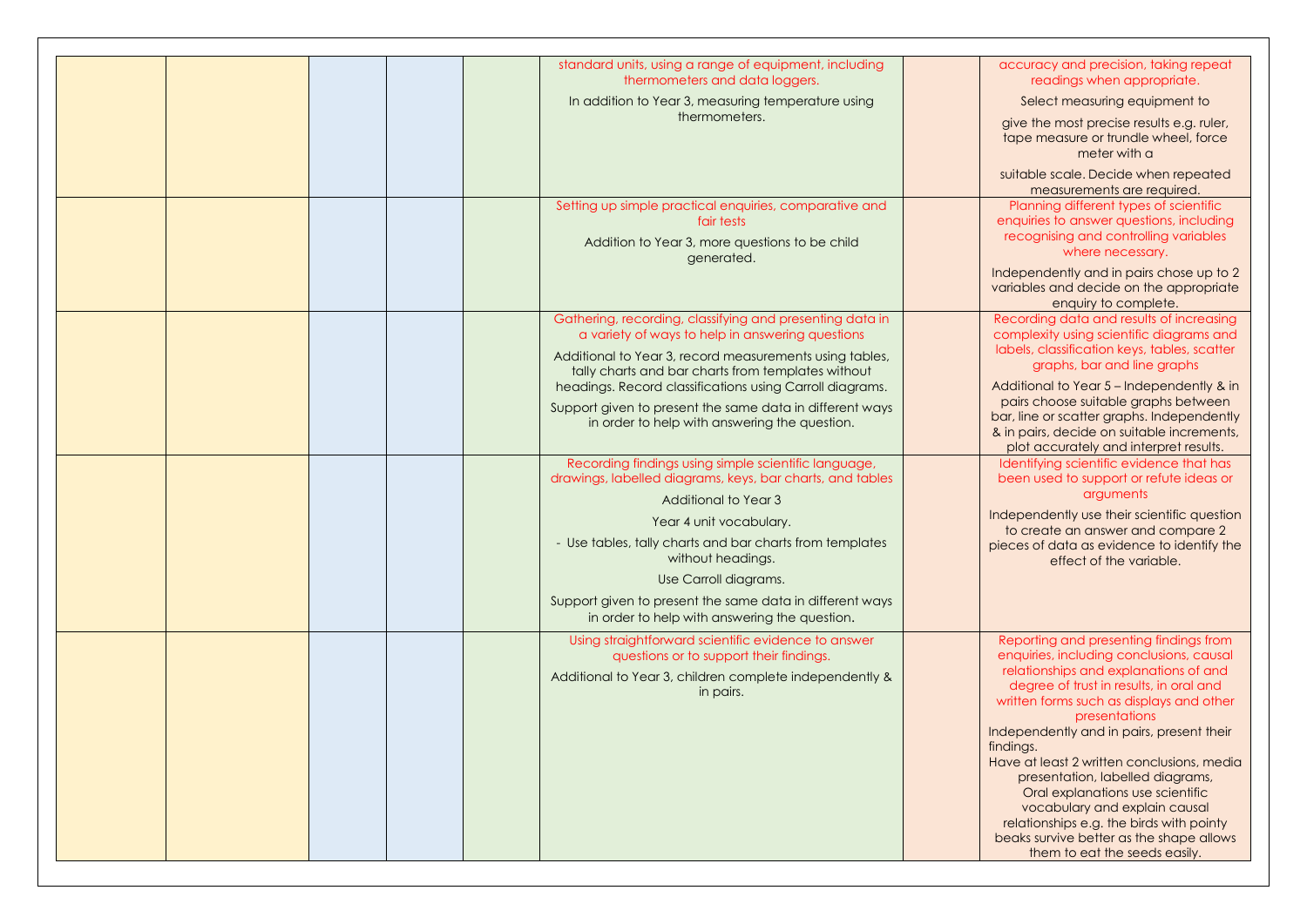|                |           |        |                   |                   | Identifying differences, similarities or changes related to<br>simple scientific ideas and processes                                                                                                                                                                                                                                                                                                                                          |        | Using test results to make predictions to<br>set up further comparative and fair tests                                                                                                                                                                                                                                                |
|----------------|-----------|--------|-------------------|-------------------|-----------------------------------------------------------------------------------------------------------------------------------------------------------------------------------------------------------------------------------------------------------------------------------------------------------------------------------------------------------------------------------------------------------------------------------------------|--------|---------------------------------------------------------------------------------------------------------------------------------------------------------------------------------------------------------------------------------------------------------------------------------------------------------------------------------------|
|                |           |        |                   |                   | Begin to independently interpret their data or given data<br>to generate simple comparative statements based on<br>their evidence. Identify naturally occurring patterns and<br>causal relationships e.g. the greater the force, the louder<br>the volume.                                                                                                                                                                                    |        | Independently and in pairs, use their<br>findings to create further scientific<br>questions, using their data to support a<br>prediction.                                                                                                                                                                                             |
|                |           |        |                   |                   | Using results to draw simple conclusions, make<br>predictions for new values, suggest improvements and<br>raise further questions                                                                                                                                                                                                                                                                                                             |        |                                                                                                                                                                                                                                                                                                                                       |
|                |           |        |                   |                   | Independently and in pairs, use at least 1 piece of data<br>from their findings to support their answer.                                                                                                                                                                                                                                                                                                                                      |        |                                                                                                                                                                                                                                                                                                                                       |
|                |           |        |                   |                   | Independently and in pairs, use sentence stems. Use their<br>findings to make predictions for new values and further<br>questions.                                                                                                                                                                                                                                                                                                            |        |                                                                                                                                                                                                                                                                                                                                       |
|                |           |        |                   |                   | Use paired discussions, to identify and suggest<br>improvements.                                                                                                                                                                                                                                                                                                                                                                              |        |                                                                                                                                                                                                                                                                                                                                       |
|                |           |        |                   |                   | Reporting on findings from enquiries, including oral and<br>written explanations, displays or presentations of results<br>and conclusions                                                                                                                                                                                                                                                                                                     |        |                                                                                                                                                                                                                                                                                                                                       |
|                |           |        |                   |                   | Independently use conclusion stems for written<br>conclusions - use at least 1 piece of data from their<br>findings to support their answer. Produce at least 2<br>written conclusions.                                                                                                                                                                                                                                                       |        |                                                                                                                                                                                                                                                                                                                                       |
|                |           |        |                   |                   | Independently use conclusion stems for, at least 2, oral<br>presentations with to the class or recorded on seesaw -<br>use at least 1 piece of data from their findings to support<br>their answer.                                                                                                                                                                                                                                           |        |                                                                                                                                                                                                                                                                                                                                       |
|                |           |        |                   |                   | Use their labelled diagrams/graphs to support their<br>presentation.                                                                                                                                                                                                                                                                                                                                                                          |        |                                                                                                                                                                                                                                                                                                                                       |
|                |           |        |                   |                   | Vocabulary                                                                                                                                                                                                                                                                                                                                                                                                                                    |        |                                                                                                                                                                                                                                                                                                                                       |
| <b>Nursery</b> | Reception | Year 1 | Year <sub>2</sub> | Year <sub>3</sub> | Year <sub>4</sub>                                                                                                                                                                                                                                                                                                                                                                                                                             | Year 5 | Year 6                                                                                                                                                                                                                                                                                                                                |
|                |           |        |                   |                   | Electricity, electrical appliance/device, mains, plug,<br>electrical circuit, complete circuit, component, cell,<br>battery, positive, negative, connect/connections, loose<br>connection, short circuit, crocodile clip, bulb, switch,<br>buzzer, motor, conductor, insulator, metal, non-metal,<br>symbol<br><b>NB</b><br>Children in Year 4 do not need to use standard symbols<br>for electrical components, as this is taught in Year 6. |        | Circuit, complete circuit, circuit diagram,<br>circuit symbol, cell, battery, bulb, buzzer,<br>motor, switch, voltage<br><b>NB</b><br>Children do not need to understand what<br>voltage is, but will use volts and voltage to<br>describe different batteries. The words<br>"cells" and "batteries" are now used<br>interchangeably. |
|                |           |        |                   |                   |                                                                                                                                                                                                                                                                                                                                                                                                                                               |        |                                                                                                                                                                                                                                                                                                                                       |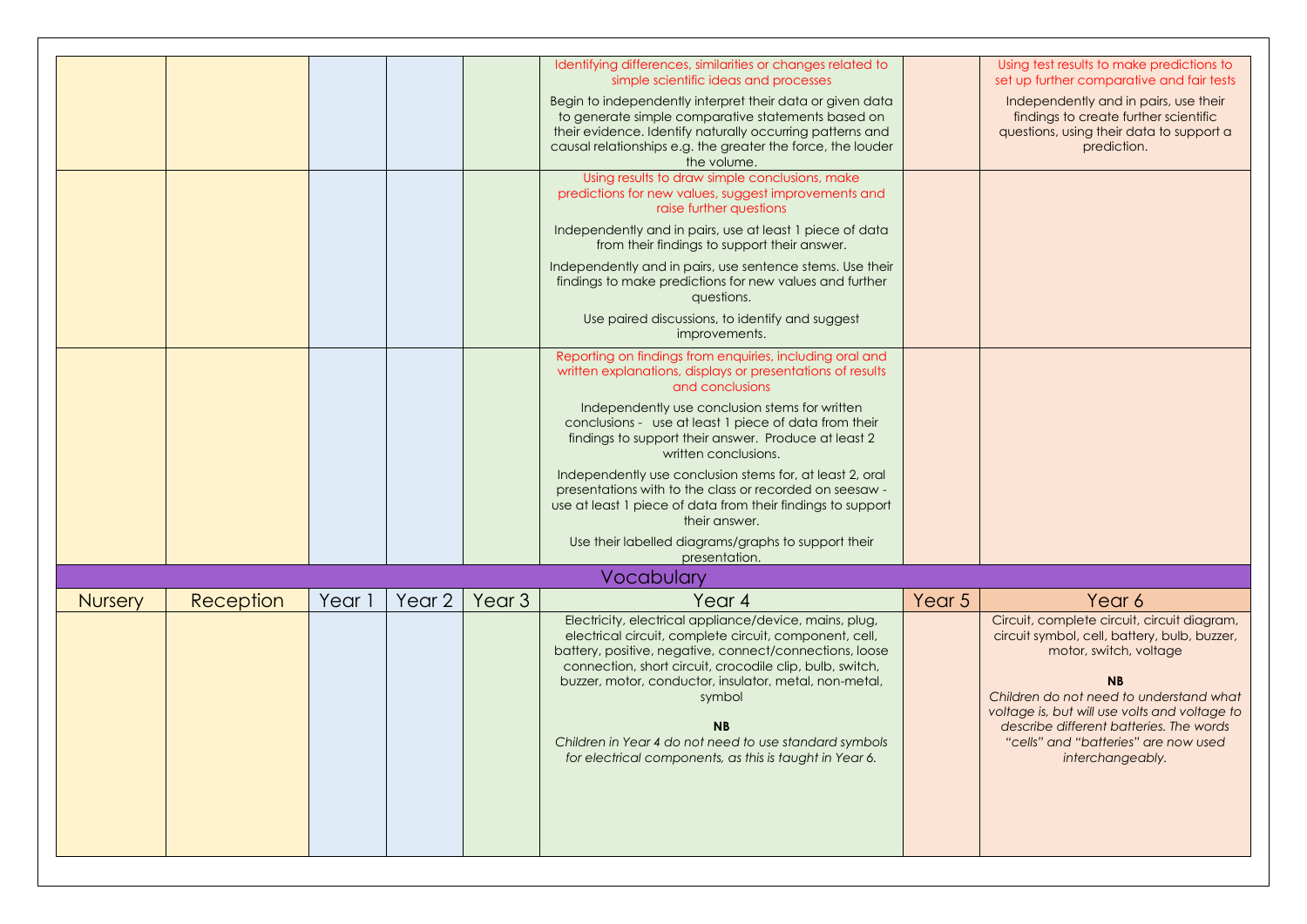|                | <b>Earth and Space</b> |        |        |        |        |                                                                                                                                                                                                                                                                                                                                                                                                                                                                                                                                            |        |  |  |  |  |  |
|----------------|------------------------|--------|--------|--------|--------|--------------------------------------------------------------------------------------------------------------------------------------------------------------------------------------------------------------------------------------------------------------------------------------------------------------------------------------------------------------------------------------------------------------------------------------------------------------------------------------------------------------------------------------------|--------|--|--|--|--|--|
| <b>Nursery</b> | Reception              | Year 1 | Year 2 | Year 3 | Year 4 | Year 5                                                                                                                                                                                                                                                                                                                                                                                                                                                                                                                                     | Year 6 |  |  |  |  |  |
|                |                        |        |        |        |        | Describe the movement of the Earth, and other planets, relative to the Sun in the solar<br>system.<br>Identify the orbit times of the planets in the solar system and identify patterns. Explain<br>through a graph/written conclusion or verbal conclusion.<br><b>Research</b><br><b>Pattern Seeking</b>                                                                                                                                                                                                                                  |        |  |  |  |  |  |
|                |                        |        |        |        |        | Describe the movement of the Moon relative to the Earth.<br>Can show and explain, using diagrams/modelling/verbal presentation, the movement<br>of the Earth and Moon<br><b>Research</b>                                                                                                                                                                                                                                                                                                                                                   |        |  |  |  |  |  |
|                |                        |        |        |        |        | Describe the Sun, Earth and Moon as approximately spherical bodies.<br>Create a scaled model of the Earth, Sun and Moon.<br><b>Research</b>                                                                                                                                                                                                                                                                                                                                                                                                |        |  |  |  |  |  |
|                |                        |        |        |        |        | Use the idea of the Earth's rotation to explain day and night and the apparent<br>movement of the sun across the sky.<br>Explain what causes night and day using the reason we use time zone as supportive<br>evidence.<br><b>Research</b><br><b>Pattern Seeking</b>                                                                                                                                                                                                                                                                       |        |  |  |  |  |  |
|                |                        |        |        |        |        | <b>Working Scientifically</b>                                                                                                                                                                                                                                                                                                                                                                                                                                                                                                              |        |  |  |  |  |  |
|                |                        |        |        |        |        | Planning different types of scientific enquiries to answer questions, including recognising<br>and controlling variables where necessary.<br>Turn an independent simple question - do all planets have the same year? Into a<br>scientific question - Does the distance of a planet change the time it takes to orbit the<br>Sun?<br>Independently and in pairs, choose a variable for their chosen enquiry.                                                                                                                               |        |  |  |  |  |  |
|                |                        |        |        |        |        | Recording data and results of increasing complexity using scientific diagrams and labels,<br>classification keys, tables, scatter graphs, bar and line graphs<br>Independently & in pairs choose a suitable type of table for their enquiries. Create<br>labelled diagrams to support conclusions and on whiteboards during recap.<br>Independently create bar graphs recognising the required increments. With support,<br>create line and scatter graphs. Support provided to choose suitable increments, plot<br>and interpret results. |        |  |  |  |  |  |
|                |                        |        |        |        |        | Identifying scientific evidence that has been used to support or refute ideas or<br>arguments.<br>With support, use their scientific question to create an answer and compare 2 pieces of<br>data as evidence to identify the effect of the variable.                                                                                                                                                                                                                                                                                      |        |  |  |  |  |  |
|                |                        |        |        |        |        | Reporting and presenting findings from enquiries, including conclusions, causal<br>relationships and explanations of and degree of trust in results, in oral and written forms<br>such as displays and other presentations                                                                                                                                                                                                                                                                                                                 |        |  |  |  |  |  |